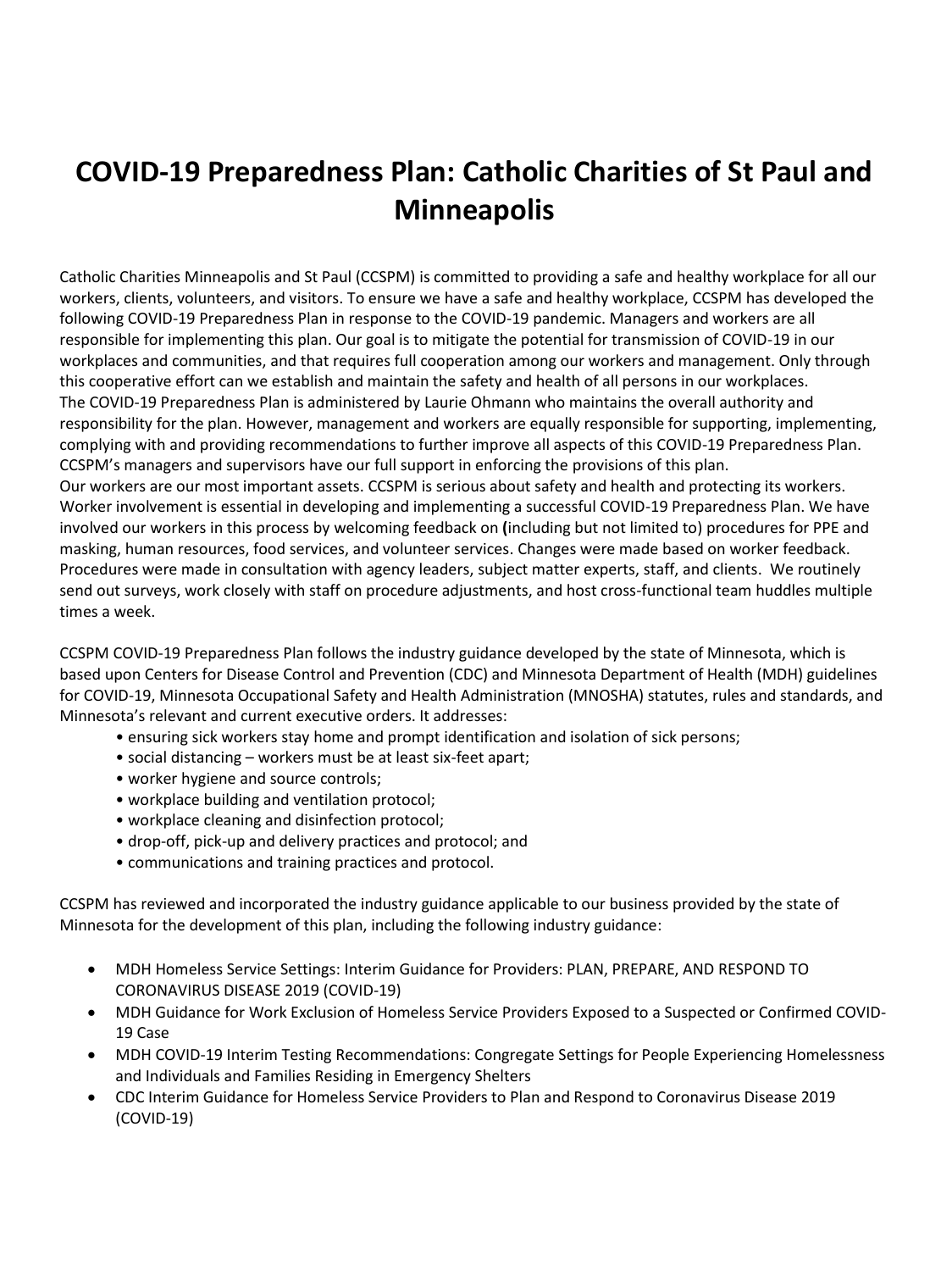## **Ensure sick workers stay home and prompt identification and isolation of sick**

## **persons**

Workers have been informed of and encouraged to self-monitor for signs and symptoms of COVID-19. The following policies and procedures are being implemented to assess workers' health status prior to entering the workplace and for workers to report when they are sick or experiencing symptoms.

Effective 3/19/20 per CDC and MDH recommendations Catholic Charities implemented daily symptom screening of all clients at all four Emergency Service sites. Two weeks late, daily resident screening began at all supportive housing sites. On 3/30/20 Catholic Charities released guidance for screening all staff and volunteers upon beginning their shift. Client symptoms screening criteria are reviewed frequently, and changed to better reflect new research and public health guidance. See Appendix A and Appendix B.

CCSPM has implemented leave policies that promote workers staying at home when they are sick, when household members are sick, or when required by a health care provider to isolate or quarantine themselves or a member of their household.

#### • **Staff Deployment (Labor Pool):**

- $\circ$  Because of the potential for increased absenteeism during a pandemic, employees may be reassigned to be cross-trained and work at other sites providing essential services.
	- Where a DHS background check is required to work at another location, the agency will pay for the cost of background checks.
	- Staff who are reassigned will be reassigned to the following priority sites:
	- Higher Ground St. Paul men's and women's Shelter
	- Higher Ground Minneapolis shelter
	- St. Paul Opportunity Center
	- **■** Minneapolis Opportunity Center
	- Food Services
	- Any of the Permanent Supportive Housing Sites.
	- St. Joseph's Home for Children
	- Other essential duties, which may not include direct engagement in high volume, risk exposure areas.
	- Staff will not be required to fulfill a reassignment. However, staff working in non-essential programs/services who do not accept a reassignment will be required to use PTO or seek an accommodation through HR.
- $\circ$  Approval of PTO. All managers must approve Paid Time Off (PTO) as per existing policy.
	- PTO approved prior to the pandemic's declaration will be honored. Managers may ask, but not require, staff to reconsider the use of pre-approved PTO should staffing issues challenge continuity of business.
	- Managers should carefully review all new PTO requests to determine whether proper staffing levels can be maintained during the pandemic.
	- At their discretion, directors may require an additional approval to ensure business continuity.
- o **Use of Sick Bank. Effective March 15 through May 13, 2020**, agency employees at all sites who still have a balance of sick bank hours under the terms of the previous benefit plan may use them without restriction.
- **Sick employees.** Employees who are too sick to work should stay home. Unapproved PTO/Accrued Time Off (ATO)/ Sick Bank (SB) provisions leading to potential disciplinary actions will be relaxed **through 5/13/2020**. Employees deemed too sick to work will be sent home.
- **Testing for the Coronavirus (COVID-19).**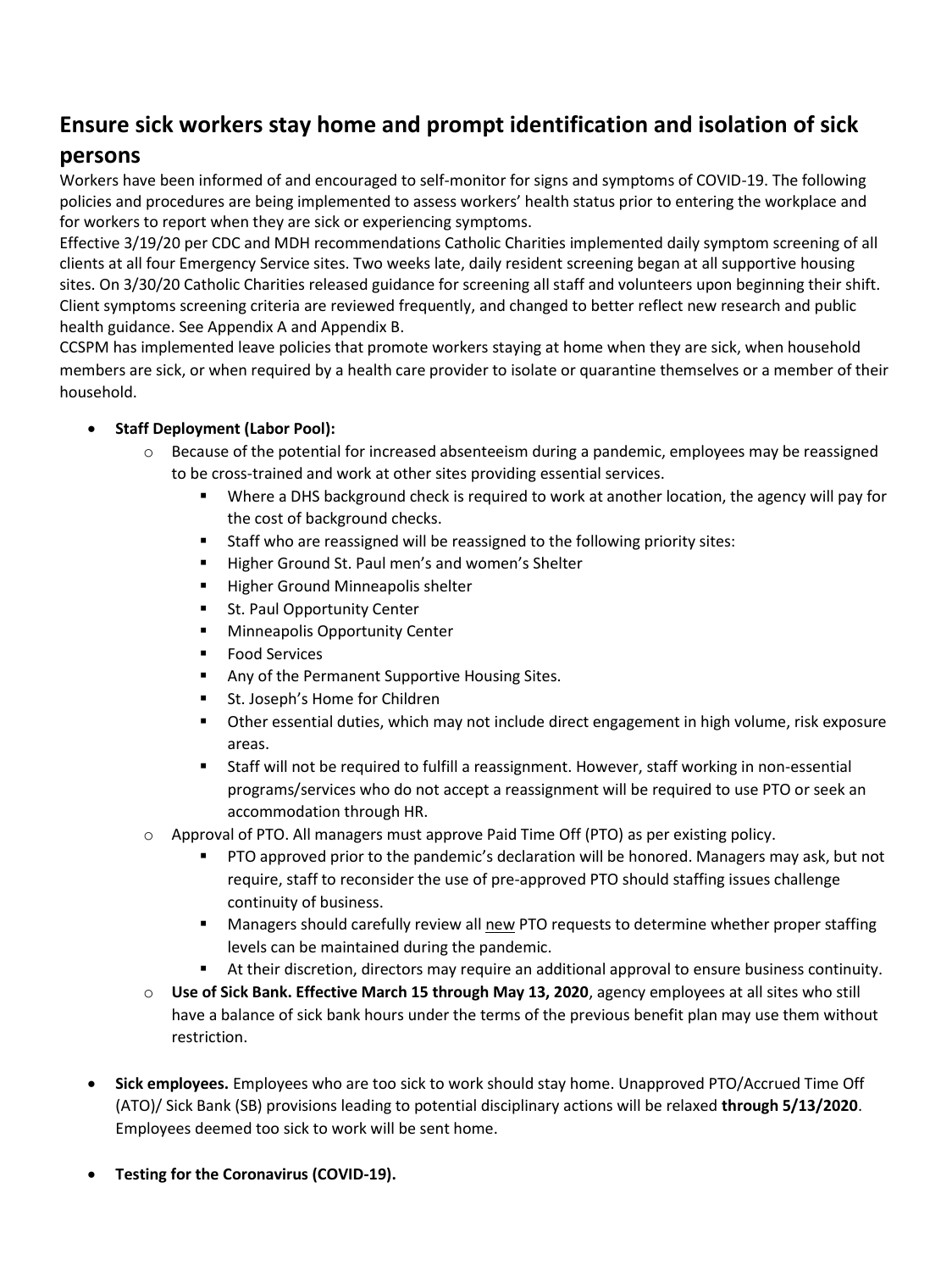- $\circ$  Staff concerned that they might have been exposed to the virus are strongly encouraged to call their health provider to discuss screening procedures as soon as possible. Staff should follow their health provider's guidance about whether, how and where to get tested. The MN Department of Health has determined that persons working in congregate living situations, such as permanent supportive housing programs, and shelters/drop in sites for those experiencing homelessness are prioritized for Coronavirus testing. Staff may obtain a letter affirming their priority status for testing from their program manager or HR.
- $\circ$  Tests may be conducted by a medical provider; for those covered by Catholic Charities health insurance (HealthPartners), the tests and visits for testing are free if conducted at primary or urgent care sites (or at remote sites as directed by a physician/health service). Other insurers are also waiving charges; staff are encouraged to check with their provider to understand testing protocols and affirm coverage by their insurance provider.
- o Catholic Charities will reimburse the out-of-pocket expenses for testing those employees who may not have health insurance. Staff are highly encouraged to have testing completed at a facility as directed by their health provider. Documentation must be provided through the normal expense reimbursement process.
- o An employee who tests positive or has had their risk to COVID exposure reviewed with an agency nurse as part of contact tracing protocols and is subject to isolation or quarantine should consult with their HR business partner to review the best use of their benefit options including PTO/ATO, sick bank, Public Health Leave, and short term disability benefits (STD). See sections 8 & 12 below.
- $\circ$  Any staff member concerned about the health or potential exposure of a fellow staff member or client, should contact their manager. They will work with that person to determine appropriate next steps. It's important that staff do not confront anyone or spread unconfirmed information about another's protected health information (PHI).
- **Additional compensation** for program/site impacted by Covid-19. **Effective June 25-August 19, 2020**. The following provisions will only be in effect at Tier 1 programs or staff positions deemed essential or where services are being provided in a higher risk-to-exposure environment as determined by the Chief Operating Officer.

| <b>Pay Period</b>                   | Pay Date             | <b>Rate of Pay</b>                                   |
|-------------------------------------|----------------------|------------------------------------------------------|
| $6/11/20 -$<br>$\bullet$<br>6/24/20 | 7/2/20<br>$\bullet$  | Tier I compensated at 1.5 x rate of pay<br>$\bullet$ |
| $6/25/20 -$<br>$\bullet$<br>7/8/20  | 7/16/20              | Tier I compensated at 1.5 x rate of pay<br>$\bullet$ |
| $7/9/20 -$<br>$\bullet$<br>7/22/20  | 7/30/20<br>$\bullet$ | Tier I compensated at 1.25 x rate of pay             |
| $7/23/20 -$<br>$\bullet$<br>8/5/20  | 8/13/20<br>$\bullet$ | Tier I compensated at 1.25 x rate of pay             |
| $8/6/20 -$<br>$\bullet$<br>8/19/20  | 8/27/20<br>$\bullet$ | Both Tiers compensated at normal rate of pay         |

 $\circ$  Non-exempt employees will receive wage changes as indicated in the table below.

- o Exempt employees through grade 44 in Tier I programs will receive a bonus roughly equivalent to 50% of an hourly rate of pay added to shifts worked through July 8, 2020. This bonus will be reduced to 25% from July 9 – August 5, 2020. Exempt employees through grade 44 will return to 1.0 rate of pay with the pay period beginning August 6, 2020.
- o Staff at grade 45+ will be handled on a case-by-case basis.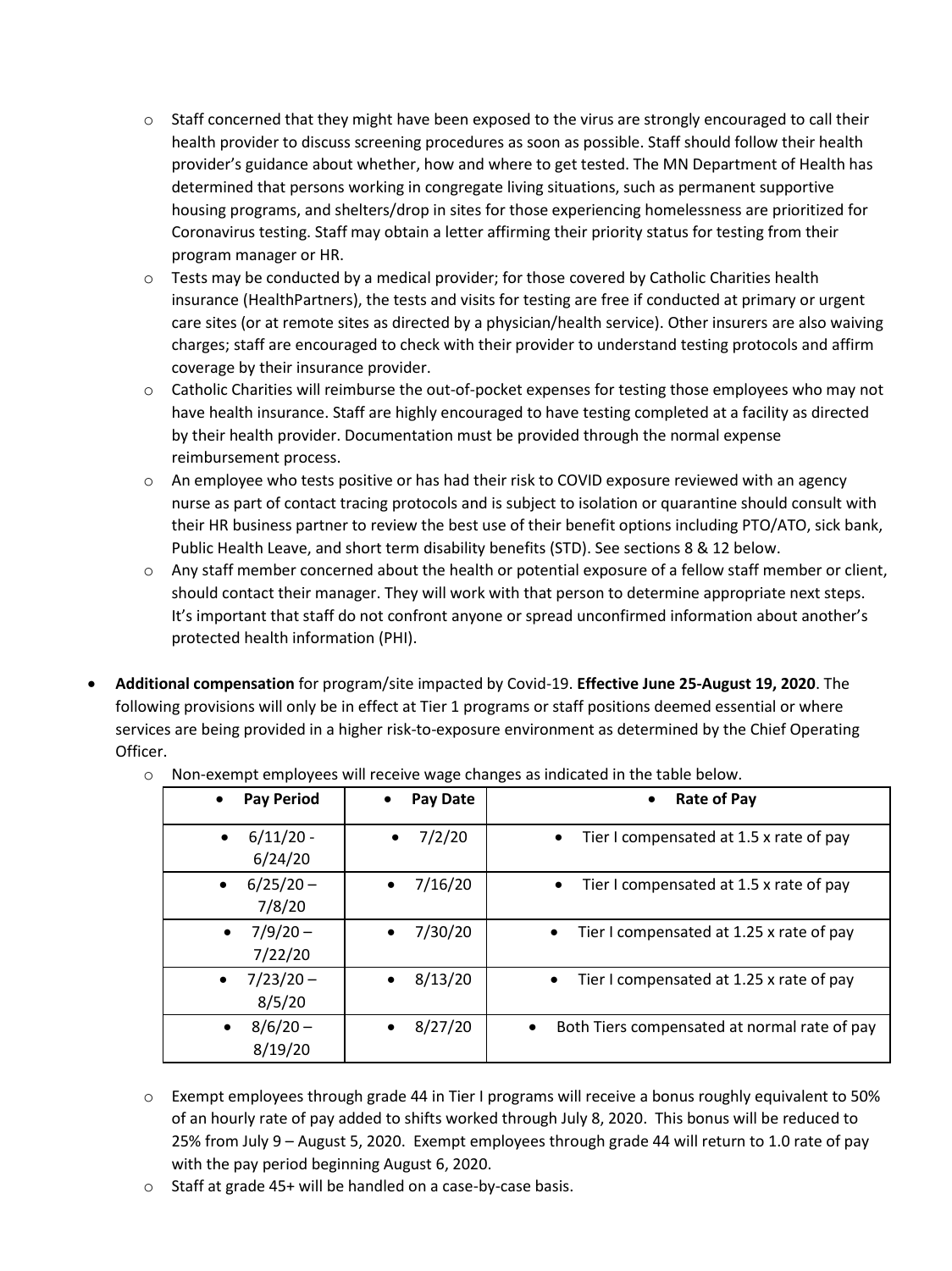- **Note: With the pay period that begins June 25, 2020, the list of programs designated as Tier I and eligible for additional compensation is revised. This is effective through August 19, 2020 unless ended prior or extended by the Chief Operating Officer. As of June 25, 2020, Tier I programs eligible for additional compensation** include Higher Ground Minneapolis, Mary F. Frey Opportunity Center, Glenwood, Evergreen, Exodus, Saint Anthony Residence, Saint Paul Residence, Saint Christopher Place, Higher Ground Saint Paul, Saint Paul Opportunity Center, Dorothy Day Residence, Housing First Top 51 and RUSH, Homeless Elders (ADS), Family Service Center, Hope Street Shelter, St. Joseph's Home for Children (Care Suite), Facilities (on-site), Food Services (on-site), IT (on-site) and Spiritual Care (Housing sites).
- **Not eligible for additional compensation as of June 25, 2020** are Tier II programs including Visitation, Housing First Rapid Rehousing and Subsidy programs, Hope Street Permanent Supportive Housing, Scattered Site Housing First, TLP, & Outreach; Coordinated Access to Housing and Shelter, Hennepin Diversion, Aging and Disability Services, Parenting, School-based Counseling, St. Joseph's Home for Children (Emergency Shelter, Central Intake and Spiritual Care), Northside Child Development Center, Day Treatment, Finance and Accounting, Human Resources, Development, Volunteer Services, Procurement, Social Justice Advocacy & Engagement (SJAE), CEO/COO's office, DART, and Legal.
- **Compensation.** If no alternate work is available at another suitable position in the agency (as mutually agreed upon by the employee and HR) the employee should, in this order:
	- o Use their accrued PTO/ ATO or floating holidays. Employees with hours left in the frozen Sick Bank plan may also access those hours in this situation **through May 13, 2020**.
	- o If PTO/ATO or SB is exhausted, staff may access a new "bank" of paid leave, called Public Health Leave (PHL) equal to two weeks of pay based off an employee's FTE status. This paid leave may be used as necessary up **through 5/13/2020**. Exceptions in the use of PHL may be granted by the Chief Human Resources Officer as related to staff with COVID lab positive results or risk of prolonged exposure as determined via public health- or agency-conducted contact tracing.
	- $\circ$  If PTO/SB/PHL is exhausted, staff will be allowed to "overuse" their balance of PTO to a maximum negative balance of two weeks (i.e., 80 hours for a full-time employee, 40 for a .5 FTE employee). Nonbenefit eligible employees with ATO paid leave may "overuse" their current balance to a maximum negative balance of 40 hours. Negative balances of PTO or ATO will be earned back over time at an employee's normal accrual rate upon return to work. The ability to accrue a negative PTO balance ends with the pay period **ending May 13, 2020**.
- **PTO hardship donations**
	- o PTO Hardship donations will not be subject to a cap **through August 27, 2020**.
- Accommodations for workers with underlying medical conditions or who have household members with underlying health conditions have been implemented.
- **Accommodation requests. Always in effect.** Staff need to follow the current accommodation procedure by providing medical documentation and submitting the accommodation request to their manager and HR. The accommodation request will be reviewed to see if it can be fully or partially satisfied without undue business disruption. Unless the request is granted, staff are expected to work their regular position, use PTO or request an unpaid leave. Possible accommodations could include:
	- o Working remotely or working different shifts;
	- o Modification of duties;
	- o Working with additional protective equipment (agency provided);
	- o Reassignment to other positions/locations across Catholic Charities; or,
	- o Other options (TBD).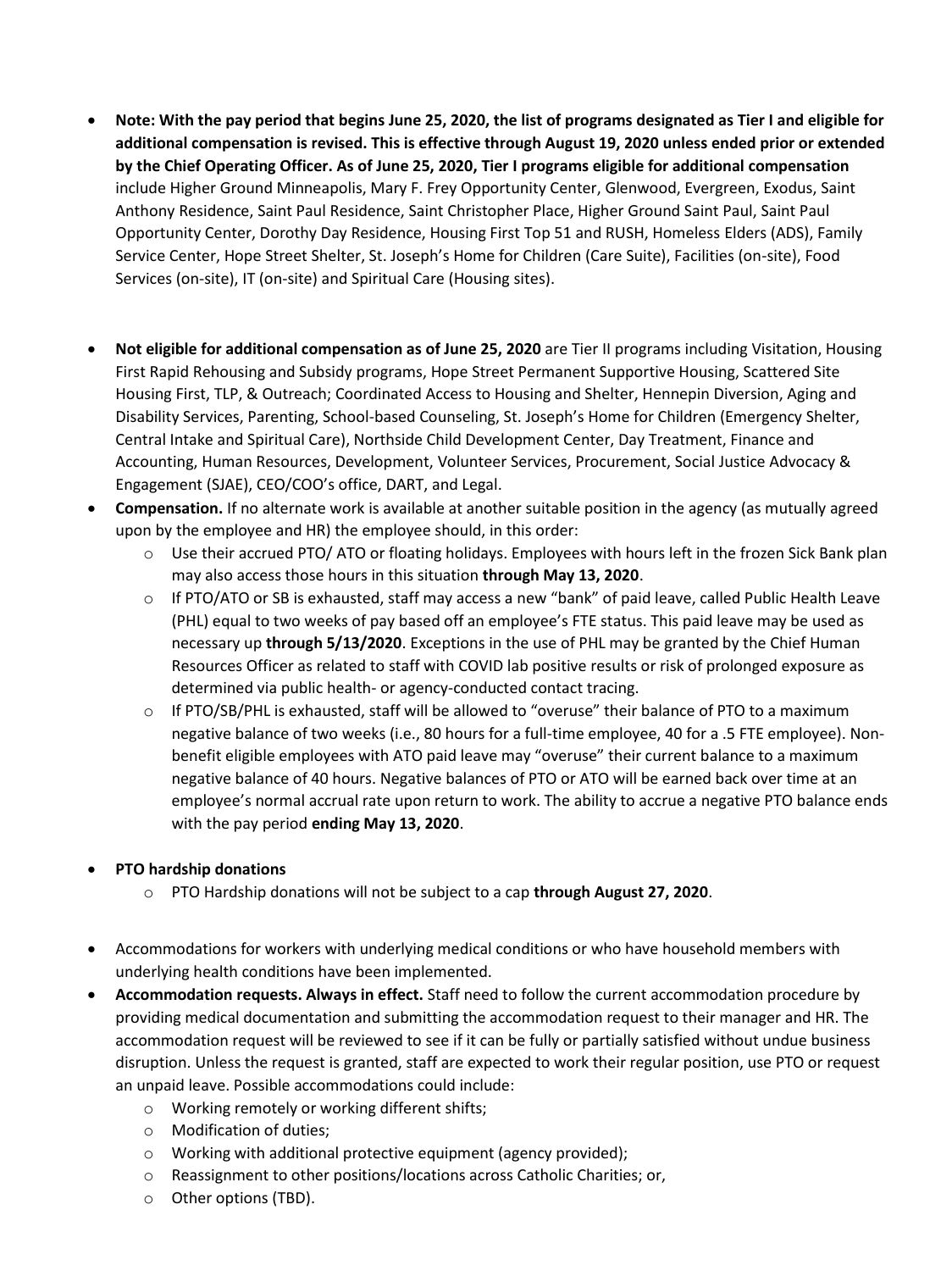#### • **Dependent Care.**

- $\circ$  Employees who need to provide dependent care (e.g., children, vulnerable adults) because of the pandemic must inform their manager. So long as staff can fully complete their normal work duties, they will be approved to continue their work from home at their normal rate of pay.
- $\circ$  Should staff not be able to execute their normal work duties while providing dependent care, they should discuss their situation with their HR Business Partner to see if they qualify for an accommodation.
- o Additionally, these staff would be eligible to use the leave options described in Section 8 above.

#### • **Additional leave benefits**.

- o **Short Term Disability**. If there is a confirmed exposure at work and an employee tests positive, a shortterm disability claim may be filed, and the insurance company will determine whether the employee will be compensated through short term disability. Contact HR to learn how to file a claim.
- o **Worker Compensation**. If there is a confirmed exposure at work and an employee tests positive, a workers' compensation claim may be filed, and the insurance company will determine whether the employee will be compensated through worker's compensation. Contact HR to learn how to file a claim.
- o **Family Medical Leave Act.** Currently, the State of MN does not offer additional leave. The federal government may make changes to FMLA in emergency bills and HR will take these new provisions into consideration for policy change. Minneapolis and St. Paul do have Safe and Sick Leave provisions which are incorporated into our PTO policies.

CCSPM has also implemented a policy for informing workers if they have been exposed to a person with COVID-19 at their workplace and requiring them to quarantine for the recommended amount of time. See Appendix B. CCSPM values transparency. All staff exposed to a known laboratory-confirmed COVID-positive staff or client will be notified. Notification can occur through multiple pathways including, a Catholic Charities nurse (either Jessica Hancock-Allen RN , MPH, or Mary Deering RN, MPH), a supervisor, or a state or local health department. Human Resources and the workers supervisor will be notified so that appropriate PHL or PTO can be utilized while the staff stays home to quarantine. Testing will be highly encouraged, and CCSPM nurses will advocate and support this as needed.

CCSPM has also developed an internal procedure for staff contact tracing. See Appendix C.

In addition, a policy has been implemented to protect the privacy of workers' health status and health information. During staff notification of exposure or internal contact tracing, HIPAA (the Health Insurance Portability and Accountability Act) governs our actions with respect to a client' or staff's protected health information (PHI). If we have the consent of the individual to share information about their COVID test results (positive or negative), the sharing of their protected health information must be limited to only those who have a need to know. Also, only the minimum necessary amount of client information should be shared.

## **Social distancing – Workers must be at least six-feet apart**

Social distancing of at least six feet will be implemented and maintained between workers and clients, guests and volunteers in the workplace through the following engineering and administrative controls: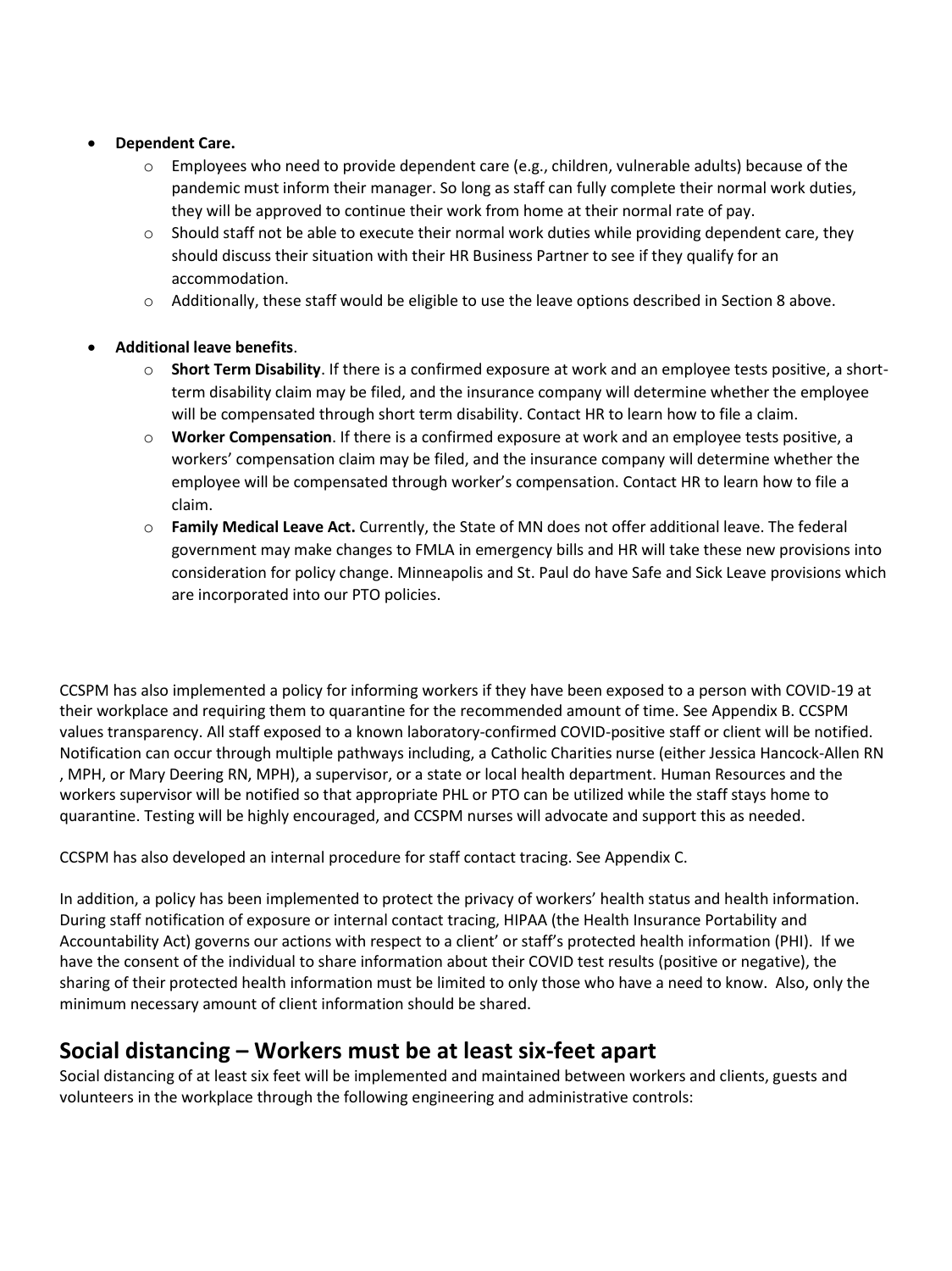#### **Administrative Controls**

**Adjustments to Work Practices**: The following practices will be followed:

Remote/Telework:

- Each program manager must consult with their director for approval for employees to work remotely *where possible* to support normal business continuity and social distancing.
- Directors may seek reassignment of program or shared services staff toward other program needs deemed essential by the agency. This may include being asked to work outside of your program or division or assigned work hours.
- Employees who need to provide dependent care (e.g., children, vulnerable adults) are approved to continue their work from home so long as they are able to fully complete their normal work duties.
- Employees who are approved by their director to work remotely and are without a laptop or cell phone assigned to them will be provided a laptop or soft phone temporarily through IT to allow them to work from home.
- Staff with desk/work phones should forward their phone to their agency/personal cell phones. Please contact IT Support if you require assistance.

Group meetings:

- Meetings of several people for more than an hour are generally discouraged to promote social distancing; where possible, meetings should be executed through phone or Web conferencing.
- "Meet me" calls will still be available when there is a staff person who can initiate the call from an agency phone. Meet me calls must be reserved through Outlook. We recommend that you use regular phone call features whenever possible.
- "Teams conferencing" is encouraged as the means for holding online meetings/calls.
	- Participants can access the Teams meeting through their computer. If assistance is needed in configuring a Teams group or channel, contact IT through an IT support ticket.
	- If you expect to regularly hold large, online conferences or conference calls, staff should call IT to be assigned a conference bridge to support this function.
	- A headset with microphone is recommended for each participant; headsets may be acquired through IT

#### **Engineering Controls**

CCSPM serves thousands of people each day across multiple sites and programs. Engineering controls to prevent the spread of COVID can be site specific. Controls that have been implemented across the agency include:

#### **Shelters:**

- Handwashing stations installed in the shelter courtyards and in lobby spaces at Higher Ground St. Paul shelter, Higher Ground Minneapolis shelter and the St. Paul Opportunity Center.
- Implemented six feet social distancing in emergency shelter check-in line by use of additional tables for spacing and/or tape on the floor, clients will be directed to lines in courtyard.
- Implemented six feet social distancing in emergency shelter check-in line, clients will be directed to lines in courtyard.
- Eliminated screening clients with breathalyzer during check-in procedures. If needed, staff will monitor client's alcohol with a breathalyzer to monitor use on-site, or the need for emergency services.
- Staff will no longer use metal detector during the check-in process, this will assist in creating six feet space between staff and clients.
- Staff will not inspect or touch client belongings during the check -in process.
- Plexiglass barriers have been constructed and installed at key staff/client touchpoints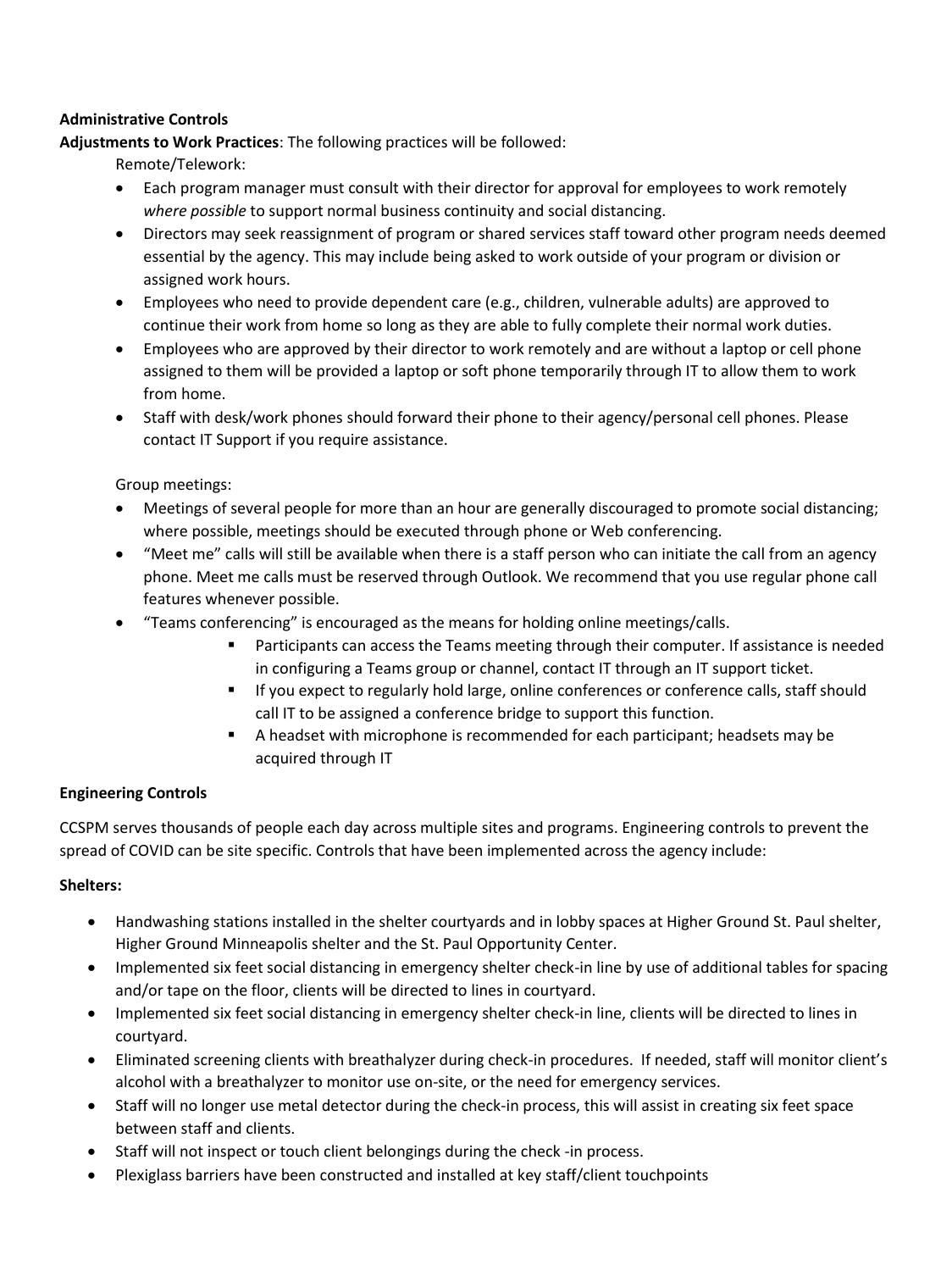- With the assistance of local county authorities, staff have removed nearly half of the beds from the emergency shelters to lower the census and decompress the current high shelter capacity
- Staff installed plastic sheeting between at bunks in shelter as they had perforations to allow for airflow.
- Staff labeled bunks "head" and "toe" to have all clients in shelter sleep head to toe to increase social isolation while sleeping
- Screen all clients upon entry. Clients who refuse to screen will be denied entry. Clients that screen positively will be isolated in the shelter away from other guests and a call made to the county isolation center for admission. While awaiting transfer to the isolation center we will confine clients with symptoms consistent with COVID-19 infection to individual rooms, with a separate bathroom if possible, and have them avoid common areas.
- HGSP Pay for Stay, and HGMPLS shelter is staying open 24 hours a day.

#### **Opportunity Centers:**

- Handwashing stations were placed in courtyards.
- Six feet social distancing food distribution lines were created to assist staff and clients during breakfast, lunch and dinner.
- Expanded service to second floor, creating social isolation activities and providing more physical space.
- The building limits the occupancy to 50 clients at the Mary F Frey Opportunity Center, clients waiting to access the building utilize the courtyard while monitoring six feet social distancing.
- Space clients as far apart as possible for eating and handing around (ideally 6 feet)
- Food service delivery changes, as below.

#### **Food service** – across all CCSPM sites

During a pandemic, Catholic Charities will need to reinforce food safety and sanitation practices including:

- Reinforcing regular handwashing.
- All clients should clean their hands before accessing or eating food. This should also be overseen by a staff person or volunteer. Hand sanitizer to be provided in dining rooms.
- Screening of staff and volunteers upon arrival as per agency requirements
- Send sick staff and volunteers home
- Staff and volunteers to wear gloves and face coverings. Change gloves frequently and after task completion.
- Encourage social distancing by limiting number of clients in dining room and 2-3 clients per table. Install floor markings to ensure social distancing while waiting in line. Pre-seat when possible to avoid long waiting lines.
- If possible, ensure food is served to guest, do not allow self-service buffet. Consider meals with single serve components. Eliminate family style meals.
- Ensure that the plate or tray is not handled by the client until the end of the line, do not pass the plates back and forth between guest and server.
- Do not allow self-service of trays, utensils and condiments. Minimize the use of self-serve beverage dispensers when possible.
- Continuously and thoroughly disinfect the facility, tables, serving areas, beverage dispensers and food areas.
- Properly clean and sanitize dishes and service items.
- If possible, stockpile 6-8-week supply of non-perishable food and beverages, heat and serve and bagged meals in case food deliveries are interrupted or in the event of staff shortages.
- Additional Considerations: Operations of food service may need to change as the pandemic evolves. Considerations include: containing viral spread by limiting use of meal service to shelters guests only; taking meals to sick shelter guests so they do not spread illness. Providing food distribution to housing residents to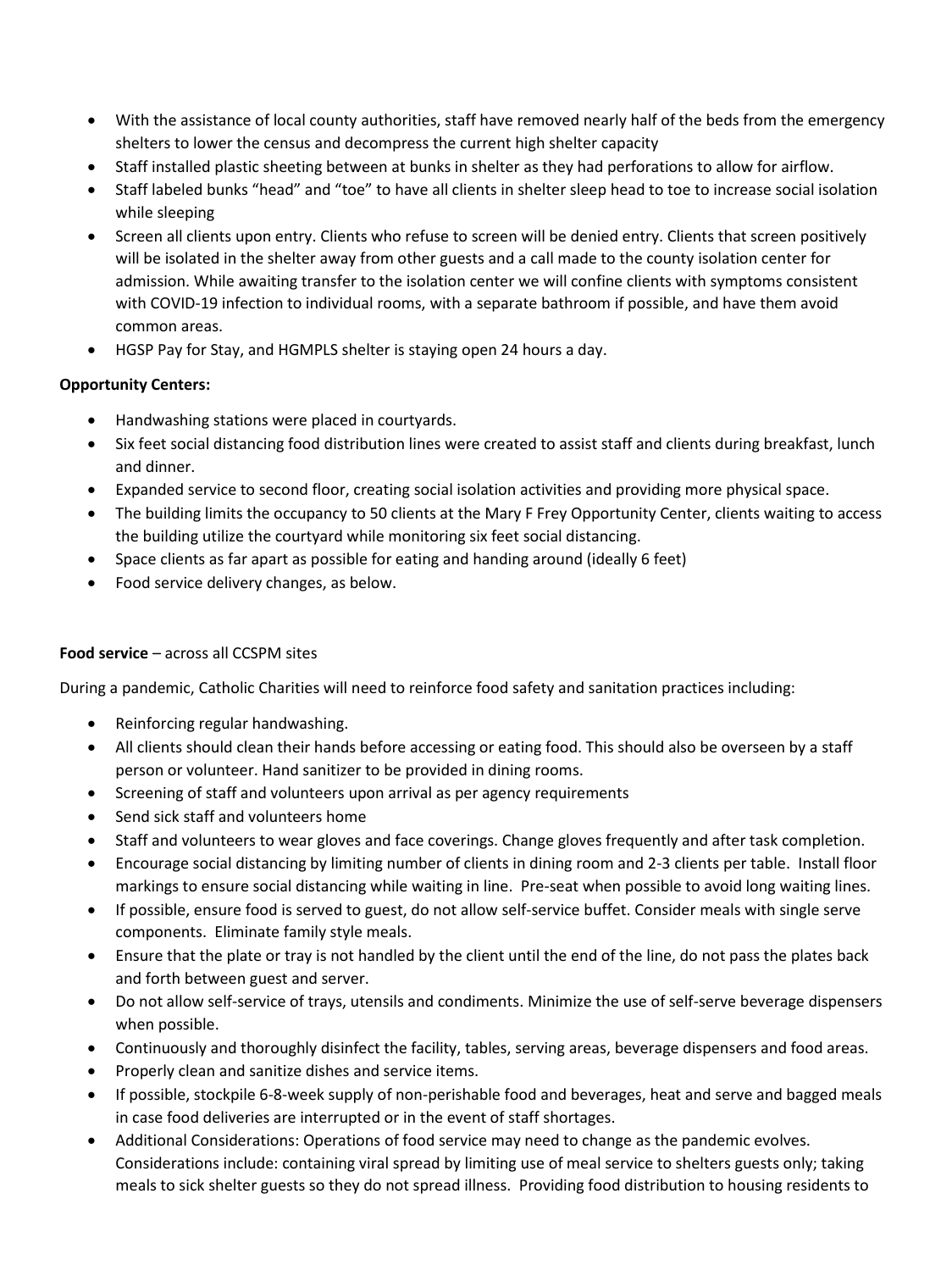decrease the number of clients served in dining rooms and to encourage residents to abide by stay at home ordinance.

• Provide in-room meal service to isolated housing residents.

#### **SRO Housing**

- Hand sanitizer stations will also be placed at the front of the line for food service. All clients should clean their hands before accessing or eating food. This should also be overseen by a staff person or volunteer.
- Case management staff should consider which residents are able to manage their own health should symptoms arise, and which may need more frequent check-in and extra support.
- Sites with congregate dining will limit volume of residents served at any one time and dining areas will be rearranged for greater distancing. Buildings without meal service will limit open access to congregate cooking areas so social distancing can be maintained.
- Many sites are now having groceries delivered to residents to decrease the need to eat in congregate settings. Communal kitchens are being limited to two cooks at a time and have increased cleaning protocol.
- Outside visitors will be restricted from housing sites, and residents will be restricted internally from visiting room -to room. Residents will be encouraged to see visitors off site or out-of-doors in areas where social distancing can be maintained
- All residents will be encouraged to participate in daily temperature and symptom screening. The Adult Screening Policy will be followed with exceptions made for the type of thermometer used. Screening specifics may vary from site to site depending on program, building lay-out, and staff. Site staff will record the numbers of residents screened each day. Strategies will be implemented to increase screening participation.

#### **Family Service Center**

- In addition to many engineering controls mentioned above, at the FSC new residents are screened 2x's / day for the first 14 days, followed by 1x/day plus every time they return to shelter after being out for the day.
- Clients that screen positive are isolated in their private rooms with separate bathrooms until symptoms have subsided per CDC guidelines.
	- o Meals are brought to their rooms.
	- o Symptomatic cases are asked to consult with their doctors to be tested.
- Ramsey County installed a new HVAC system at the Family Service Center in late spring 2020

CCSPM has followed CDC and MDH guidelines regarding PPE, at times opting for more conservative measures. Public Health guidance on use of Personal Protective Equipment (PPE) has changed throughout the COVID-19 pandemic. Catholic Charities has followed public health guidance on PPE related in cleaning and disinfection. In addition, early in the pandemic, Catholic Charities decided to require PPE (surgical mask, eye protection, gloves) of all staff implementing client screening because they would be unable to maintain a 6 foot distance from clients while performing this task. In addition, CDC began calling on all Americans to voluntarily wear cloth face covering in public to reduce the spread of COVID in early April. Catholic Charities has called on the community to donate over 5000 cloth face covers to be provided voluntarily to staff and clients who would like to wear them. All clients and staff at CCSPM have been offered cloth face masks.

## **Worker hygiene and source controls**

Basic infection prevention measures are being implemented at our workplaces at all times. Workers are instructed to wash their hands for at least 20 seconds with soap and water frequently throughout the day, but especially at the beginning and end of their shift, prior to any mealtimes and after using the restroom. All clients, staff and volunteers to the workplace are required to wash or sanitize their hands prior to or immediately upon entering the facility. Hand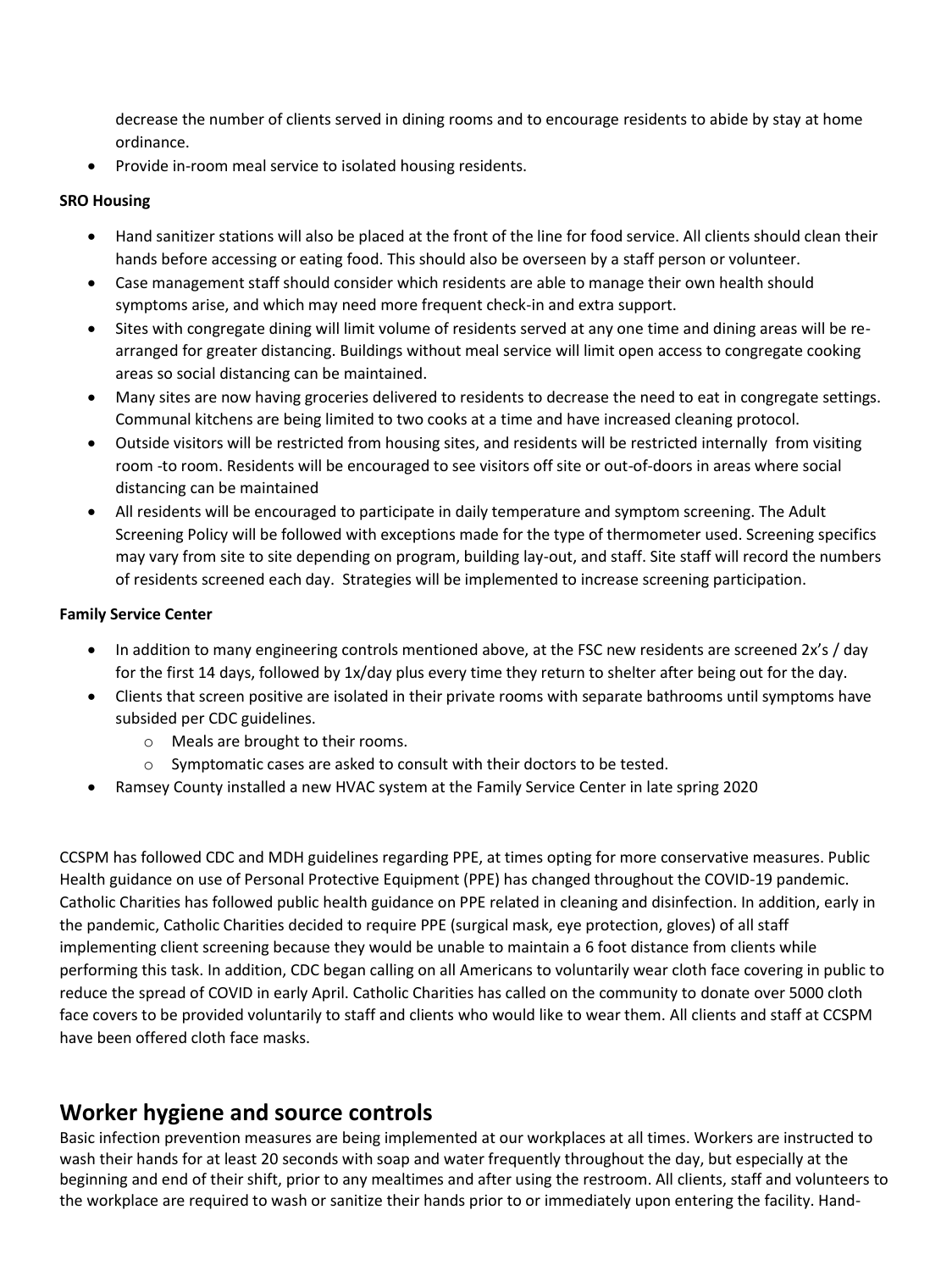sanitizer dispensers (that use sanitizers of greater than 60% alcohol) are at entrances and locations in the workplace so they can be used for hand hygiene in place of soap and water, as long as hands are not visibly soiled.

Signage with the following messaging has been used for staff and clients since March 2020:

The most important way to prevent the spread of germs is effective, frequent handwashing. CDC recommends washing hands for at least 20 seconds, especially after going to the bathroom, before eating, and after coughing, sneezing, or blowing your nose.

To wash your hands with soap and water:

- Wet your hands with clean running water (warm or cold) and apply soap
- Lather your hands by actively rubbing them together with the soap
- Scrub your hands for 15 to 20 seconds. Rub the palms and back of your hands, between fingers, around wrists and under nails.
	- o *Pro-tip! Sing the "Happy Birthday" song two times while scrubbing to reach 20 seconds.*
- Rinse your hands under clean running water until the soap later is gone.
- Dry with a clean towel and then turn off the water with a towel

If handwashing is not available, use of hand sanitizers with at least 60% alcohol is effective. Hand sanitizer is NOT effective if hands are visibly soiled. Visibly dirty hands should be washed with soap and water. How to use hand sanitizers

- 1) Apply the product to the palm of one hand (approximately the size of a dime)
- 2) Rub your hands together, being sure to cover backs of hands, between fingers and thumbs, all the way to your wrists
- 3) Continue to rub until your hands and fingers are dry
- 4) Sanitizer WILL NOT WORK if your hands are visibly dirty. Use soap and water first!

Source controls are being implemented at our workplaces at all times. CCSPM follow CDC, MDH, and county guidance on source control. CCSPM highly encourages and provides cloth face coverings to all staff and clients, and offered to clean and sanitize facemasks and provide clean ones to guests daily. In addition, staff that are unable to maintain a 6 foot boundary from clients, notably those doing temperature and symptom screening, are provided surgical masks, eye protection (either goggles of face shield) and gloves to perform these tasks.

Workers, clients, guests and volunteers are being instructed to cover their mouth and nose with their sleeve or a tissue when coughing or sneezing, and to avoid touching their face, particularly their mouth, nose and eyes, with their hands. Workers, clients, guests and volunteers are expected to dispose of tissues in provided trash receptacles and wash or sanitize their hands immediately afterward. Respiratory etiquette will be demonstrated on posters and supported by making tissues and trash receptacles available to all workers and other persons entering the workplace.

CCSPM has supported cough etiquette and general hygiene in the following ways**:**

Coughing and sneezing etiquette are guidelines designed to limit the transmission of respiratory pathogens by droplet or airborne routes. These include:

- Cover your cough with a tissue when coughing or sneezing
- Use a tissue then throw it away
- Wash your hands or use hand sanitizer every time you sneeze/cough or touch your face or mouth.

Catholic Charities will encourage this behavior by:

- Providing tissues and easy to access trash receptacles
- Provide resources for hand hygiene (hand sanitizer or sinks with running water and soap)
- Offer masks to symptomatic clients
- Provide space and encourage symptomatic clients to sit as far away from others as possible.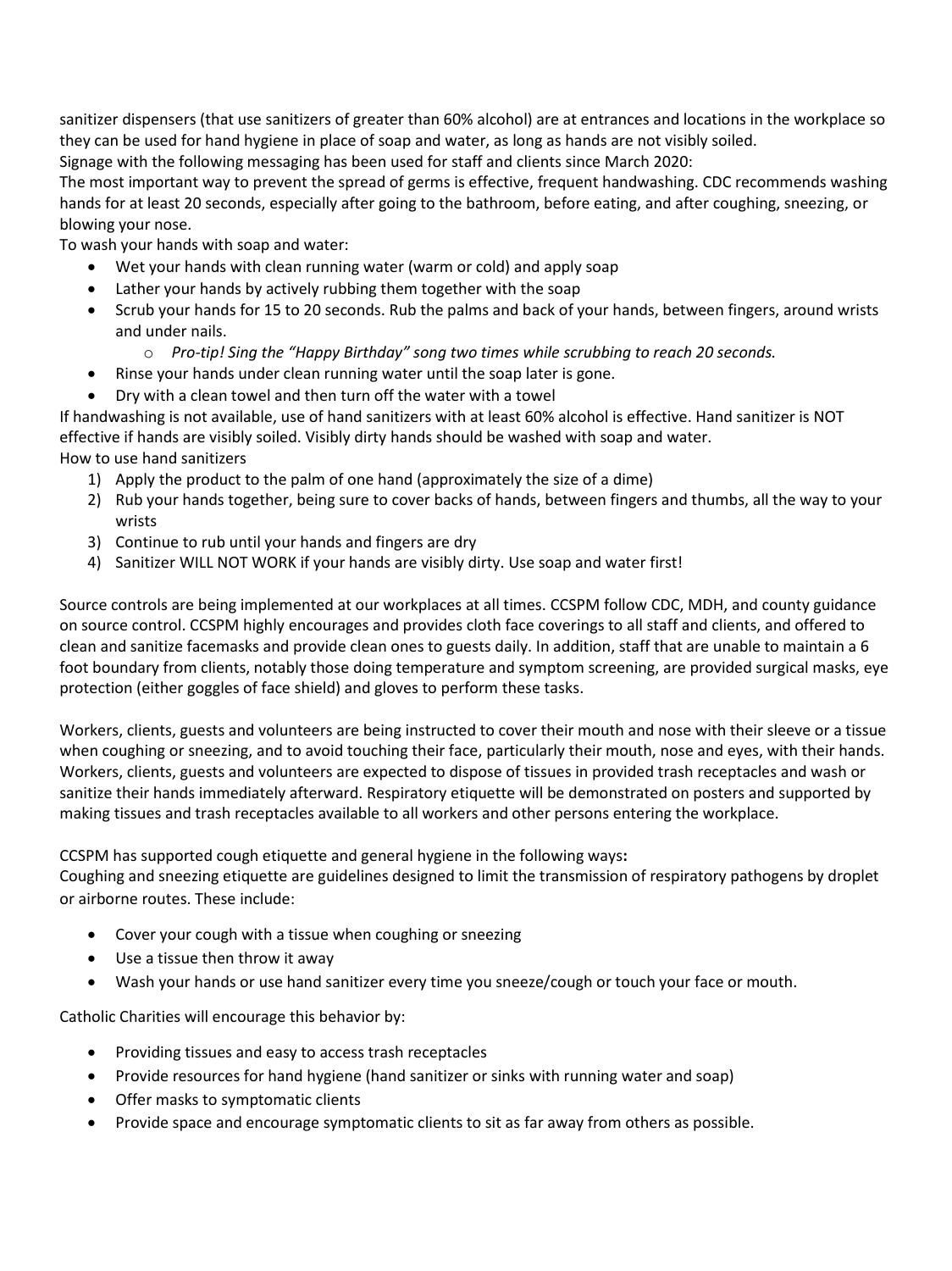Supporting Client Personal Hygiene

Access, encouragement, and support to maintain basic levels of hygiene will be imperative during a pandemic to prevent the spread of disease. The more that the shelters, opportunity centers and residential facilities, in particular, can support these, the safer everyone will be from infectious disease. Recommendations include:

- Encouraging frequent and effective handwashing per guidance above
- Hair washing: Wash with soap and water regularly
- Dental care: Brush teeth twice a day with fluoride toothpaste.
- Body Hygiene: Shower regularly according to activity level. Short showers once a day are recommended. Pay special attention to face, hands, hair, and groin. Clean the body from top to bottom with soap and water.
- Clean clothes: Dirty clothes should be washed with laundry soap in a washer, and dried at a high temperature.
- Cough Etiquette: Turn away from people and use a tissue when coughing and sneezing. Dispose of tissue in the trash and then wash your hands
- Maintain clipped nails and feet
- Do not share personal hygiene items like razors, brushes, and toothbrushes

## **Workplace building and ventilation protocol**

Operation of the building in which the workplace is located, includes necessary sanitation, assessment and maintenance of building systems, including water, plumbing, electrical, and heating, ventilation and air conditioning (HVAC) systems.

CCSPM oversees many building and program sites. Our housing units either have window air conditioning units giving each unit individual air supply (SCP, EX, VP, EG, GW) or 100% outdoor air supply (Midway, HGMPLS, HGSP, DDR). However, with our reduced capacity worker capacity in CCAC, Frey OC and Seton; good air change ratios right now are in place. The distribution center has exhaust fans for the warehouse area and air handlers for the office/inkind areas and at our current capacity should provide more than sufficient air changes. FSC received a new HVAC system in the Spring of 2020.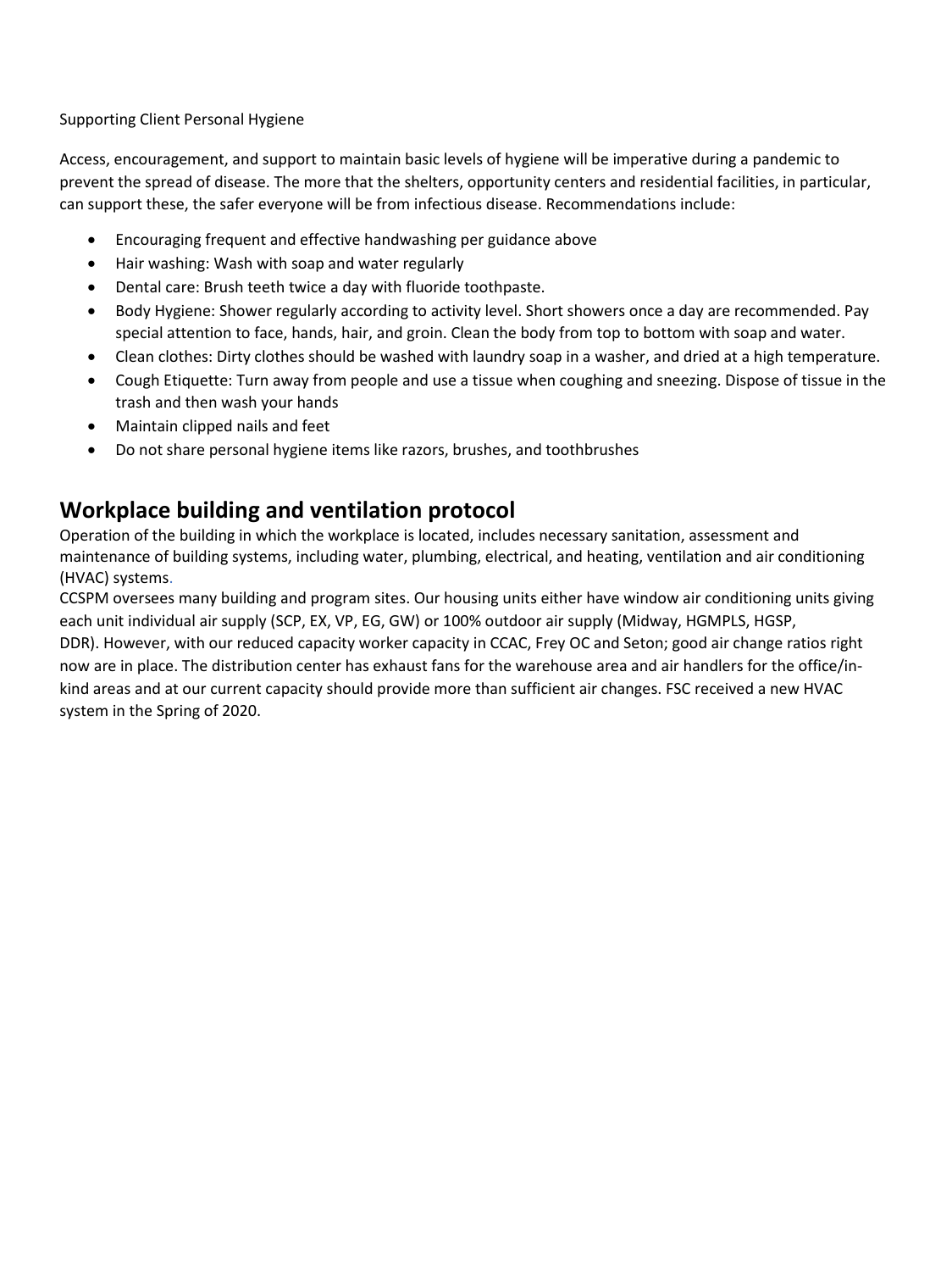The maximum amount of fresh air is being brought into the workplace, air recirculation is being limited, and ventilation systems are being properly used and maintained. Steps are also being taken to minimize air flow blowing across people.

## **Workplace cleaning and disinfection protocol**

Regular practices of cleaning and disinfecting have been implemented, including a schedule for routine cleaning and disinfecting of work surfaces, equipment, tools and machinery, vehicles and areas in the work environment, including restrooms, break rooms, lunch rooms, meeting rooms, checkout stations, fitting rooms, and drop-off and pick-up locations. Frequent cleaning and disinfecting is being conducted of high-touch areas, including phones, keyboards, touch screens, controls, door handles, elevator panels, railings, copy machines, credit card readers, delivery equipment, etc. Please see Appendix D for *CCSPM Cleaning and Disinfection Recommendations*; Appendix E *Site Specific Cleaning Frequencies During Community Illness;* Appendix F *Laundry Guidelines*.

Appropriate and effective cleaning and disinfecting supplies have been purchased and are available for use in accordance with product labels, safety data sheets and manufacturer specifications, and are being used with required personal protective equipment for the product. Please see appendix D for specifics on cleaning and disinfecting supplies that are being used, the purposes for which they are or will be used, how they are to be used, training that will be provided to ensure their proper use and any required personal protective equipment.

## **Drop-off, pick-up and delivery practices and protocol**

The warehouse team is delivering items to sites and following standard COVID procedures: wearing face cloths or masks, gloves and practicing social distancing and hand washing. This is also the same when deliveries are made to CCDC. Drivers who will be in building are wearing masks, hand sanitizing upon entry, and also social distancing. No signing for deliveries is taking place and minimal contact is encouraged.

CCSPM has instituted the following *Vendor Protocols* During COVID 19. This protocol supplements existing vendor procedures; all other vendor policies and procedures (if applicable) remain in full effect. Safety is the top priority for Catholic Charities and the objective of these procedures is to provide a basic guideline for working on essential functions.

- 1) When performing work on site, all persons should wear personal protective equipment (PPE) appropriate for the job including, but not limited to, protective eye wear, gloves and mask.
- 2) For the safety of tenants, staff, visitors and guests:
	- a. Please have work teams take their temperatures prior to coming to the site
	- b. People entering the building may be asked to take their temperature prior to being allowed further in to the building.
	- c. If someone has a temperature, they will be sent home.
	- d. If one person on the work team has a temperature, Catholic Charities may choose to reschedule the entire job for a later date.
- 3) All people working on projects in Catholic Charities facilities will do their best to keep social distances of no less than three feet, but ideally six feet from each other.
- 4) When possible, rooms where work will take place will be closed while work is being completed to provide adequate space for social distancing.
- 5) Catholic Charities will, to the best of its ability, notify vendors and or cancel a project if there are known cases of Coronavirus in the area where work is being performed or if continuing a project in the building would be counter to public health recommendations during the Stay at Home order.

## **Communications and training practices and protocol**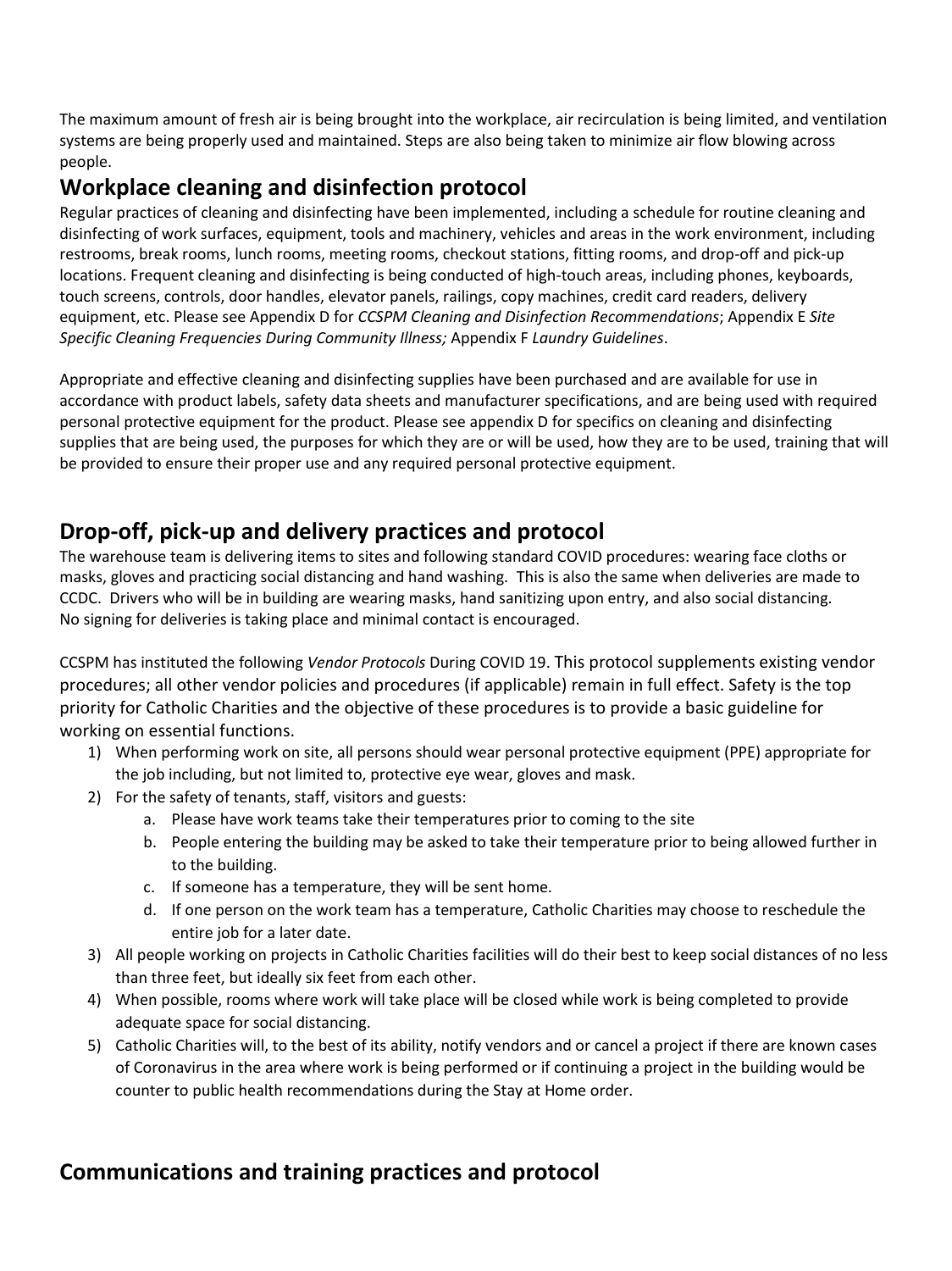This COVID-19 Preparedness Plan was communicated via agency-wide emails, postings on our internal website and internal COVID-dedicated pages, and with lead program managers on June 26, 2020. Additional communication and training will be ongoing. Communication tools used by CCSPM include the following:

- Emails
	- o Internal agency-all email
	- o Email to all volunteers
	- o Email to donors as needed
- Website
	- o FAQ will be posted on blog, updated continually.
	- o Yellow bar directing people to FAQ for more information on COVID-19 will appear on every external facing site as long as necessary
- Socials
	- o Will be used to communicate urgent messages broadly
- Internal communications:
	- o Leadership team
	- o CC connect
	- o Emails from Laurie Ohmann with critical updates
	- o Site leads (communication tree created by Lola)
	- o Posters in sites (handwashing posters posted, volunteer info in progress)
	- o Screens in client areas
	- o SurveyMonkey created for feedback from staff
- Media
	- o Will respond to inquiries as necessary

Training will be provided to all workers who did not receive the initial training and prior to initial assignment or reassignment.

Instructions will be communicated to all workers, including employees, temporary workers, staffing and labor-pools, independent contractors, subcontractors, vendors and outside technicians**,** clients, guests and volunteers about protections and protocols, including: 1) social distancing protocols and practices; 2) practices for hygiene and respiratory

etiquette; 4) recommendations or requirements regarding the use of masks, face-coverings and/or face-shields by workers, clients, guests and volunteers. All workers, clients, guests and volunteers also be advised not to enter the workplace if they are experiencing symptoms or have contracted COVID-19. Public Health guidance is that any person that feels sick should stay home. Unfortunately, there are no specific clinical features that can yet reliably differentiate COVID-19 from other viral respiratory infections. Therefore, if any staff person feels unwell, they are instructed to call your supervisor and let them know *before* coming to work.

All CCSMP staff will also be screened when arriving to work. Preferably a manager, supervisor, or lead would screen all staff in a private location. Please note that a temperature *is considered an employee's confidential medical information*, and **MAY NOT** be shared with other staff other than supervisors or Human Resources. *All Tier 1 sites should have access to a temporal thermometer for screening. For Tier 2 sites with no thermometer, please have staff check at home if possible, and ask about subjective fever.*

If someone screens positive to **ANY** of the symptoms below, please notify the supervisor, and ill staff person will need to be sent home.

- Having a measured fever >100.0 or having felt feverish at home (please note if a staff person has a borderline temperature between 99.8F-100.2F, please have them remove coat and sit for 10 minutes, then retest)
- A new or worsening cough
- New shortness of breath
- Sore throat
- New myalgias (muscle pains)
- New headache
- New diarrhea/vomiting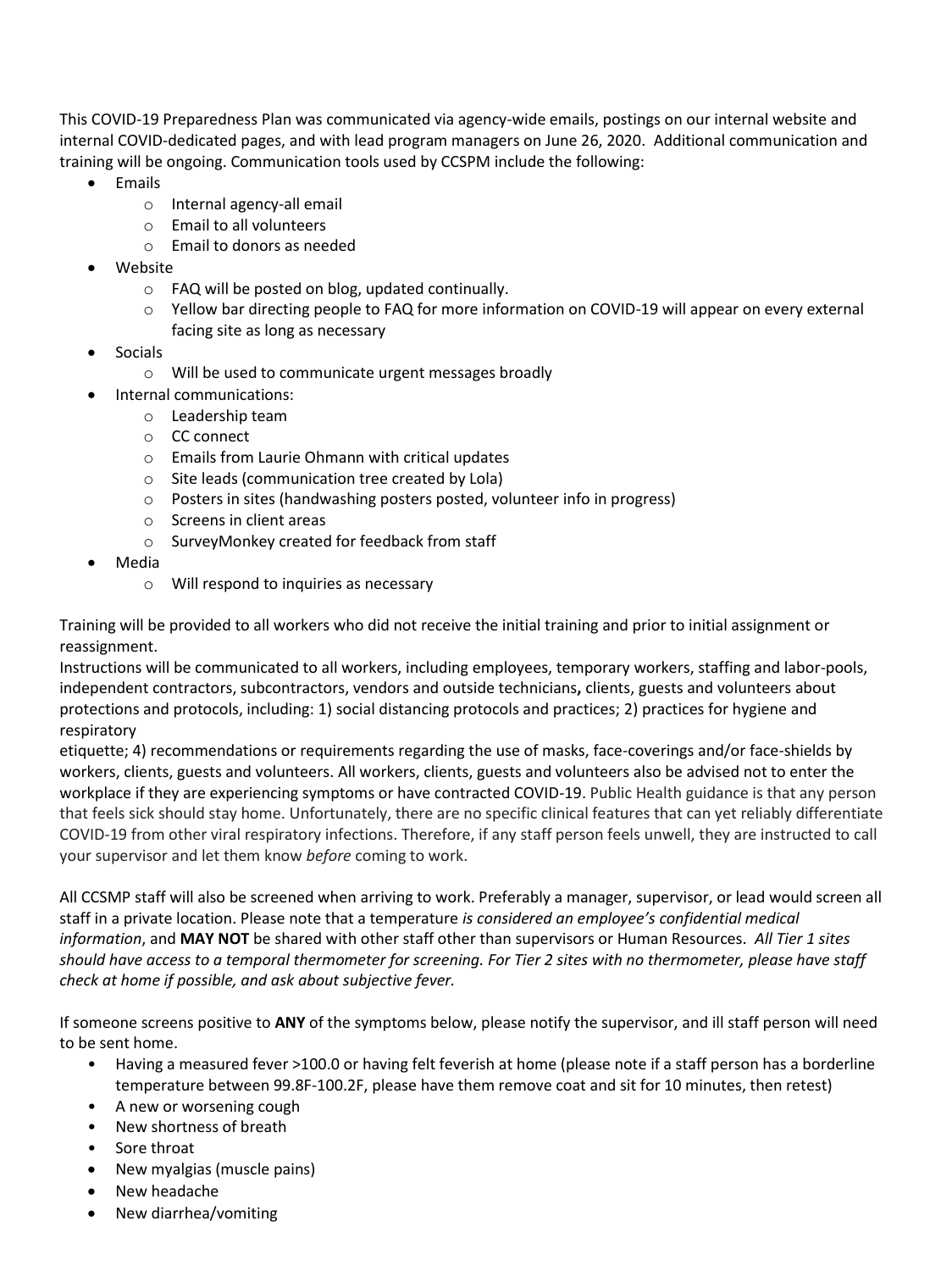• Loss of smell or taste

Managers and supervisors are expected to monitor how effective the program has been implemented. CCSPM is in frequent communication with all program's leaders about challenges, successes, and areas for improvement identified by staff and management. All major program sectors (Emergency Services, Housing Stabilization, Children and Family Services meet remotely 2-3 times a week to discuss this guidance and how to best operationalize public heath recommendations. In addition, agency leadership meets multiple times a week to also review COVID successes/concerns throughout the agency, and address issues that have been names at the program level. All management and workers are to take an active role and collaborate in carrying out the various aspects of this plan, and update the protections, protocols, work-practices and training as necessary. This COVID-19 Preparedness Plan has been certified by CCSPM management and the plan was posted throughout the workplace and made readily available to employees **on June 26, 2020.** It will be updated as necessary by Laurie Ohmann or at her direction by a designee.

Certified by:

Laurie Ohmann, Chief Operations Officer Catholic Charities of St. Paul & Minneapolis June 24, 2020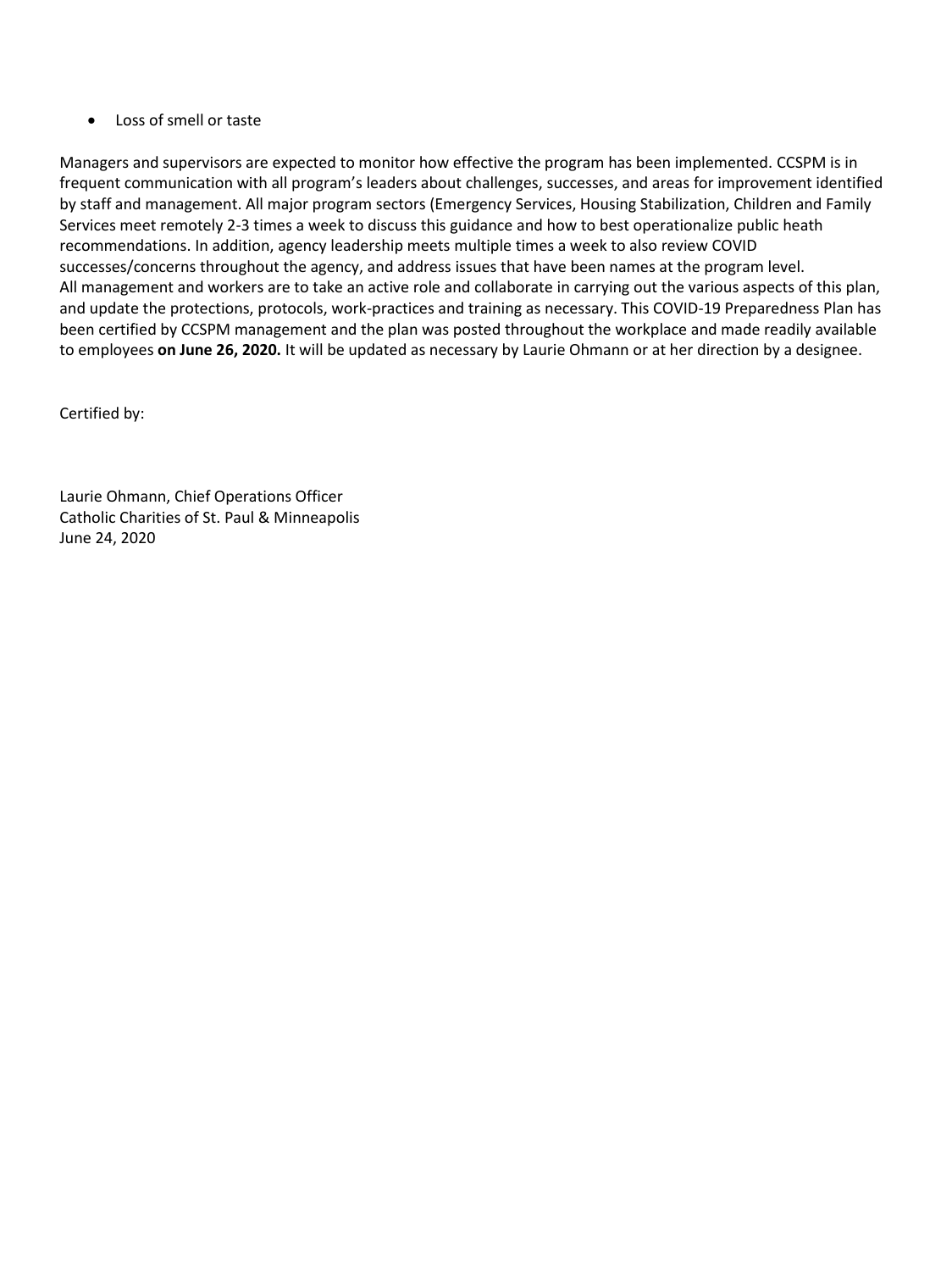## **Resources used in guidance for developing a COVID-19 Preparedness Plan**

## **General**

Centers for Disease Control and Prevention (CDC): Coronavirus (COVID-19) – www.cdc.gov/coronavirus/2019-nCoV Minnesota Department of Health (MDH): Coronavirus – www.health.state.mn.us/diseases/coronavirus State of Minnesota: COVID-19 response – https://mn.gov/covid19

## **Businesses**

CDC: Resources for businesses and employers – www.cdc.gov/coronavirus/2019-

ncov/community/organizations/businesses-employers.html

CDC: General business frequently asked questions – www.cdc.gov/coronavirus/2019-ncov/community/generalbusiness-faq.html

CDC: Building/business ventilation – www.cdc.gov/coronavirus/2019-ncov/community/guidance-businessresponse.html

MDH: Businesses and employers: COVID-19 – www.health.state.mn.us/diseases/coronavirus/businesses.html MDH: Health screening checklist – www.health.state.mn.us/diseases/coronavirus/facilityhlthscreen.pdf MDH: Materials for businesses and employers – www.health.state.mn.us/diseases/coronavirus/materials Minnesota Department of Employment and Economic Development (DEED): COVID-19 information and resources – https://mn.gov/deed/newscenter/covid/

Minnesota Department of Labor and Industry (DLI): Updates related to COVID-19 – www.dli.mn.gov/updates Federal OSHA – www.osha.gov

## **Handwashing**

MDH: Handwashing video translated into multiple languages – www.youtube.com/watch?v=LdQuPGVcceg

## **Respiratory etiquette: Cover your cough or sneeze**

CDC: www.cdc.gov/coronavirus/2019-ncov/prevent-getting-sick/prevention.html

CDC: www.cdc.gov/healthywater/hygiene/etiquette/coughing\_sneezing.html

MDH: www.health.state.mn.us/diseases/coronavirus/prevention.html

## CCSPM Specific Resources

## **General Resources and Posters:**

COVID-19 Situation Summary (Updated Daily). CDC. [https://www.cdc.gov/coronavirus/2019](https://www.cdc.gov/coronavirus/2019-ncov/summary.html) [ncov/summary.html](https://www.cdc.gov/coronavirus/2019-ncov/summary.html)

Environmental Cleaning and Disinfection Recommendations: Interim Recommendations for US Community Facilities with Suspected/Confirmed Coronavirus Disease 2019. Centers for Disease Control and Prevention. <https://www.cdc.gov/coronavirus/2019-ncov/community/organizations/cleaning-disinfection.html>

Guidance for MDH-Licensed Providers of Residential Settings with At-Risk Residents | COVID: <https://www.health.state.mn.us/facilities/regulation/homecare/docs/covid031620.pdf>

HUD. Disaster Preparedness Toolkit:<https://www.va.gov/HOMELESS/nchav/education/VEMEC-Toolkit.asp> HUD. Infectious Disease Toolkit for Continuums of Care.

[https://files.hudexchange.info/resources/documents/Infectious-Disease-Toolkit-for-CoCs-Preventing-and-](https://files.hudexchange.info/resources/documents/Infectious-Disease-Toolkit-for-CoCs-Preventing-and-Managing-the-Spread-of-Infectious-Disease-within-Shelters.pdf)[Managing-the-Spread-of-Infectious-Disease-within-Shelters.pdf](https://files.hudexchange.info/resources/documents/Infectious-Disease-Toolkit-for-CoCs-Preventing-and-Managing-the-Spread-of-Infectious-Disease-within-Shelters.pdf)

HUD. Infectious disease toolkit for COCs[. https://www.hudexchange.info/resource/5985/infectious-disease](https://www.hudexchange.info/resource/5985/infectious-disease-toolkit-for-cocs/)[toolkit-for-cocs/](https://www.hudexchange.info/resource/5985/infectious-disease-toolkit-for-cocs/)

Interim Guidance for the Prevention of COVID-19 in DHS-Licensed Residential and Non-Residential Settings with At-Risk Persons: <https://www.health.state.mn.us/diseases/coronavirus/guidedhs.pdf>

Minnesota Department of Health. Homeless Service Settings: Interim Guidance for Provider.

https://www.health.state.mn.us/diseases/coronavirus/guideshelter.pdf

Print Resources. Centers for Disease Control and Prevention. [https://www.cdc.gov/coronavirus/2019](https://www.cdc.gov/coronavirus/2019-ncov/communication/factsheets.html) [ncov/communication/factsheets.html](https://www.cdc.gov/coronavirus/2019-ncov/communication/factsheets.html)

<https://www.cdc.gov/handwashing/pdf/wash-your-hands-poster-english-508.pdf>

<https://www.cdc.gov/handwashing/pdf/wash-your-hands-steps-8x11.pdf>

<https://www.cdc.gov/handwashing/pdf/handwashing-is-in-8x11.pdf>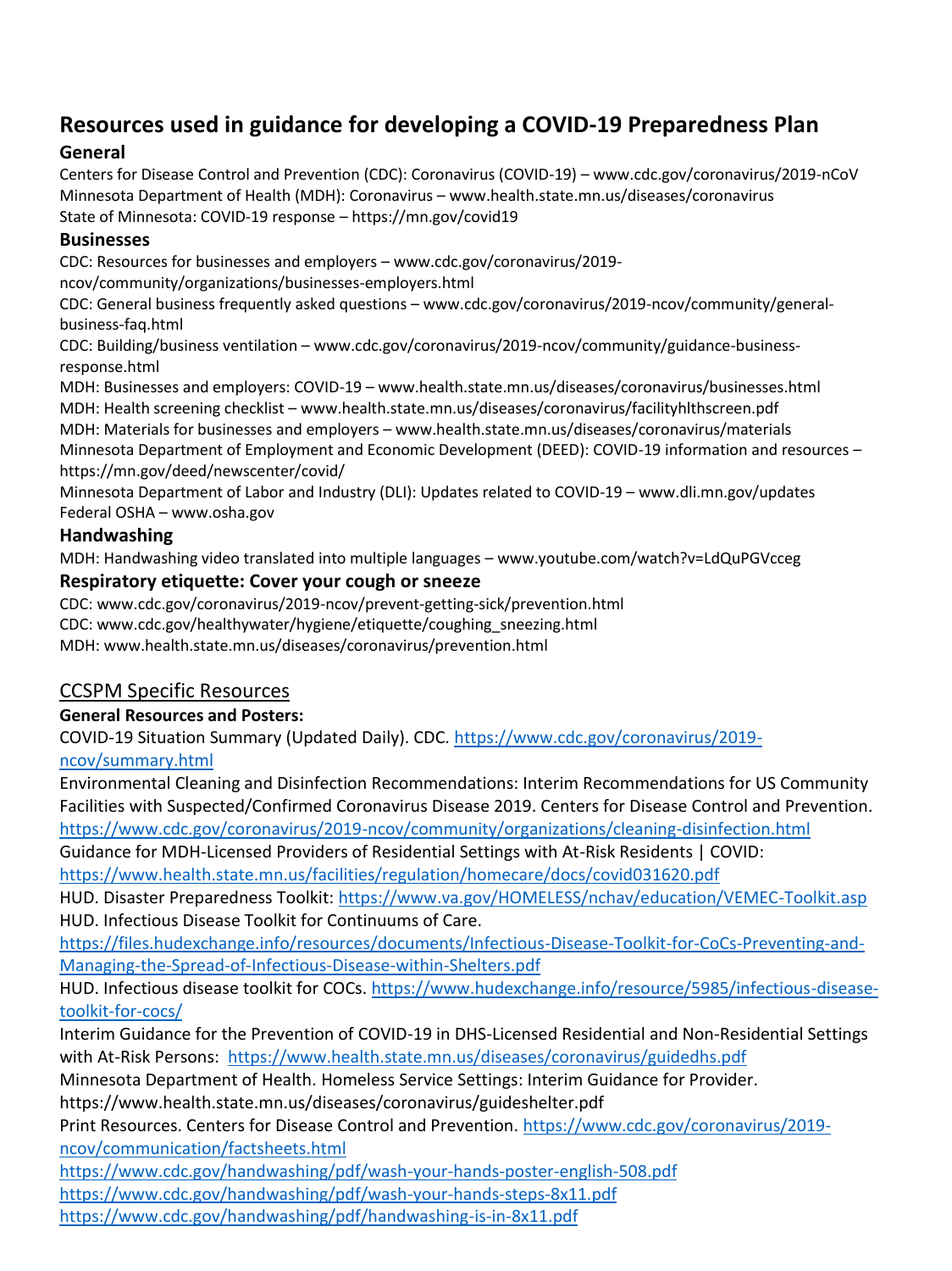#### **Homeless Resources:**

An Influenza Pandemic Planning and Service Guide for Homeless and Housing Service Providers. Seattle-King County. http://www.cidrap.umn.edu/sites/default/files/public/php/71/71\_guide\_0.pdf Centers for Disease Control and Prevention COVID 19 – Resources to support people experiencing homelessness.<https://www.cdc.gov/coronavirus/2019-ncov/community/homeless-shelters/index.html> City of Toronto: Infection Prevention and Control Resources for Homeless Service Settings: [https://www.toronto.ca/community-people/health-wellness-care/health-info-for-specific](https://www.toronto.ca/community-people/health-wellness-care/health-info-for-specific-audiences/infection-prevention-and-control-guide-for-homelessness-service-settings/)[audiences/infection-prevention-and-control-guide-for-homelessness-service-settings/](https://www.toronto.ca/community-people/health-wellness-care/health-info-for-specific-audiences/infection-prevention-and-control-guide-for-homelessness-service-settings/) Discontinuation of Isolation for Persons with COVID-19 Not in Healthcare Settings (Interim Guidance) <https://www.cdc.gov/coronavirus/2019-ncov/hcp/disposition-in-home-patients.html> Discontinuation of Transmission-Based Precautions and Disposition of Patients with COVID-19 in Healthcare Settings (Interim Guidance) [https://www.cdc.gov/coronavirus/2019-ncov/hcp/disposition-hospitalized](https://www.cdc.gov/coronavirus/2019-ncov/hcp/disposition-hospitalized-patients.html)[patients.html](https://www.cdc.gov/coronavirus/2019-ncov/hcp/disposition-hospitalized-patients.html)

Guidance for MDH-Licensed Providers of Residential Settings with At-Risk Residents | COVID: <https://www.health.state.mn.us/facilities/regulation/homecare/docs/covid031620.pdf>

Infection Control in Homeless Shelters in the State of Alaska, July 2018.

[http://dhss.alaska.gov/dph/Epi/id/SiteAssets/Pages/Homelessness-and-](http://dhss.alaska.gov/dph/Epi/id/SiteAssets/Pages/Homelessness-and-Health/Alaska%20Homeless%20Shelter%20Infection%20Control%20Recommendations_Nov%202018.pdf)

[Health/Alaska%20Homeless%20Shelter%20Infection%20Control%20Recommendations\\_Nov%202018.pdf](http://dhss.alaska.gov/dph/Epi/id/SiteAssets/Pages/Homelessness-and-Health/Alaska%20Homeless%20Shelter%20Infection%20Control%20Recommendations_Nov%202018.pdf) Infection Prevention and Control for Shelters During Disasters. APIC. 2008.

https://apic.org/Resource /TinyMceFileManager/Practice Guidance/Emergency Preparedness/Shelters Dis [asters.pdf](https://apic.org/Resource_/TinyMceFileManager/Practice_Guidance/Emergency_Preparedness/Shelters_Disasters.pdf)

Homelessness and the Response to Emerging Infectious Disease Outbreaks: Lessons from SARS. Journal of Urban Health. 2008.

https://www.researchgate.net/publication/5504450 Homelessness and the Response to Emerging Infect ious Disease Outbreaks Lessons from SARS

HUD Exchange. Infectious Disease Preparedness for Homeless Assistance Providers and Their Partners. Webinar. [https://www.hudexchange.info/trainings/courses/infectious-disease-preparedness-for-homeless](https://www.hudexchange.info/trainings/courses/infectious-disease-preparedness-for-homeless-assistance-providers-and-their-partners/)[assistance-providers-and-their-partners/](https://www.hudexchange.info/trainings/courses/infectious-disease-preparedness-for-homeless-assistance-providers-and-their-partners/)

Interim Guidance for Homeless Shelters. Centers for Disease Control and Prevention.

<https://www.cdc.gov/coronavirus/2019-ncov/community/homeless-shelters/plan-prepare-respond.html> Interim guidance for Homeless and Emergency Shelters on Novel Influenza A (H1N1) Virus. <https://www.cdc.gov/h1n1flu/guidance/homeless.htm>

Minnesota Department of Health. Homeless Service Settings: Interim Guidance for Provider.

<https://www.health.state.mn.us/diseases/coronavirus/guideshelter.pdf>

New York City: Interim Guidance on COVID-19 for Homeless Shelters.

<https://www1.nyc.gov/assets/doh/downloads/pdf/imm/guidance-for-homeless-shelters-covid19.pdf>

Pandemic Preparedness and Services that Support People who are Homeless. Iain DeJog. Orgcode.

[https://www.orgcode.com/pandemic\\_planning\\_and\\_services\\_that\\_support\\_people\\_who\\_are\\_homeless](https://www.orgcode.com/pandemic_planning_and_services_that_support_people_who_are_homeless)\_

Specific Considerations for Public Health Authorities to Limit Infection Risk Among People Experiencing Homelessness. [https://files.hudexchange.info/public/resources/documents/Specific-Considerations-for-](https://files.hudexchange.info/public/resources/documents/Specific-Considerations-for-Public-Health-Authorities-to-Limit-Infection-Risk-Among-People-Experiencing-Homelessness.pdf?utm_source=HUD+Exchange+Mailing+List&utm_campaign=8b1f3959f9-Infectious_Disease_Guidance_Homeless_3.9.20&utm_medium=email&utm_term=0_f32b935a5f-8b1f3959f9-19301137)

[Public-Health-Authorities-to-Limit-Infection-Risk-Among-People-Experiencing-](https://files.hudexchange.info/public/resources/documents/Specific-Considerations-for-Public-Health-Authorities-to-Limit-Infection-Risk-Among-People-Experiencing-Homelessness.pdf?utm_source=HUD+Exchange+Mailing+List&utm_campaign=8b1f3959f9-Infectious_Disease_Guidance_Homeless_3.9.20&utm_medium=email&utm_term=0_f32b935a5f-8b1f3959f9-19301137)

[Homelessness.pdf?utm\\_source=HUD+Exchange+Mailing+List&utm\\_campaign=8b1f3959f9-](https://files.hudexchange.info/public/resources/documents/Specific-Considerations-for-Public-Health-Authorities-to-Limit-Infection-Risk-Among-People-Experiencing-Homelessness.pdf?utm_source=HUD+Exchange+Mailing+List&utm_campaign=8b1f3959f9-Infectious_Disease_Guidance_Homeless_3.9.20&utm_medium=email&utm_term=0_f32b935a5f-8b1f3959f9-19301137)

[Infectious\\_Disease\\_Guidance\\_Homeless\\_3.9.20&utm\\_medium=email&utm\\_term=0\\_f32b935a5f-](https://files.hudexchange.info/public/resources/documents/Specific-Considerations-for-Public-Health-Authorities-to-Limit-Infection-Risk-Among-People-Experiencing-Homelessness.pdf?utm_source=HUD+Exchange+Mailing+List&utm_campaign=8b1f3959f9-Infectious_Disease_Guidance_Homeless_3.9.20&utm_medium=email&utm_term=0_f32b935a5f-8b1f3959f9-19301137)[8b1f3959f9-19301137](https://files.hudexchange.info/public/resources/documents/Specific-Considerations-for-Public-Health-Authorities-to-Limit-Infection-Risk-Among-People-Experiencing-Homelessness.pdf?utm_source=HUD+Exchange+Mailing+List&utm_campaign=8b1f3959f9-Infectious_Disease_Guidance_Homeless_3.9.20&utm_medium=email&utm_term=0_f32b935a5f-8b1f3959f9-19301137)

VA. Guidance on the Coronavirus for VA Grantees Providing Homeless Services.

[https://www.va.gov/HOMELESS/docs/GPD/providers/GuidanceCOVID-19-VA\\_Grantees\\_3-13-20.pdf](https://www.va.gov/HOMELESS/docs/GPD/providers/GuidanceCOVID-19-VA_Grantees_3-13-20.pdf) What Supportive Housing Providers Need to Know. CSH. [https://d155kunxf1aozz.cloudfront.net/wp](https://d155kunxf1aozz.cloudfront.net/wp-content/uploads/2020/03/Coronavirus-Disease-2019-COVID-19-1.pdf)[content/uploads/2020/03/Coronavirus-Disease-2019-COVID-19-1.pdf](https://d155kunxf1aozz.cloudfront.net/wp-content/uploads/2020/03/Coronavirus-Disease-2019-COVID-19-1.pdf)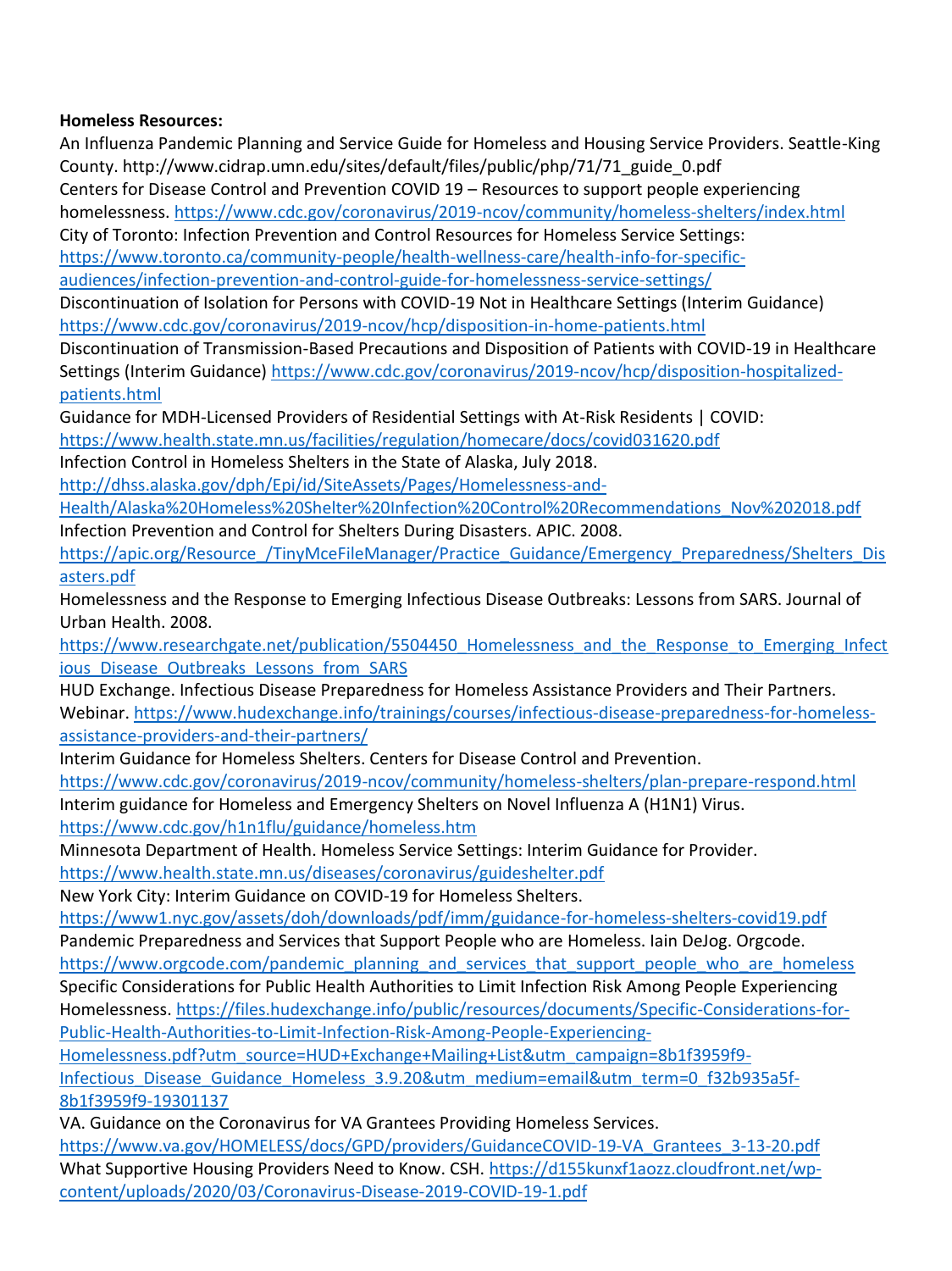#### **Mental Health**:

<https://www.cdc.gov/coronavirus/2019-ncov/about/coping.html>

Mental Health and Coping with COVID 19. Centers for Disease Control and Prevention.

<https://www.cdc.gov/coronavirus/2019-ncov/about/coping.html>

**HR**:

OSHA guidance: [https://www.osha.gov/SLTC/covid-19/.](https://www.osha.gov/SLTC/covid-19/)

CDC recommendations and guidance for businesses: [https://www.cdc.gov/coronavirus/2019-ncov/specific](https://www.cdc.gov/coronavirus/2019-ncov/specific-groups/guidance-business-response.html)[groups/guidance-business-response.html](https://www.cdc.gov/coronavirus/2019-ncov/specific-groups/guidance-business-response.html)

SHRM guidance: [https://www.shrm.org/resourcesandtools/legal-and-compliance/employment-](https://www.shrm.org/resourcesandtools/legal-and-compliance/employment-law/pages/coronavirus-information-and-faqs.aspx)

[law/pages/coronavirus-information-and-faqs.aspx](https://www.shrm.org/resourcesandtools/legal-and-compliance/employment-law/pages/coronavirus-information-and-faqs.aspx)

https://apic.org/Resource /TinyMceFileManager/Practice Guidance/Emergency Preparedness/Shelters Dis [asters.pdf](https://apic.org/Resource_/TinyMceFileManager/Practice_Guidance/Emergency_Preparedness/Shelters_Disasters.pdf)

Interim Guidance for Businesses and Employers. CDC. [https://www.cdc.gov/coronavirus/2019](https://www.cdc.gov/coronavirus/2019-ncov/community/guidance-business-response.html) [ncov/community/guidance-business-response.html](https://www.cdc.gov/coronavirus/2019-ncov/community/guidance-business-response.html)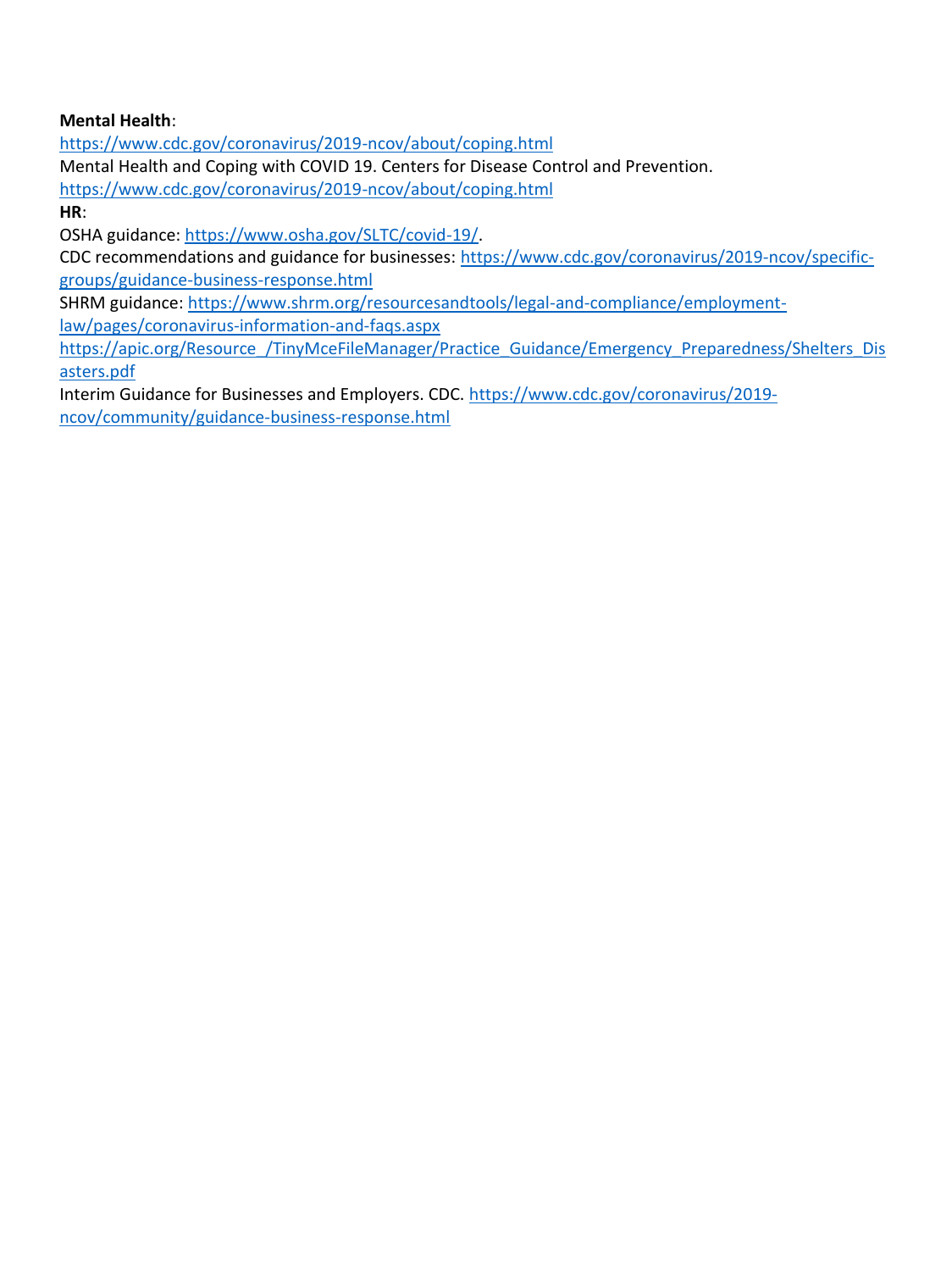### **Social distancing**

CDC: www.cdc.gov/coronavirus/2019-ncov/community/guidance-business-response.html MDH: www.health.state.mn.us/diseases/coronavirus/businesses.html

#### **Housekeeping**

CDC: www.cdc.gov/coronavirus/2019-ncov/community/disinfecting-building-facility.html CDC: www.cdc.gov/coronavirus/2019-ncov/prevent-getting-sick/disinfecting-your-home.html CDC: www.cdc.gov/coronavirus/2019-ncov/community/organizations/cleaning-disinfection.html Environmental Protection Agency (EPA): www.epa.gov/pesticide-registration/list-n-disinfectants-use-against-sars-cov-2

#### **Employees exhibiting signs and symptoms of COVID-19**

CDC: www.cdc.gov/coronavirus/2019-ncov/if-you-are-sick/steps-when-sick.html MDH: www.health.state.mn.us/diseases/coronavirus/basics.html MDH: www.health.state.mn.us/diseases/coronavirus/facilityhlthscreen.pdf MDH: www.health.state.mn.us/diseases/coronavirus/returntowork.pdf State of Minnesota: https://mn.gov/covid19/for-minnesotans/if-sick/get-tested/index.jsp

#### **Training**

CDC: www.cdc.gov/coronavirus/2019-ncov/community/guidance-small-business.html Federal OSHA: www.osha.gov/Publications/OSHA3990.pdf MDH: www.health.state.mn.us/diseases/coronavirus/about.pdf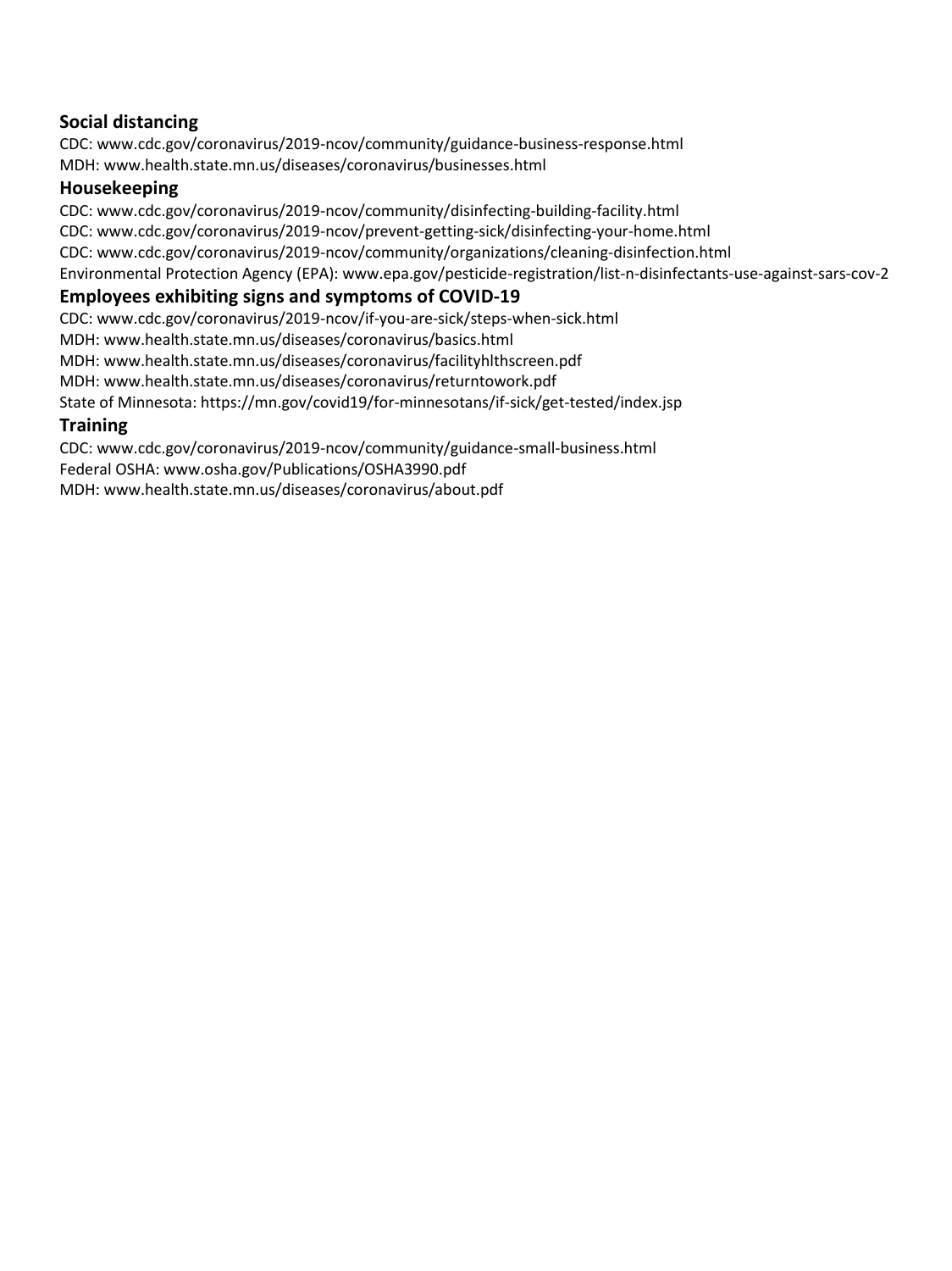## Appendix A

## **Staff Screening**

#### **COVID-19-like illness (CLI) Staff Screening Criteria**

Catholic Charities is committed to following public health guidance on how to protect staff and clients from COVID-19. Many steps have already been taken across the agency.

#### **Screening all staff is also an important step we can take to protect our clients and our staff.**

Public Health guidance is that any person that feels sick should stay home. Unfortunately, there are no specific clinical features that can yet reliably differentiate COVID-19 from other viral respiratory infections. Therefore, if any staff

person feels unwell, please call your supervisor and let them know *before* coming to work.

All CC staff will also be screened when arriving to work. Preferably a manager, supervisor, or lead would screen all staff in a private location. Please note that a temperature *is considered an employee's confidential medical information*, and **MAY NOT** be shared with other staff other than supervisors or Human Resources. *All Tier 1 sites should have access to a temporal thermometer for screening. For Tier 2 sites with no thermometer, please have staff check at home if possible, and ask about subjective fever.*

If someone screens positive to **ANY** of the symptoms below, please notify the supervisor, and ill staff person will need to be sent home.

- Having a measured fever >100.0 or having felt feverish at home (please note if a staff person has a borderline temperature between 99.8F-100.2F, please have them remove coat and sit for 10 minutes, then retest)
- A new or worsening cough
- New shortness of breath
- Sore throat
- New myalgias (muscle pains)
- New headache
- New diarrhea/vomiting
- Loss of smell of taste

Most people with COVID-19 have COVID-like-illness first. People with COVID-like illness should be considered contagious and be sent home, testing is highly recommended.

#### **When can staff with COVID-19-like illness come back to work?**

- See Catholic Charities Guidance on COVID-19 Quarantine and Return to work
- At least 3 days (72 hours) have passed *since recovery* (defined as resolution of fever without the use of feverreducing medications) **and,**
- Improvement in respiratory symptoms (e.g., cough, shortness of breath); **and,**
- At least 7 days have passed *since symptoms first appeared*.

#### **Health screenings for our employees:**

With Catholic Charities-provided Health Partners health insurance

#### **How to use a temporal thermometer:**

These thermometers use an infrared scanner to measure the temperature of the temporal artery in the forehead.

To use thermometer:

- 1. Turn on the thermometer.
- 2. Gently sweep the thermometer across the client's forehead.
- 3. Remove the thermometer and read the number (>100.0 is a fever)
- 4. Clean with an alcohol wipe (or isopropyl alcohol on a cotton swab) between each clients' use. You can reuse the same swab as long as it remains wet.

Temperature screeners only, please wear: gloves, a surgical mask, and eye protection.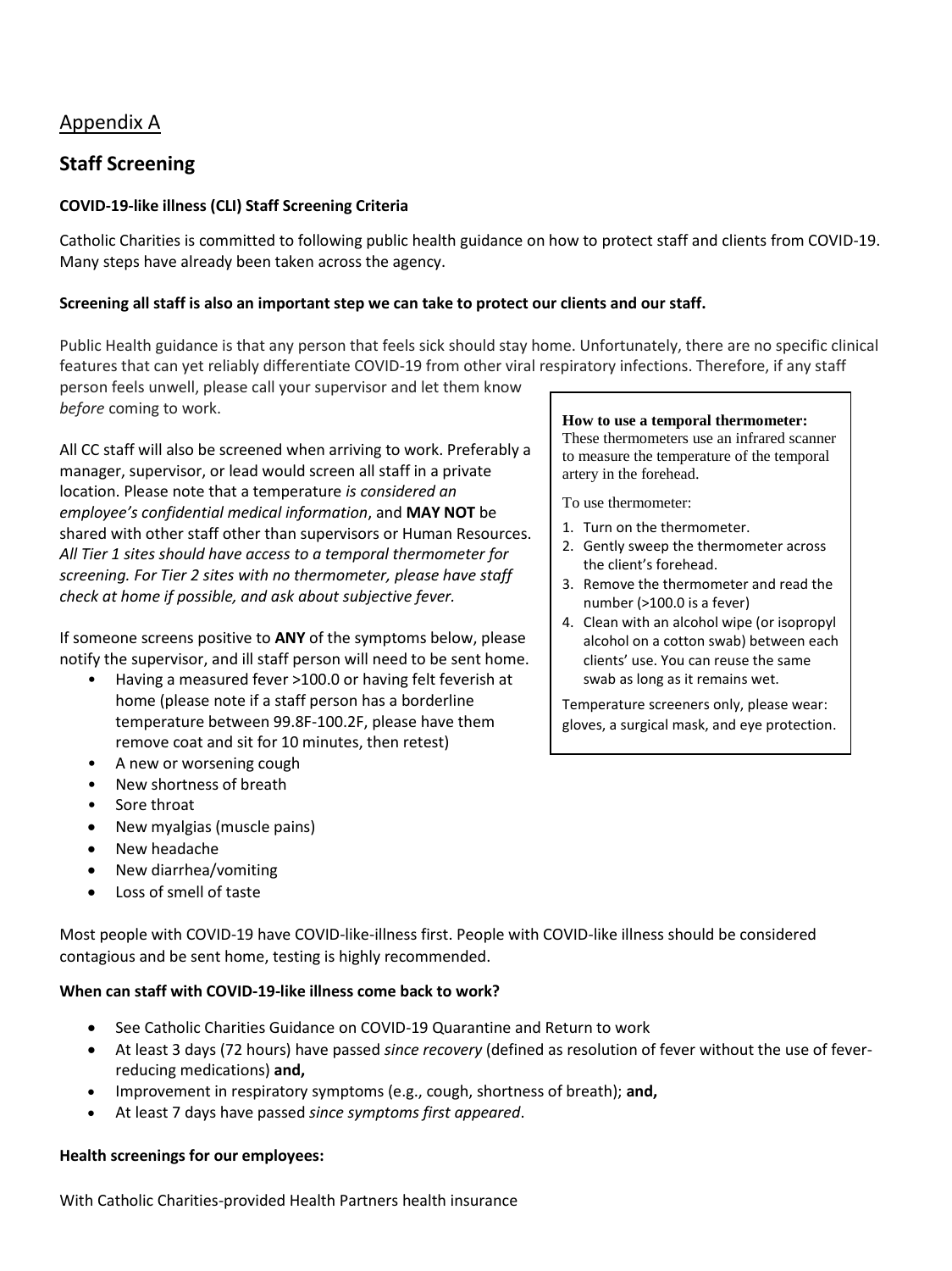- Free screening assessment online with **[Virtuwell](https://blog.virtuwell.com/coronavirus-assessment/?utm_campaign=virtuwell_birthcontrol_20m3_both_hp&utm_source=eloqua_&utm_medium=email&utm_content=_list_awareness&utm_term=_v1_assessment&elqTrackId=B68C79905DF51B0965059B145BE27BDD&elq=fd367e973dba484ab629ada7a65eec06&elqaid=3223&elqat=1&elqCampaignId=2077)** or **Doctor on [Demand](https://www.doctorondemand.com/coronavirus?elqTrackId=6713C84C87A2AB1ED9AAC76DD3FBE5CC&elq=fd367e973dba484ab629ada7a65eec06&elqaid=3223&elqat=1&elqCampaignId=2077)**
- Our **Nurse Care Line** is open 24/7. Nurses can talk employees through their concerns and offer referral assistance for care: **612-339-3663** or **800-551-0859**.
- Clinic screening and testing may be available if employees call their own clinics.

General help

- CDC **[Coronavirus Self-Checker](https://www.cdc.gov/coronavirus/2019-ncov/symptoms-testing/testing.html)**
- MN Department of Health COVID-19 Hotlines (7am-7pm): 1-800-657-3903; 651-201-3920

We have heard from a few of you about a general fear or anxiety among employees. Some employees have expressed fear about the pandemic, their health, or are worried about the environment we work in and the clients we serve. While we hope that you are talking to your employees to assure them that Catholic Charities' preparations are focused on continuing to serve our clients while modifying our services to keep everyone as safe as possible, there are some concerns where it may be best to have some outside help.

Here are some programs that may help our employees through this time:

Our **[Employee Assistance Program \(EAP\)](http://ccconnect/SharedServices/HR/BenefitsInfo/EAP_Brochure.pdf?Web=1)** is built to help our employees in this situation. Free counseling advice is offered to all our employees through this program. Our plan can provide up to three sessions of telephonic or in-person counseling per topic. This service will also provide counseling or referrals to any household member. All employees and their household members are eligible for this benefit.

Contact them directly by phone **866-326-7194** or text **US HPEAP** and the concern or

question to **919-324-5523**

**Doctor on Demand: [www.doctorondemand.com](http://www.doctorondemand.com/)** can provide face-to-face emotional support over your computer or smartphone for a reduced copay.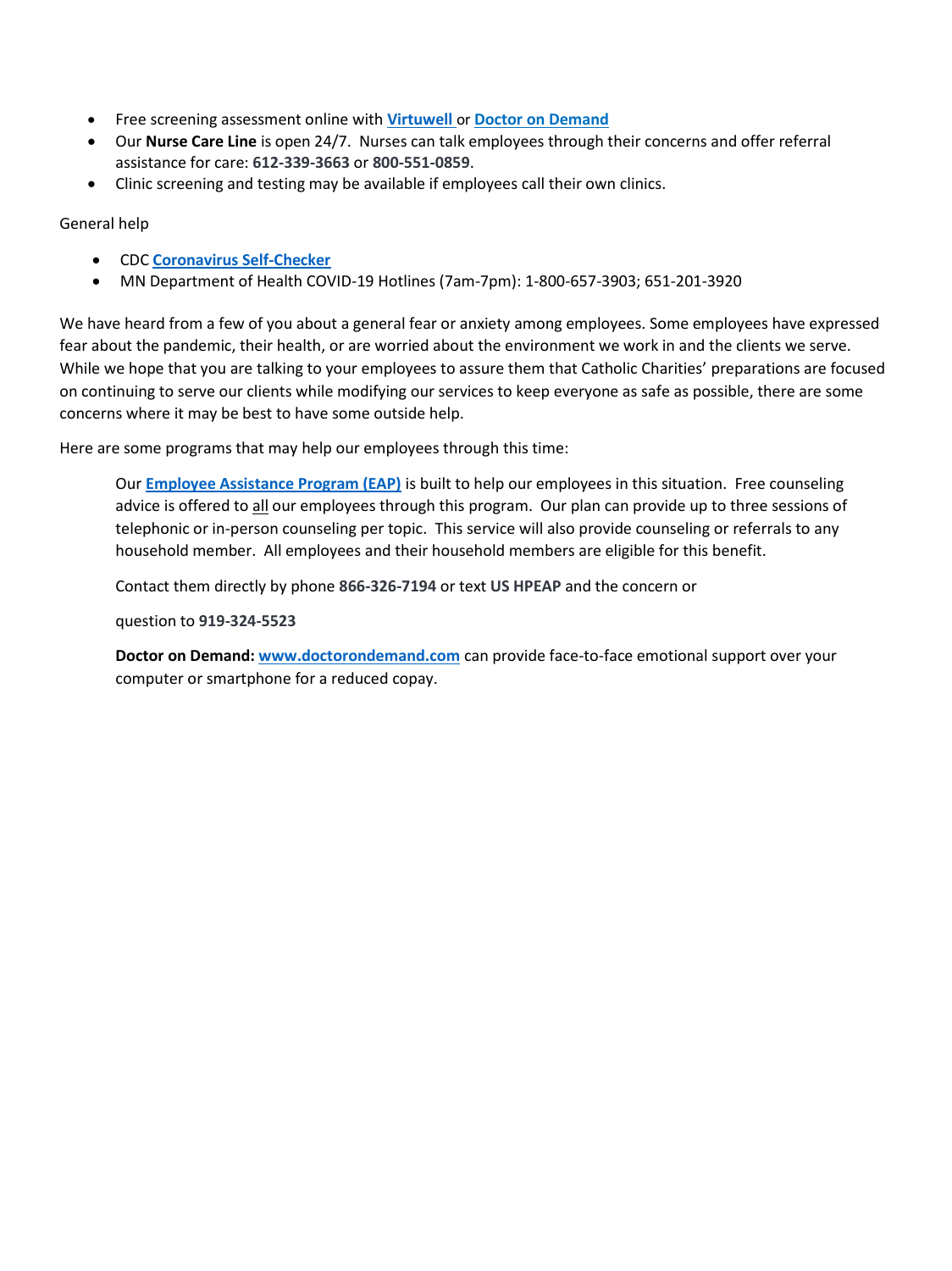## Appendix B

#### **Catholic Charities of Minneapolis and St. Paul Guide to Staff COVID-19 Quarantine and Return to Work – 6/22/20**

#### **1) Staff with significant exposure 1. to a person with laboratory-confirmed COVID-19.**

- Staff should stay at home for 14 days from the date of exposure (self- quarantine). If the staff person remains asymptomatic during this time, they may return to work on day 15.
- MDH recommends considering that asymptomatic staff and volunteers identified as a COVID-19 case contact be tested for COVID-19 according to the following protocol:
	- $\circ$  Staff and volunteers excluded from work due to contact with a COVID-19 case should be tested at day 12 to enable return to work after 14 days if the test is negative.
	- $\circ$  Staff and volunteers identified as a contact of a COVID-19 case who must continue to work should wear a mask for
- If at any time, the staff person develops any symptoms consistent with COVID (See #2 below) particularly if the staff member works in a Tier 1 site – we recommend that staff person get tested for COVID<sup>2</sup>.
	- $\circ$  If the staff person test is negative, they will need to remain out of work for the full 14 days from the date of exposure. If the staff person is fully well, they may return to work on day 15.
	- $\circ$  If the staff person is tested and is positive OR if they have symptoms and refuse to get tested please see #2 "Staff who are ill with COVID-like illness" below.

*1. A significant exposure is defined as being within 6 feet of a laboratory-confirmed positive case for > 10 minutes. This includes exposures at work, or personal exposures like housemates. 2. Human Resources or nursing staff can help advocate for testing and provide documentation if needed.*

#### **2) Staff who are ill with COVID-like illness.**

- Staff who are ill with COVID-like symptoms should be immediately sent home. Symptoms may include:
	- o Cough
	- o Shortness of breath or difficulty breathing
	- o Fevers and/or Chills
	- o Muscle Pain
	- o Fatigue
	- o Headache
	- o Sore throat
	- o New loss of taste or smell
	- o Nausea, vomiting, diarrhea
- Staff ill with above symptoms, particularly those that work at Tier 1 sites, should be tested for COVID-19
- When can staff who have COVID-like illness return to work?
	- $\circ$  Both staff who test positive and staff with symptoms only (no test) should stay home and not return to work until **all of these are true:** 
		- Symptoms have improved **and**
		- At least 10 days have passed since illness onset **and**
		- At least 3 days with no fever (without fever-reducing medicine, i.e. Tylenol)
- When can staff who had COVID-like Illness but tests negative\* for COVID 19 return to work?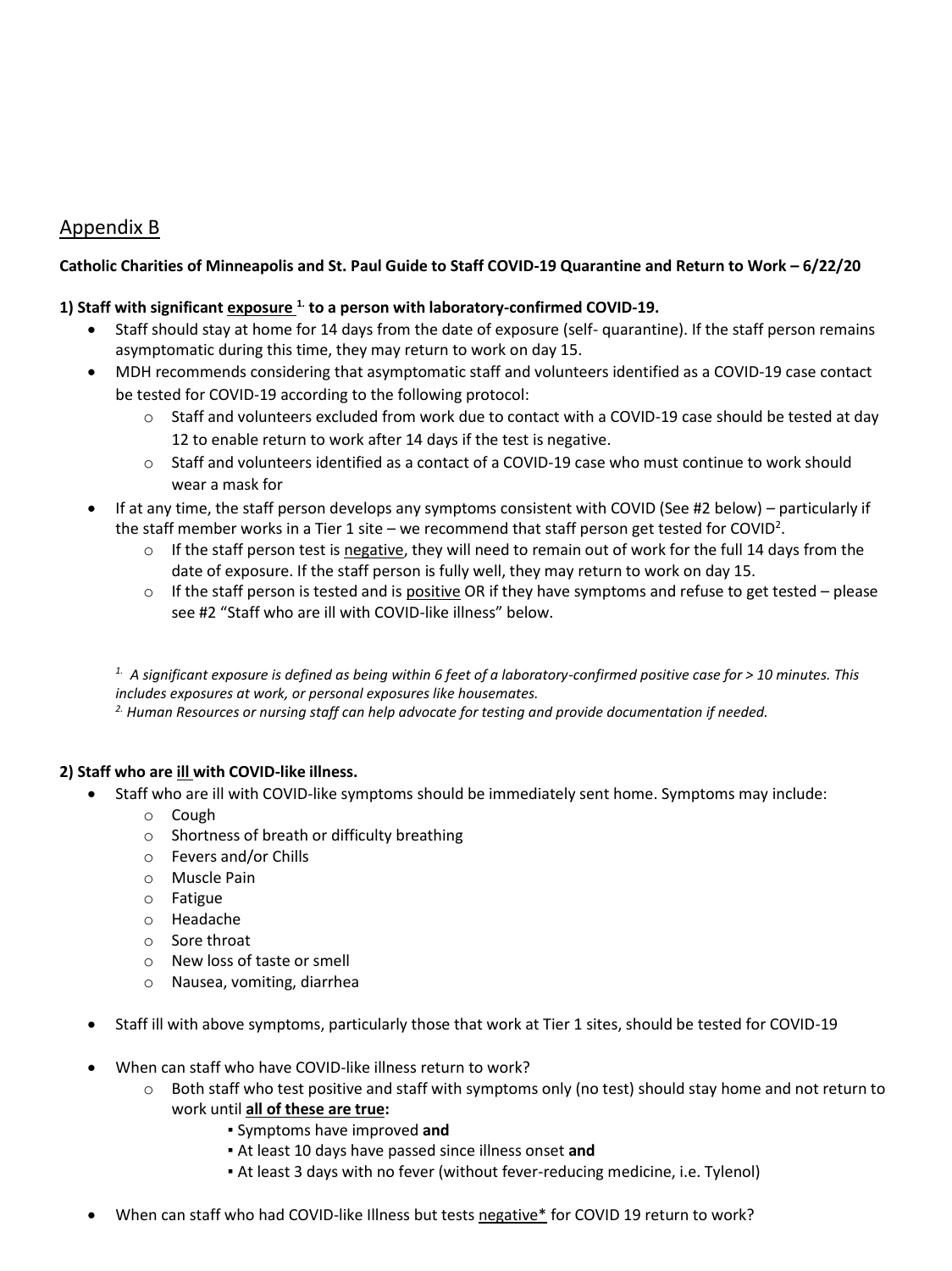- $\circ$  Ideally staff would stay out of work for 10 days after symptoms began. However public health recognizes this may be a hardship in organizations that provide critical services. Public Health recommends either allowing the staff (if well enough) to work at home as position allows for the full 10-day period, OR allow the staff to return to work with the following stipulations:
	- They were tested while they had symptoms of COVID-like illness (not asymptomatic)
	- Are fully well (symptom free) for a full 24- hours before return
	- Limits contact with other staff/clients. *(If possible)*
	- Wears a surgical mask *(not cloth face covering)*
	- Practices meticulous social distancing and hand hygiene.
	- Goes home immediately if they begin to feel ill

\* *There is a relatively high rate of false negative COVID test results, and given that testing gives results for that day only, a negative test doesn't guarantee a person is free from COVID. Therefore, people with COVID-like illness who test negative should continue to take additional precautions to prevent spread of disease until 10 days after onset of symptoms.*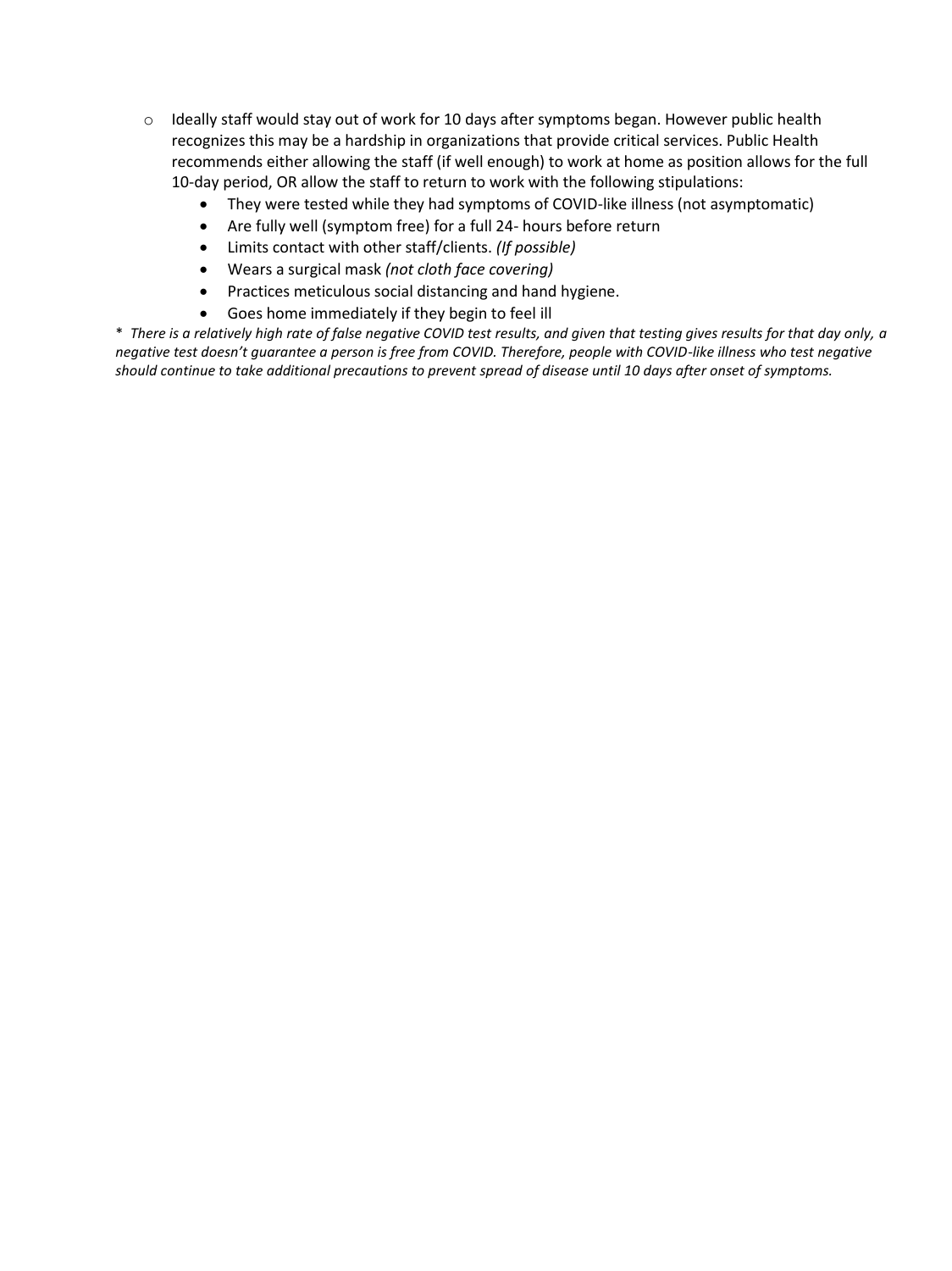#### **Decision Tree: When to Send Staff Home, For How Long, and when Can They Return to Work**

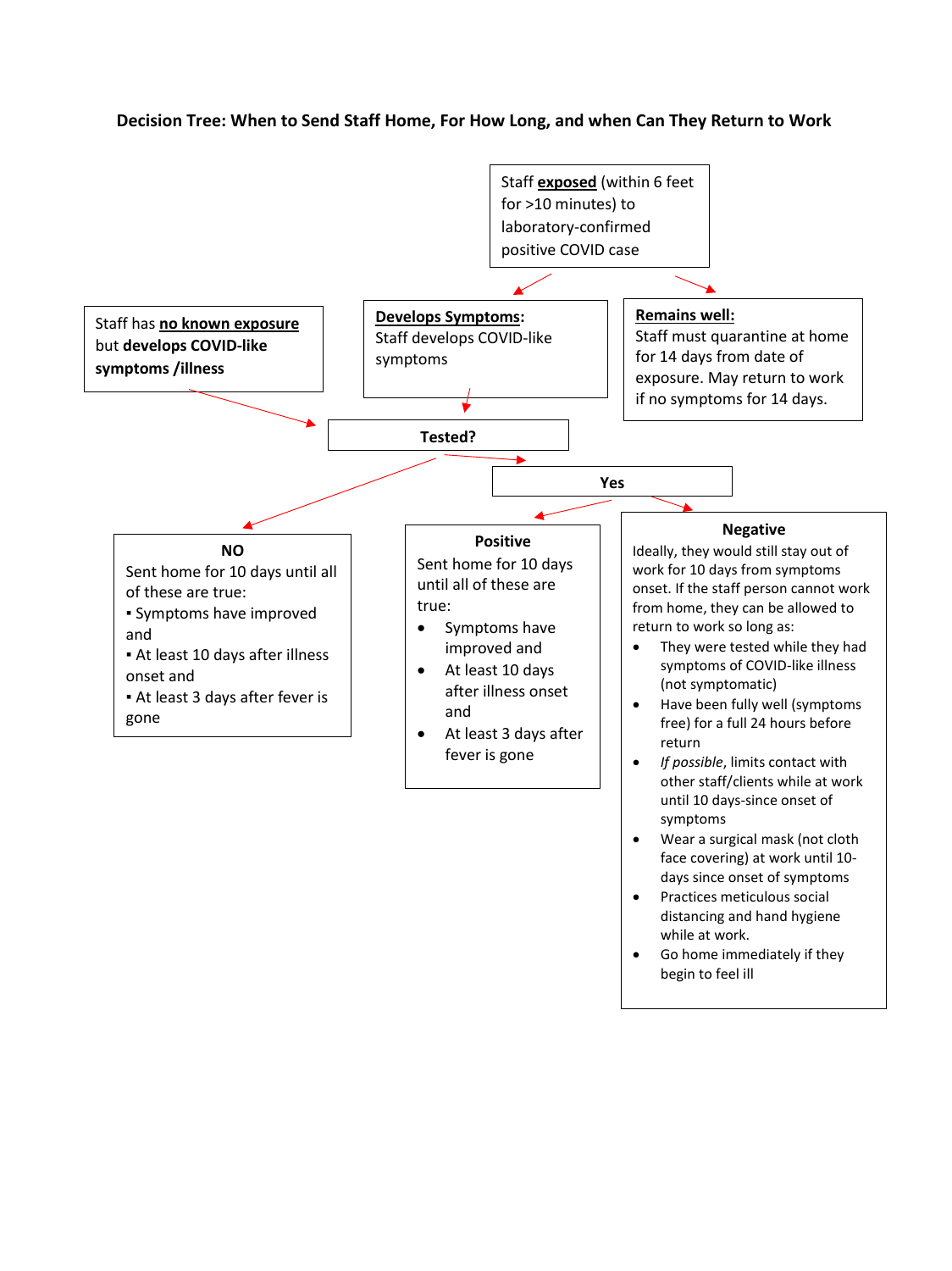## Appendix C

#### **Proposed Protocol for "Contact Tracing" at Catholic Charities: Updated 5/8/20**

When someone at Catholic Charities is informed that a client or staff has a laboratory-confirmed COVID-positive test, the following protocol will be pursued:

- 1. **Receipt of Information re: Positive COVID Test**. The person receiving the information ("recipient") should ask whether the client or staff person has signed an Authorization to release their information (found [here\)](http://ccconnect/SharedServices/_layouts/15/WopiFrame.aspx?sourcedoc=/SharedServices/Documents/Privacy%20-%20Authorization%20for%20Release%20of%20Information%20(Appendix%20E).docx&action=default) or expressed a willingness for information to be released (given that MDH will likely be engaged with COVIDpositive persons by phone) to allow Catholic Charities to pursue the assessment of exposure/risk to other staff and clients.
	- a. First, clarify with how broadly the client or staff has stated they will allow their identity to be shared e.g., with Catholic Charities' staff, with other people who may be exposed, etc.
	- b. If "yes," it is preferred that we receive a copy of the Authorization to be added to a client's case file or to a staff's employment file with Human Resources via the employee's supervisor.
		- i. In the absence of a copy of the Authorization, the recipient should document the name and contact information of the MDH staff/other who provides information about the positive test and provide that information to the lead person for their area (see below).
	- c. If the client or staff was unwilling to provide an Authorization to release their information and Catholic Charities is only made aware of a positive test without a client's or staff's name, please refer the informant to the lead person as identified below so that they may follow-up for more information on potential exposure of others.
		- i. If MDH is unable to get consent for an Authorization to release information, please inquire if MDH thinks it is appropriate to pursue a commissioner order to release the name to Catholic Charities.
- 2. **Lead Personnel**. HIPAA- the Health Insurance Portability and Accountability Act governs our actions with respect to a client' or staff's protected health information (PHI). If we have the consent of the individual to share information about their COVID test results (positive or negative), the sharing of their protected health information **must be limited to only those who have a need to know.** Also, **only the minimum necessary amount of client information should be shared**.
	- a. The recipient should provide the information about a COVID positive client or staff person working in a program site to the following lead persons for further investigation. Lead Personnel were named because of their professional licensure in nursing and/or public health.
		- i. Jessica Hancock-Allen: For all adult and family emergency shelters and opportunity centers
		- ii. Mary Deering: All permanent supportive housing programs
		- iii. Judy Demers: All Children and Family Services programs and Hope Street.
		- iv. Agency staff who are working remotely should inform their supervisor.
	- b. Once notified, the lead person may provide the client/staff information to the appropriate program or shared services manager.
- 3. **Assessing the Risk of Exposure to Staff.** When we are aware of/in possession of an ROI, the Lead Personnel should take the following steps to understand whether staff had significant exposure to the COVID positive person while they were working on site:
	- a. With the assistance of Human Resources, the lead personnel should use information gained from the public health authorities about the client/staff period of infection to determine the roster of staff who were working at that site and during that period. A list of "labor pool" staff may also be useful.
	- b. The lead personnel should then notify the Program Director, and the Program Manager of the case.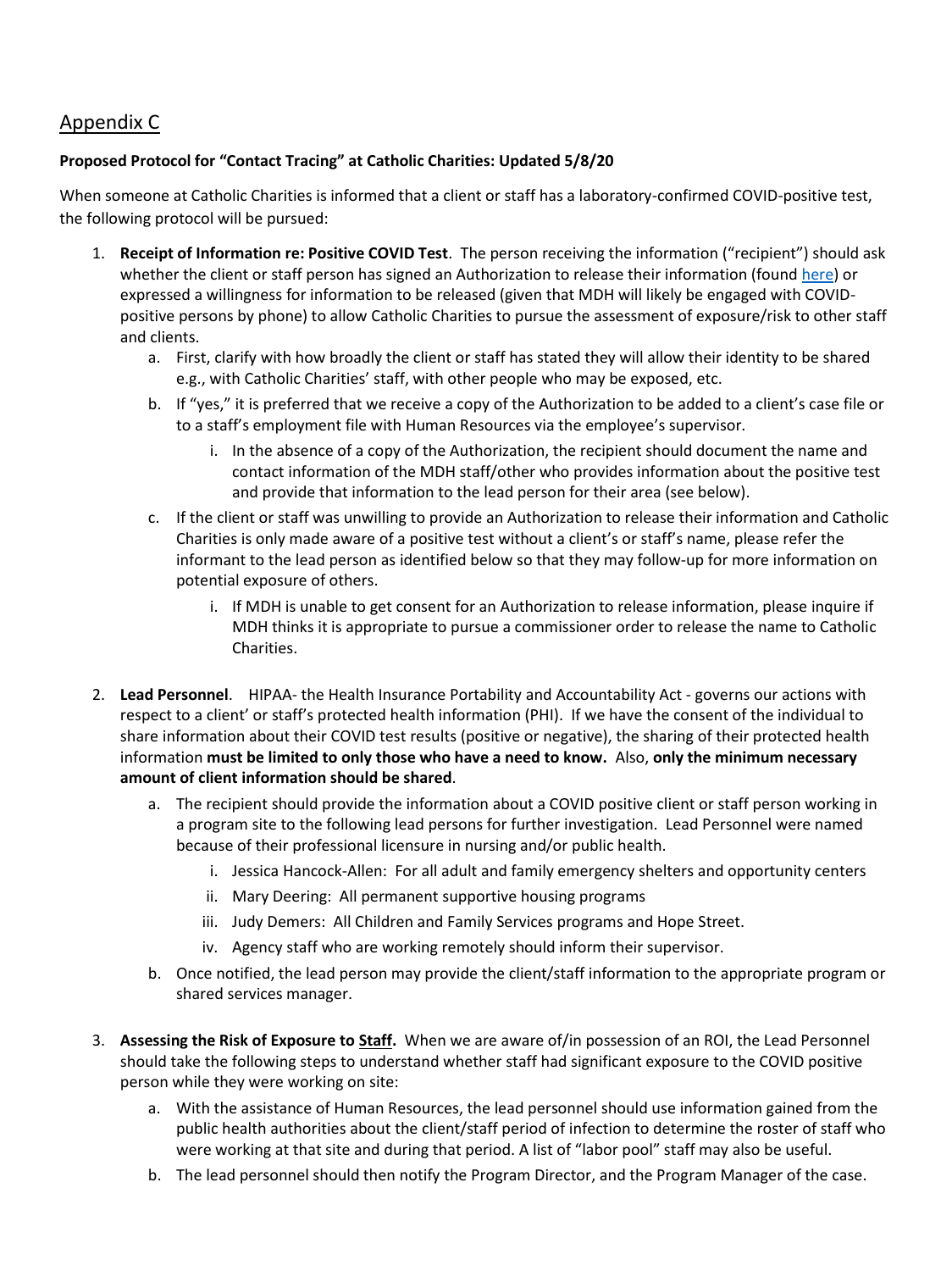- c. The program manager should pull any observations or critical incidents involving the COVID-positive client/staff person and make note of other staff who were involved.
- d. In person or via phone the site manager should inquire as to whether the staff identified to had been working with the positive client/staff are aware of contact they may have had with the COVID-positive client/staff during their infectious period, in which the staff was engaged with or in close physical proximity with the client/staff for a period of ten minutes or more. The site manager may want to begin with asking shift leads of any known incidents first, before discussing with other staff, that way limiting knowledge of the case to the minimal number of staff possible.
	- i. It is advised that this first request not include information about the fact that the inquiry is being triggered because of a positive test.
	- ii. The following statement on HIPAA requirements must be conveyed to staff in person, by phone or email in the request for information about the positive client/staff:

"As a reminder, Catholic Charities' staff are required to comply with HIPAA and other applicable privacy laws. Therefore, another individual's protected health information may not be discussed, shared or investigated unless for legal purposes and by the appropriate staff."

e. The Program Manager will provide the information below to the lead personnel. Lead Personnel will work with MDH/Public Health to plan the case-by-case contact tracing plan and to identify which organization (MDH, County Public Health, or Catholic Charities) executes the plan. Public Health's decision to investigate and respond to a known positive case will be made on a case-by-case basis, and based off the following CDC guidelines: [https://www.cdc.gov/coronavirus/2019](https://www.cdc.gov/coronavirus/2019-ncov/php/investigating-cases-homeless-shelters.html?CDC_AA_refVal=https%3A%2F%2Fwww.cdc.gov%2Fcoronavirus%2F2019-ncov%2Fphp%2Fhomeless-service-providers.html#limit-movement) [ncov/php/investigating-cases-homeless-](https://www.cdc.gov/coronavirus/2019-ncov/php/investigating-cases-homeless-shelters.html?CDC_AA_refVal=https%3A%2F%2Fwww.cdc.gov%2Fcoronavirus%2F2019-ncov%2Fphp%2Fhomeless-service-providers.html#limit-movement)

[shelters.html?CDC\\_AA\\_refVal=https%3A%2F%2Fwww.cdc.gov%2Fcoronavirus%2F2019](https://www.cdc.gov/coronavirus/2019-ncov/php/investigating-cases-homeless-shelters.html?CDC_AA_refVal=https%3A%2F%2Fwww.cdc.gov%2Fcoronavirus%2F2019-ncov%2Fphp%2Fhomeless-service-providers.html#limit-movement) [ncov%2Fphp%2Fhomeless-service-providers.html#limit-movement.](https://www.cdc.gov/coronavirus/2019-ncov/php/investigating-cases-homeless-shelters.html?CDC_AA_refVal=https%3A%2F%2Fwww.cdc.gov%2Fcoronavirus%2F2019-ncov%2Fphp%2Fhomeless-service-providers.html#limit-movement)

- i. Any critical incidents/or observation reports during the infectious period
- ii. Number of staff that have contact with the positive case, and if any staff had prolonged contact
- iii. Any known close friend/associated a COVID-positive client case (close friends/associates/romantic partners)
- f. Catholic Charities programs with known positive cases should be prepared to review with Public Health their own internal procedures regarding disease mitigation strategies.
- g. Should MDH recommend we do our own internal contact tracing, staff who respond affirmatively to having prolonged contact with the positive case should be directed to the lead personnel for the respective area. The lead person will assess the staff's potential risk of having been exposed to the virus and will also seek to learn whether staff may be aware of others who may have had contact with the positive client/staff.
- h. Pending the outcome of this assessment, the lead person will review their findings with the staff member or other clients and based on CDC and MDH guidelines recommend the following potential actions:
	- i. If exposure to the positive client/staff was limited and person is asymptomatic, a return to work or programming may be allowed.
	- ii. If exposure to the positive client/staff was more extensive, it may be recommended that the staff person quarantine for a period that will be determined by the date of their exposure and the incubation period known for COVID.
	- iii. Staff should be reminded of HIPAA practices and the expectation that they not share protected health information of clients for any reason.
- i. The Lead Person will contact the head of Human Resources to notify of the assessment, findings and to connect the staff to HR to review recommended staff options re: return to work or leave options.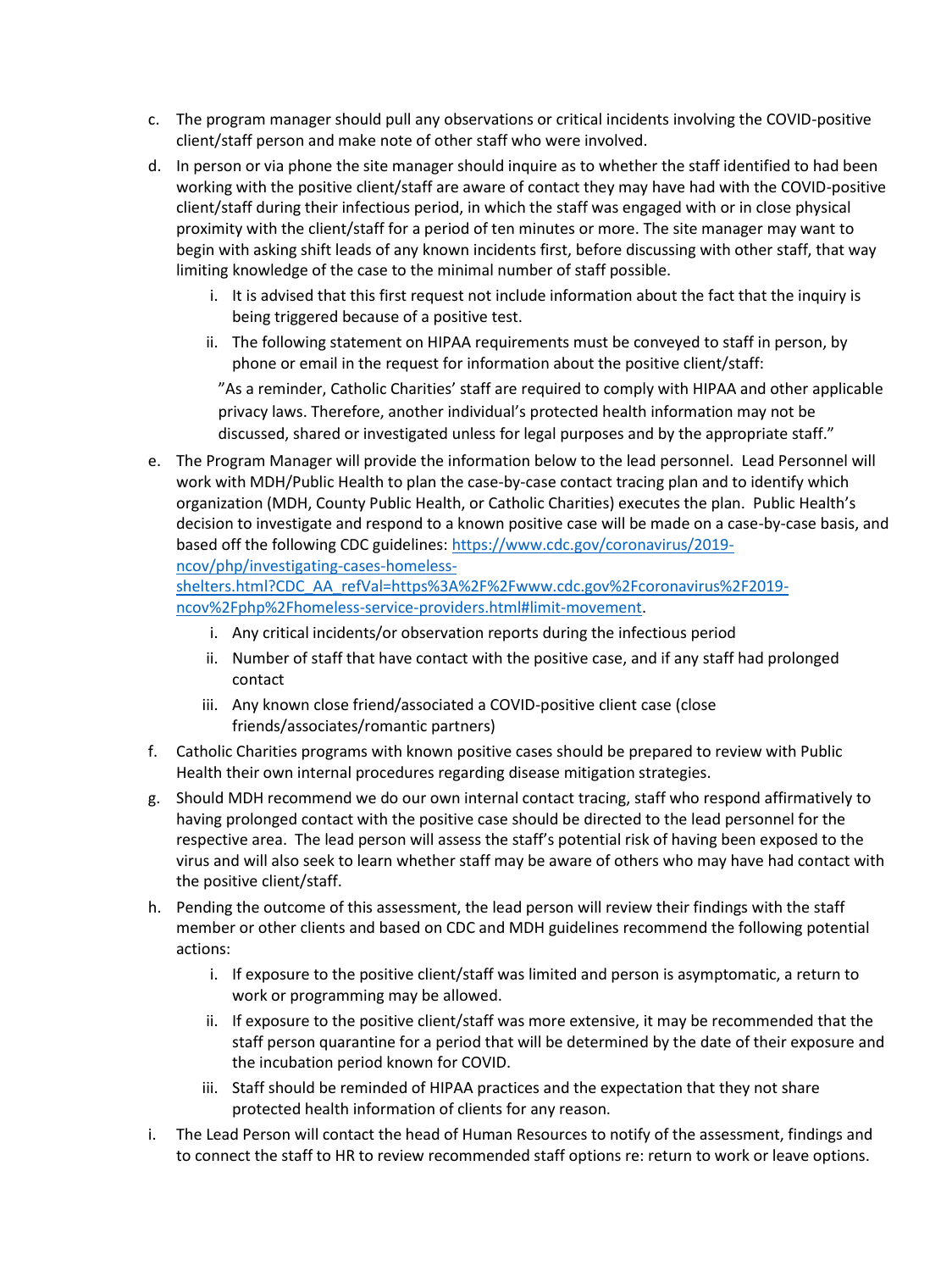- j. Human Resources lead will finalize next steps with the staff person and report that to the staff's supervisor and/or program manager.
- 4. **Assessing the Risk of Exposure to Other Clients**: When we are aware of/in possession of an Authorization to release information, the Lead Personnel should take the following steps to understand whether other clients had significant exposure to the COVID positive person while they were receiving services on site:
	- a. The lead personnel should notify the Program Director, and the Program Manager of the case.
	- b. The program manager should pull any observations or critical incidents involving the positive case and make note of other clients that were involved.
		- i. If the client stays in shelter the program manager will pull information about others that sleep in bunks surrounding the positive case.
	- c. The program manager may inquire with the site manager as to whether the positive case had known close physical proximity with other clients for a period of ten minutes or more. The site manager may want to begin with asking shift leads of any known close contacts (close friends/associates/ romantic partners) or incidents first, before discussing with other staff in order to limit the knowledge of the case to the fewest staff possible.
		- i. It is advised that this first request not include information about the fact that the inquiry is being triggered because of a positive test.
		- ii. The following statement on HIPAA requirements must be conveyed to staff in the email or in person request for information about the positive client/staff:

"As a reminder, Catholic Charities' staff are required to comply with HIPAA and other applicable privacy laws. Therefore, another individual's protected health information may not be discussed, shared or investigated unless for legal purposes and by the appropriate staff. "

- d. The Program Manager will provide the following information to the lead personnel, who will then follow-up with MDH to see how they recommend we proceed. **Of note:** should there be numerous client contacts of the positive case, Catholic Charities should encourage state or local public health to take the lead with contact tracing:
	- iv. Any critical incidents/or observation reports during the infectious period.
	- v. In shelters: The names of other clients sleeping in bunks within 6 feet of the positive case during the time the client is known to be infectious.
	- vi. Any known close friend/associated of the positive case (close friends/associates/romantic partners).
- e. Clients who are assessed at higher risk of exposure will be referred to the pre-determined isolation site.
- f. Catholic Charities programs with known positive cases should be prepared to review with Public Health their own internal procedures regarding disease mitigation strategies.
- 5. **Risk Assessment without ROI from positive client/staff.** When notified by public health authorities of a positive COVID test in which the client/staff has not provided a release of information, program managers and the Lead Personnel should pursue the aforementioned steps to the extent possible.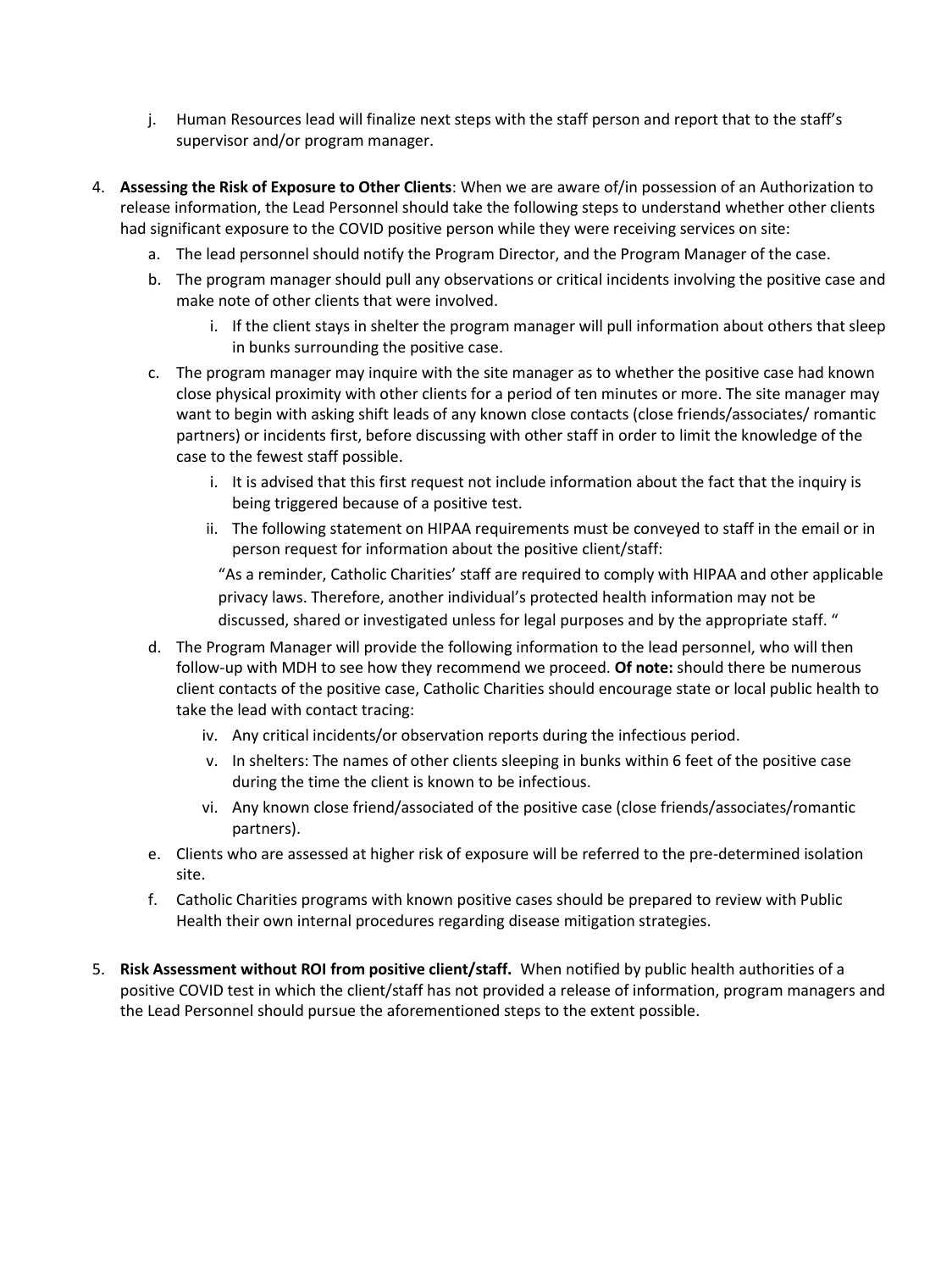## Appendix D

## **Environmental Cleaning and Disinfection Recommendations**

Adapted from the Interim Recommendations for US Community Facilities with Suspected/Confirmed Coronavirus Disease 2019

## **Background and Purpose**

Based on what is currently known about the virus, spread from person-to-person happens most frequently among close contacts (within about 6 feet) via respiratory droplets. Transmission of novel coronavirus to persons from surfaces (clothes, furniture, etc.) contaminated with the virus has not been documented. Current evidence suggests that novel coronavirus may remain viable for hours to days on surfaces made from a variety of materials. Cleaning of visibly dirty surfaces with soap/detergent followed by disinfection is a best practice measure for prevention of COVID-19 and other viral respiratory illnesses in community settings.

These guidelines are focused on community, non-healthcare facilities (e.g., schools, institutions of higher education, offices, daycare centers, businesses, community centers) that do and do not house persons overnight. These guidelines are not meant for [cleaning staff in healthcare facilities](https://www.cdc.gov/coronavirus/2019-ncov/infection-control/control-recommendations.html) or repatriation sites, [households,](https://www.cdc.gov/coronavirus/2019-ncov/community/home/cleaning-disinfection.html) or for others for whom specific guidance already exists.

These recommendations will be updated if additional information becomes available.

## **Definitions**

- *Community facilities* (e.g., schools, daycares centers, businesses) comprise most non-healthcare settings that are visited by the general public outside of a household.
- *Cleaning* refers to the removal of dirt and impurities, including germs, from surfaces. Cleaning alone does not kill germs. But by removing the germs, it decreases their number and therefore any risk of spreading infection.
- *Disinfecting* works by using chemicals to kill germs on surfaces. This process does not necessarily clean dirty surfaces or remove germs. But killing germs remaining on a surface after cleaning further reduces any risk of spreading infection.

## **How to Clean and Disinfect Surfaces**

- If surfaces are dirty, they should be cleaned using a detergent or soap and water prior to disinfection.
- For disinfection, diluted household bleach solutions, alcohol solutions with at least 70% alcohol, and most common EPA-registered household disinfectants should be effective.
	- $\circ$  Diluted household bleach solutions can be used if appropriate for the surface. Follow manufacturer's instructions for application and proper ventilation. Check to ensure the product is not past its expiration date. Never mix household bleach with ammonia or any other cleanser. Unexpired household bleach will be effective against coronaviruses when properly diluted.
		- 1:10 Bleach Solution Contact (damp) Time: 3 minutes for general disinfecting equivalent of COVID 19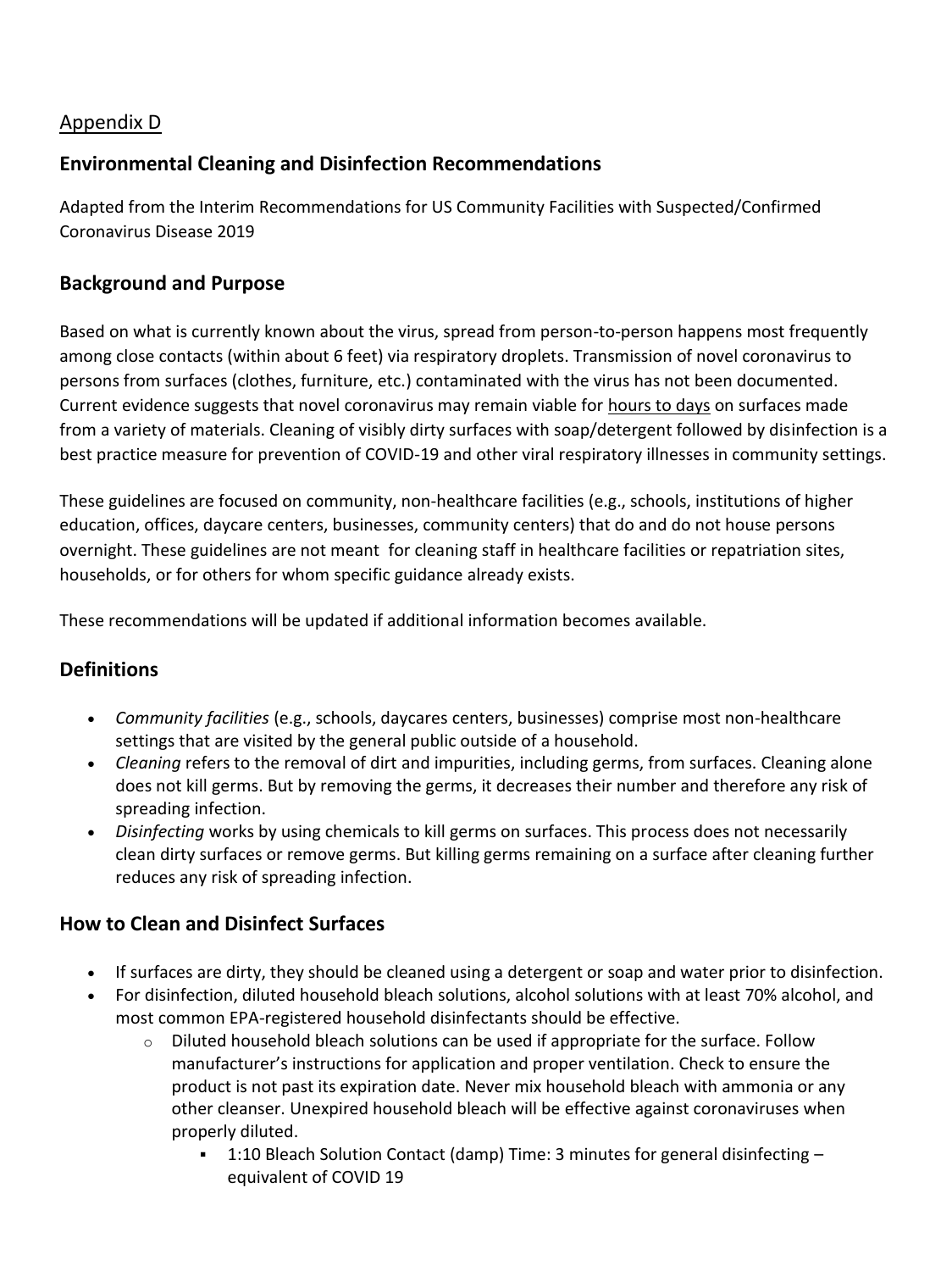- $\blacksquare$  1:32 Bleach solution Contact (damp) Time: 10 minutes for general disinfecting  $$ equivalent of COVID 19
	- Note that bleach solutions expire 24 hours after mixing. All solution bottles or containers need to be labeled with the date of mixing and changed out every 24 hours OR if the water becomes dirty.
- TruShot Hospital Disinfectant Contact (damp) Time: 10 minutes for SARS estimated equivalent of COVID 19
- Prepare a 1:32 bleach solution by mixing:
	- $\circ$  5 tablespoons (1/3<sup>rd</sup> cup) bleach per gallon of cool water (1:32) or 4 teaspoons bleach per quart of cool water
- Prepare a 1:10 bleach solution by mixing:
	- $\circ$  1 part of bleach to 9 parts of cool water
		- Use the pre-marked containers when possible
		- PPE, including gloves and eye protection should be used when using bleach solution.
	- $\circ$  [Products with EPA-approved emerging viral pathogens claims](https://www.epa.gov/pesticide-registration/list-n-disinfectants-use-against-sars-cov-2) are expected to be effective against COVID-19 based on data for harder to kill viruses. Follow the manufacturer's instructions for all cleaning and disinfection products (e.g., concentration, application method and contact time, etc.).
	- $\circ$  For soft (porous) surfaces such as carpeted floor, rugs, and drapes, remove visible contamination if present and clean with appropriate cleaners indicated for use on these surfaces. After cleaning:
	- $\circ$  If the items can be laundered, launder items in accordance with the manufacturer's instructions using the warmest appropriate water setting for the items and then dry items completely.

Otherwise, use products with the EPA-approved emerging viral pathogens claims that are suitable for porous surfaces

## **Cleaning and Disinfection for Facilities During Community Illness**

This guidance provides recommendations on increased cleaning and disinfection during times of community illness (influenza, respiratory virus, etc.). It is aimed at limiting the survival of novel coronavirus or other viruses in key environments.

#### **Timing and location of cleaning and disinfection of surfaces**

- Cleaning staff should follow routine cleaning specifications for the facility using cleaning best practices and hospital grade disinfecting cleaners, focusing especially on frequently touched surfaces.
- In addition to routine cleaning specifications;
	- $\circ$  Staff using office or conference space should use a sanitizing wipe on touch points in the area when they are finished using a space and should wipe technology tools (copiers, screens, keyboards, phones, mice, etc.) with an alcohol wipe when they have finished using the space. Note: Clorox type wipes could damage screens, smart phones and other technology equipment, please use alcohol wipes in those areas.
	- o Touch points including tables, hard-backed chairs, doorknobs, light switches, handles, toilets and sinks should be wiped with a disinfecting wipe or with a damp rag using disinfecting cleaner or bleach about three times during working hours or three times between 6:00 a.m.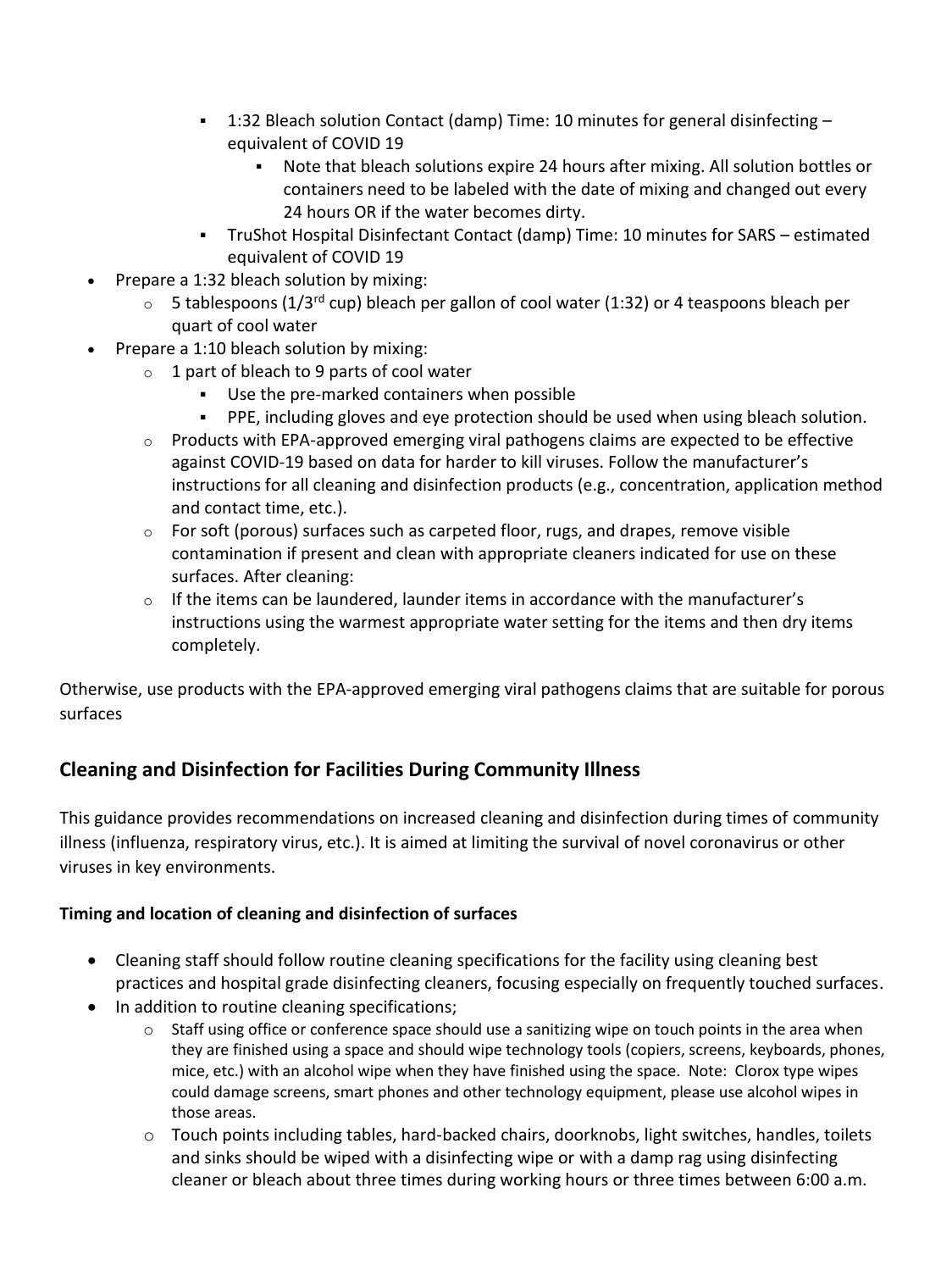and 9:00 p.m. in 24-hour sites plus one additional time overnight. Some of these touch point wipes may be completed by Staff as appropriate.

- $\circ$  At least one additional full cleaning and disinfecting, but more if needed, will take place during open hours
- $\circ$  See Appendix for site specific additions and deletions effective 3/19/2020 and continuing until further notice.

## **Cleaning and Disinfection After Persons Suspected/Confirmed to Have COVID-19 Have Been in the Facility**

This guidance provides recommendations on the cleaning and disinfection of rooms or areas of those with suspected or with confirmed COVID-19 have visited. It is aimed at limiting the survival of novel coronavirus in key environments.

#### **Timing and location of cleaning and disinfection of surfaces**

- At a school, daycare center, office, or other facility that does not house people overnight:
	- $\circ$  It is recommended to close off areas used by the ill persons and wait as long as practical before beginning cleaning and disinfection to minimize potential for exposure to respiratory droplets. Open outside doors and windows to increase air circulation in the area. If possible, wait up to 24 hours before beginning cleaning and disinfection.
	- o Cleaning staff should clean and disinfect all areas (e.g., offices, bathrooms, and common areas) used by the ill persons, focusing especially on frequently touched surfaces.
	- o Once area has been cleaned and disinfected, continue routine cleaning and disinfection as in this guidance.
- At a facility that does house people overnight:
	- $\circ$  It is recommended to close off areas used by the ill persons and wait as long as practical before beginning cleaning and disinfection to minimize potential for exposure to respiratory droplets. Open outside doors and windows to increase air circulation in the area. If possible, wait up to 24 hours before beginning cleaning and disinfection.
	- o In areas where ill persons are being housed in isolation:
		- Focus on cleaning and disinfecting common areas where staff/others providing services may come into contact with ill persons
		- Reducing cleaning and disinfection of bedrooms/bathrooms used by only ill persons to **as needed** to limit contact with cleaning staff**. Provide cleaning supplies to ill person to clean bedrooms and bathroom themselves when possible.**
		- If a separate bathroom is not available, the bathroom should be cleaned and disinfected after each use by an ill person.
	- $\circ$  In areas where ill persons have visited or used, continue routine cleaning and disinfection as in this guidance.

## **Linens, clothing, and other items that go in the laundry**

- Do not shake dirty laundry; this minimize the possibility of dispersing virus through the air.
- Wash items as appropriate in accordance with the manufacturer's instructions. If possible, launder items using the warmest appropriate water setting for the items and dry items completely. Dirty laundry that has been in contact with an ill person can be washed with other people's items.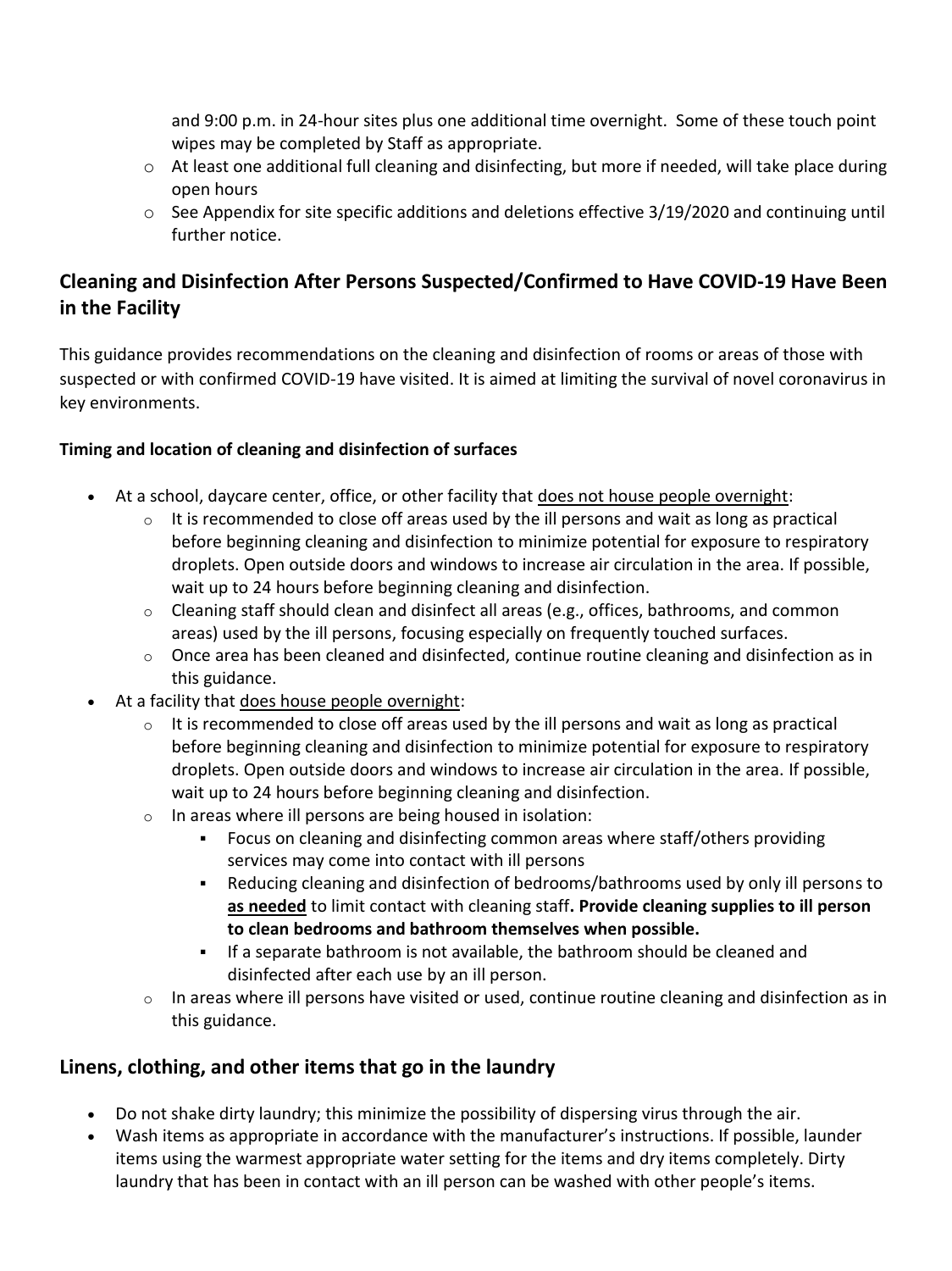• Clean and disinfect hampers or other carts for transporting laundry according to guidance above for hard or soft surfaces.

## **Personal Protective Equipment (PPE) and Hand Hygiene:**

- **Cleaning staff should wear disposable gloves and launderable aprons or disposable gowns for all tasks in the cleaning process, including handling trash**.
	- $\circ$  Gloves and gowns should be compatible with the disinfectant products being used.
	- $\circ$  Additional PPE, such as safety glasses, might be required based on the cleaning/disinfectant products being used and whether there is a risk of splash.
	- $\circ$  Gloves and gowns should be removed carefully to avoid contamination of the wearer and the surrounding area. Be sure to clean hands after removing gloves.
- Gloves should be removed after cleaning a room or area occupied by ill persons. [Clean hands](https://www.cdc.gov/handwashing/when-how-handwashing.html) immediately after gloves are removed.
- Cleaning staff should immediately report breaches in PPE (e.g., tear in gloves) or any potential exposures to their supervisor.
- **Cleaning staff and others should [clean h](https://www.cdc.gov/handwashing/when-how-handwashing.html)ands often**, including immediately after removing gloves and after contact with an ill person, by washing hands with soap and water for 20 seconds. If soap and water are not available and hands are not visibly dirty, an alcohol-based hand sanitizer that contains 60%-95% alcohol may be used. However, if hands are visibly dirty, always wash hands with soap and water.
- Follow normal preventive actions while at work and home, including cleaning hands and avoiding touching eyes, nose, or mouth with unwashed hands.
	- o Additional key times to clean hands include:
		- After blowing one's nose, coughing, or sneezing
		- **EXEC** 1 After using the restroom
		- Before eating or preparing food
		- After contact with animals or pets
		- Before and after providing routine care for another person who needs assistance (e.g., a child)

## **Additional Considerations for Employers:**

- Employers should work with their local and state health departments to ensure appropriate local protocols and guidelines, such as updated/additional guidance for cleaning and disinfection, are followed, including for identification of new potential cases of COVID-19.
- Employers should educate staff and workers performing cleaning, laundry, and trash pick-up activities to recognize the symptoms of COVID-19 and provide instructions on what to do if they develop [symptoms](https://www.cdc.gov/coronavirus/2019-ncov/about/symptoms.html) within 14 days after their last possible exposure to the virus. At a minimum, any staff should immediately notify their supervisor and the local health department if they develop symptoms of COVID-19. The health department will provide guidance on what actions need to be taken. When working with your local health department check their available hours.
- Employers should develop policies for worker protection and provide training to all cleaning staff on site prior to providing cleaning tasks. Training should include when to use PPE, what PPE is necessary, how to properly don (put on), use, and doff (take off) PPE, and how to properly dispose of PPE.
- Employers must ensure workers are trained on the hazards of the cleaning chemicals used in the workplace in accordance with OSHA's Hazard Communication standard ([29 CFR 1910.1200external](https://www.osha.gov/laws-regs/regulations/standardnumber/1910/1910.1200)  [icon\)](https://www.osha.gov/laws-regs/regulations/standardnumber/1910/1910.1200).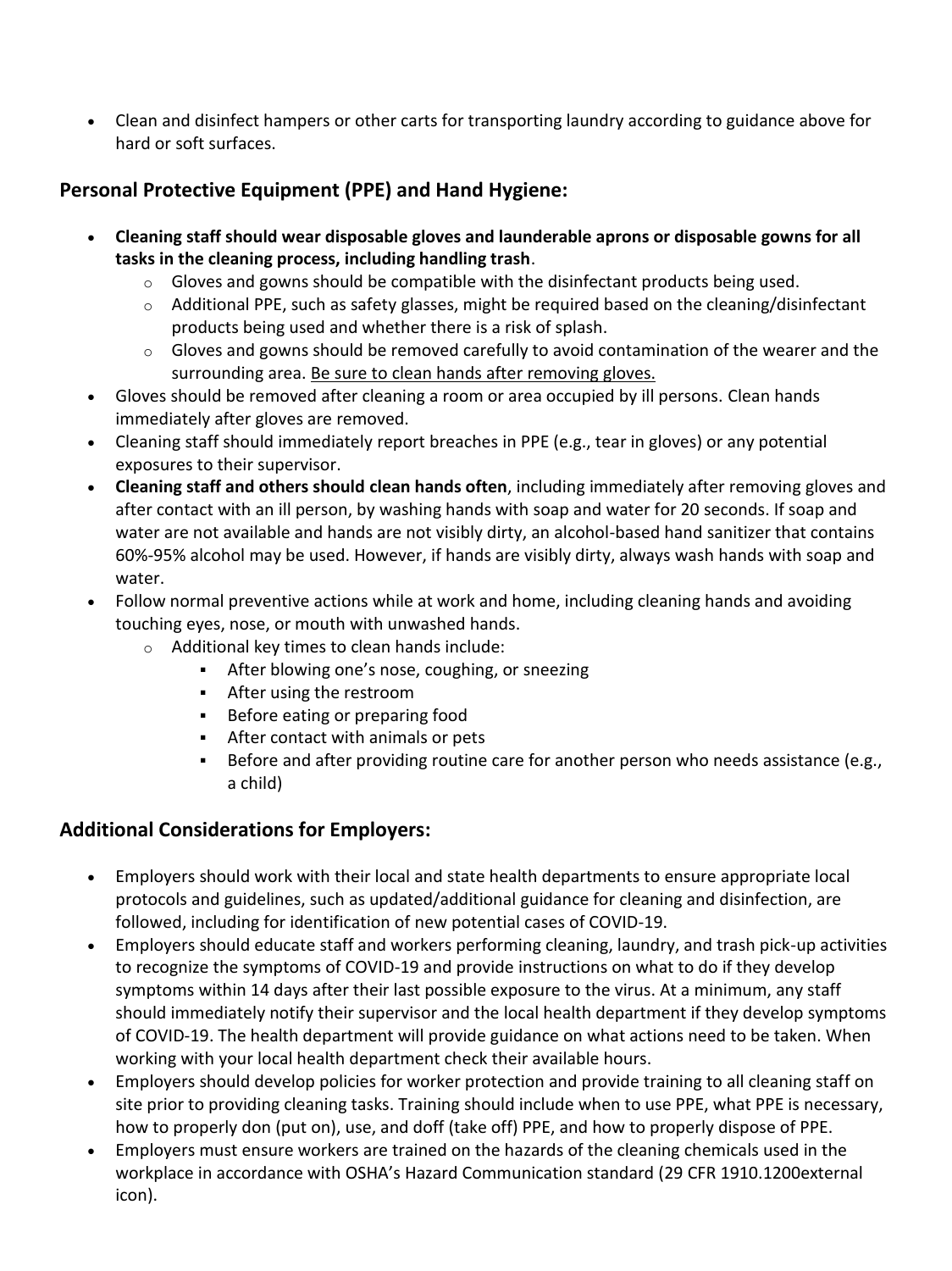• Employers must comply with OSHA's standards on Bloodborne Pathogens ([29 CFR 1910.1030external](https://www.osha.gov/laws-regs/regulations/standardnumber/1910/1910.1030)  [icon\)](https://www.osha.gov/laws-regs/regulations/standardnumber/1910/1910.1030), including proper disposal of regulated waste, and PPE [\(29 CFR 1910.132external icon\)](https://www.osha.gov/laws-regs/regulations/standardnumber/1910/1910.132).

## **Additional Resources**

- [OSHA COVID-19 Website](https://www.osha.gov/SLTC/covid-19/controlprevention.html#health)
- [CDC Home Care Guidance](https://www.cdc.gov/coronavirus/2019-ncov/hcp/guidance-prevent-spread.html)

Page last reviewed: March 6, 2020

Content source: [National Center for Immunization and Respiratory Diseases \(NCIRD\),](https://www.cdc.gov/ncird/index.html) [Division of Viral](https://www.cdc.gov/ncird/dvd.html)  **[Diseases](https://www.cdc.gov/ncird/dvd.html)**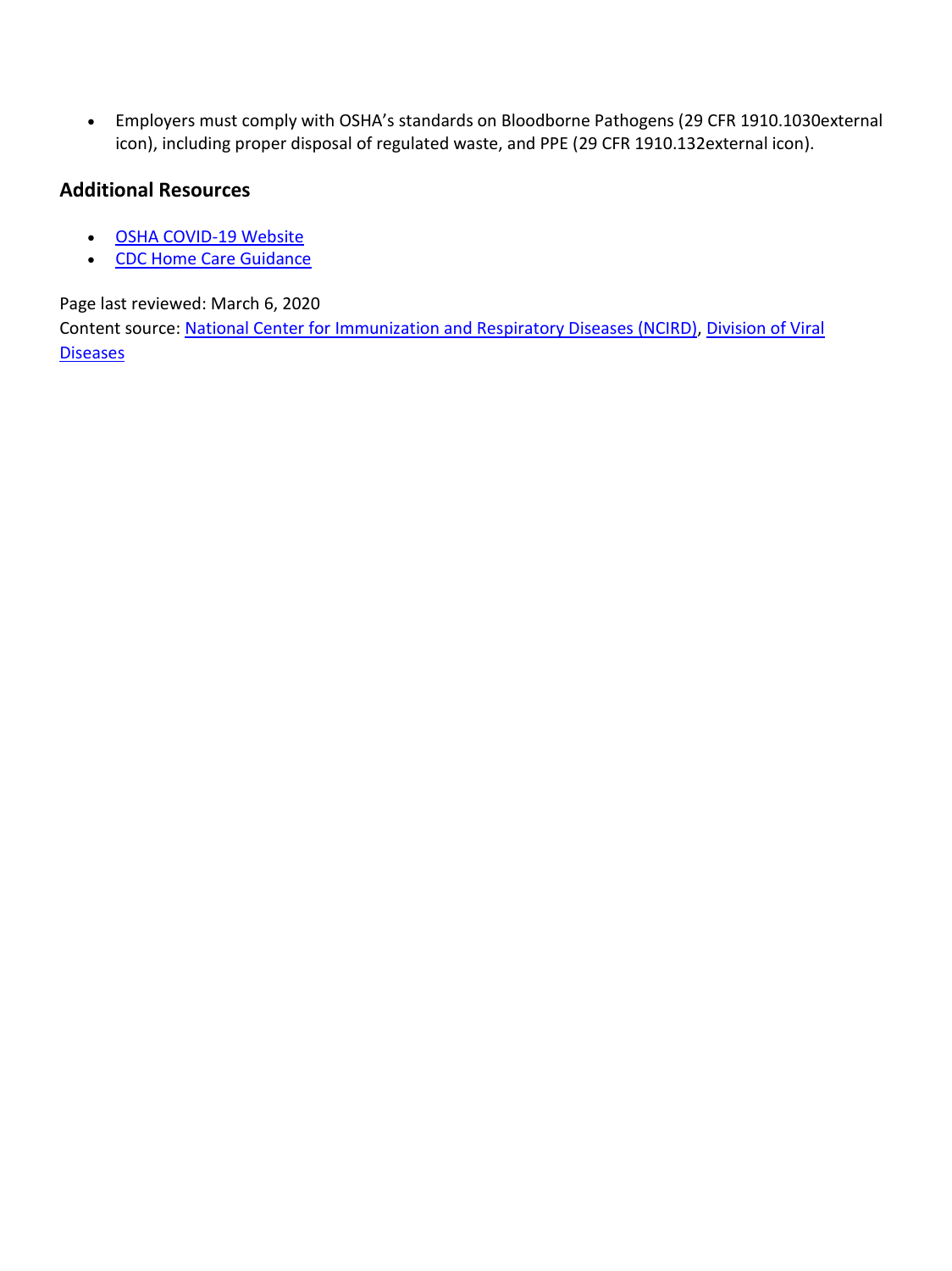## Appendix E

## **Site Specific Cleaning Frequencies During Community Illness**

- 1. Admin Center (to be completed by Facilities and CCAC Staff)
	- a. Basement not in use. No cleaning, toilets flushed 1x/week
	- b. 1<sup>st</sup> floor break room trash and recycling emptied weekly; weekly cleaning of bathrooms
	- c. 2<sup>nd</sup> floor break room trash and recycling emptied weekly, weekly cleaning of bathrooms
	- d. 3<sup>rd</sup> floor break room trash and recycling emptied weekly, weekly cleaning of bathrooms
	- e. 4<sup>th</sup> floor break room trash and recycling emptied weekly, weekly cleaning of bathrooms
	- f. No cleaning in conference rooms, no vacuuming or mopping in building unless a spill or issue is reported
	- g. Staff officing at the Admin Center should use a sanitizing wipe on touch points in their areas, including hotel stations if used, when they are finished using the space and should wipe technology tools (copiers, screens, keyboards, phones, mice, etc.) with an alcohol wipe when they have finished using the space. Note: Clorox type wipes could damage screens, smart phones and other technology equipment, please use alcohol wipes in those areas. Clorox type wipes can be used on keyboards, mice and desks if alcohol wipes are not available.
- 2) Seton (to be completed by Facilities Staff)
	- a. Basement break room trash and recycling emptied weekly, weekly cleaning of bathrooms
	- b. 1<sup>st</sup> floor Reception trash emptied weekly, weekly cleaning of bathrooms
	- c. 2<sup>nd</sup> floor copy area trash and recycling emptied weekly, weekly cleaning of bathrooms
	- d. 3<sup>rd</sup> floor hallway copy area trash and recycling emptied weekly, weekly cleaning of bathrooms
	- e. No cleaning in conference rooms, no vacuuming or mopping in building unless a spill or issue is reported
	- f. Staff officing at Seton should use a sanitizing wipe on touch points in their areas, including hotel stations if used, when they are finished using the space and should wipe technology tools (copiers, screens, keyboards, phones, mice, etc.) with an alcohol wipe when they have finished using the space. Note: Clorox type wipes could damage screens, smart phones and other technology equipment, please use alcohol wipes in those areas. Clorox type wipes can be used on keyboards, mice and desks if alcohol wipes are not available.
- 3) Visitation (to be completed by Facilities Staff)
	- a. Community Room no cleaning, closed to follow the gathering/groups recommendation of the CDC and Minnesota Stay at Home order
	- b. 1<sup>st</sup> floor restroom cleaned daily with disinfecting cleaner, all handles, door knobs, light switches, in common hallway wiped with a sanitizing wipe or damp rag using disinfectant cleaner or bleach solution. Vacuum once per week.
	- c. 2<sup>nd</sup> floor all handles, door knobs, light switches, in common hallway wiped with a sanitizing wipe or damp rag using disinfectant cleaner or bleach solution daily. Vacuum once per week.
	- d. 3<sup>rd</sup> floor all handles, door knobs, light switches, in common hallway wiped with a sanitizing wipe or damp rag using disinfectant cleaner or bleach solution daily. Vacuum once per week.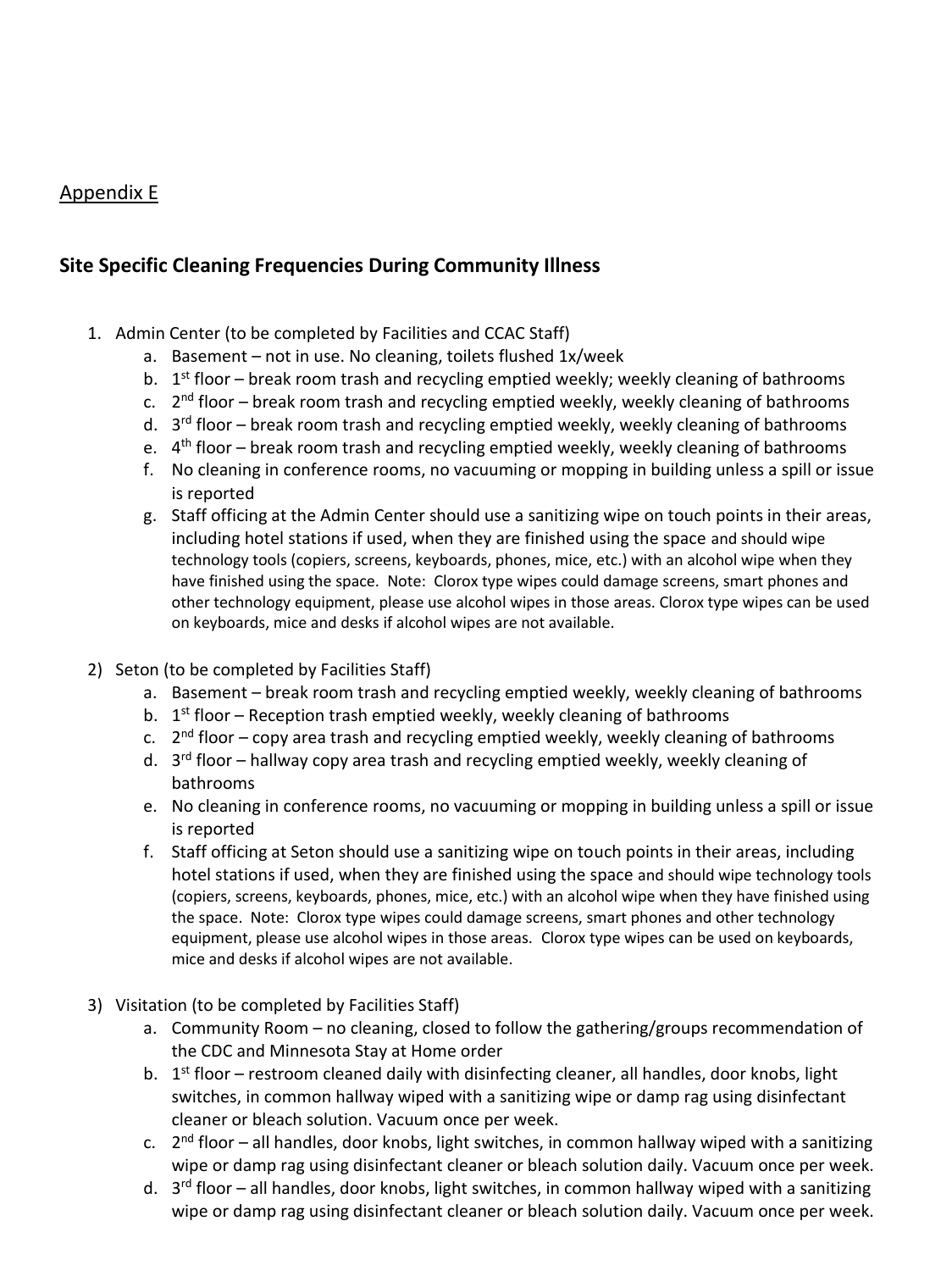- e. Main stairwell all handles, door knobs, light switches, railings wiped with a sanitizing wipe or damp rag using disinfectant cleaner or bleach solution daily. Vacuum once per week.
- f. Elevator all buttons and railings wiped with a sanitizing wipe or damp rag using disinfectant cleaner or bleach solution daily. Vacuum once per week.
- g. Exterior all handles, door knobs and other touch points wiped with a sanitizing wipe or damp rag using disinfectant cleaner or bleach solution daily.
- h. Staff using offices at Visitation should use a sanitizing wipe on touch points in the area when they are finished using the space and should wipe technology tools (copiers, screens, keyboards, phones, mice, etc.) with an alcohol wipe when they have finished using the space. Note: Clorox type wipes could damage screens, smart phones and other technology equipment, please use alcohol wipes in those areas. Clorox type wipes can be used on keyboards, mice and desks if alcohol wipes are not available.
- 4) Distribution Center (to be completed by T2)
	- a. Staff break (now used for meal prep) –Daily trash collection, cleaning and sanitation using hospital grade disinfectant, including wiping tables
	- b. Conference Room A (now break room) –Trash collection Tuesday/Friday, staff wipe table with disinfecting wipe
	- c. Reception desk Trash and recycling collection Tuesday/Friday
	- d. Small bathroom daily touch points including doorknobs, light switches, handles, toilets and sinks should be wiped with a disinfecting wipe or with a damp rag using disinfecting cleaner or bleach, full cleaning Tuesday/Friday unless issue is reported
	- e. Large bathrooms daily touch points including doorknobs, light switches, handles, toilets and sinks should be wiped with a disinfecting wipe or with a damp rag using disinfecting cleaner or bleach, full cleaning Tuesday/Friday unless issue is reported
	- f. Exterior, main entrance only all handles, door knobs and other touch points wiped with a sanitizing wipe or damp rag using disinfectant cleaner or bleach solution.
	- g. Staff using the Distribution Center should use a sanitizing wipe on touch points in the area when they are finished using a space and should wipe technology tools (copiers, screens, keyboards, phones, mice, etc.) with an alcohol wipe when they have finished using the space. Note: Clorox type wipes could damage screens, smart phones and other technology equipment, please use alcohol wipes in those areas. Clorox type wipes can be used on keyboards, mice and desks if alcohol wipes are not available.
- 5) Family Service Center (to be completed by T2)
	- a. All current cleaning to be continued, making sure hospital grade disinfectant is used
	- b. Dining Room In addition to current cleaning specifications; touch points including tables, hard-backed chairs, doorknobs, light switches, handles, beverage service areas and sinks should be wiped with a disinfecting wipe or with a damp rag using disinfecting cleaner or bleach after each meal.
	- c. Hallways/common areas in addition to current cleaning specifications; touch points including tables, hard-backed chairs, doorknobs, light switches, handles, toilets and sinks should be wiped with a disinfecting wipe or with a damp rag using disinfecting cleaner or bleach no less than every 3 hours between 6:00 a.m. and 9:00 p.m. and twice between the hours of 9:00 p.m. and 6:00 a.m. Some of these touch point wipes may be completed by Family Service Center Staff as appropriate.
	- d. Exterior all handles, door knobs and other touch points wiped with a sanitizing wipe or damp rag using disinfectant cleaner or bleach solution.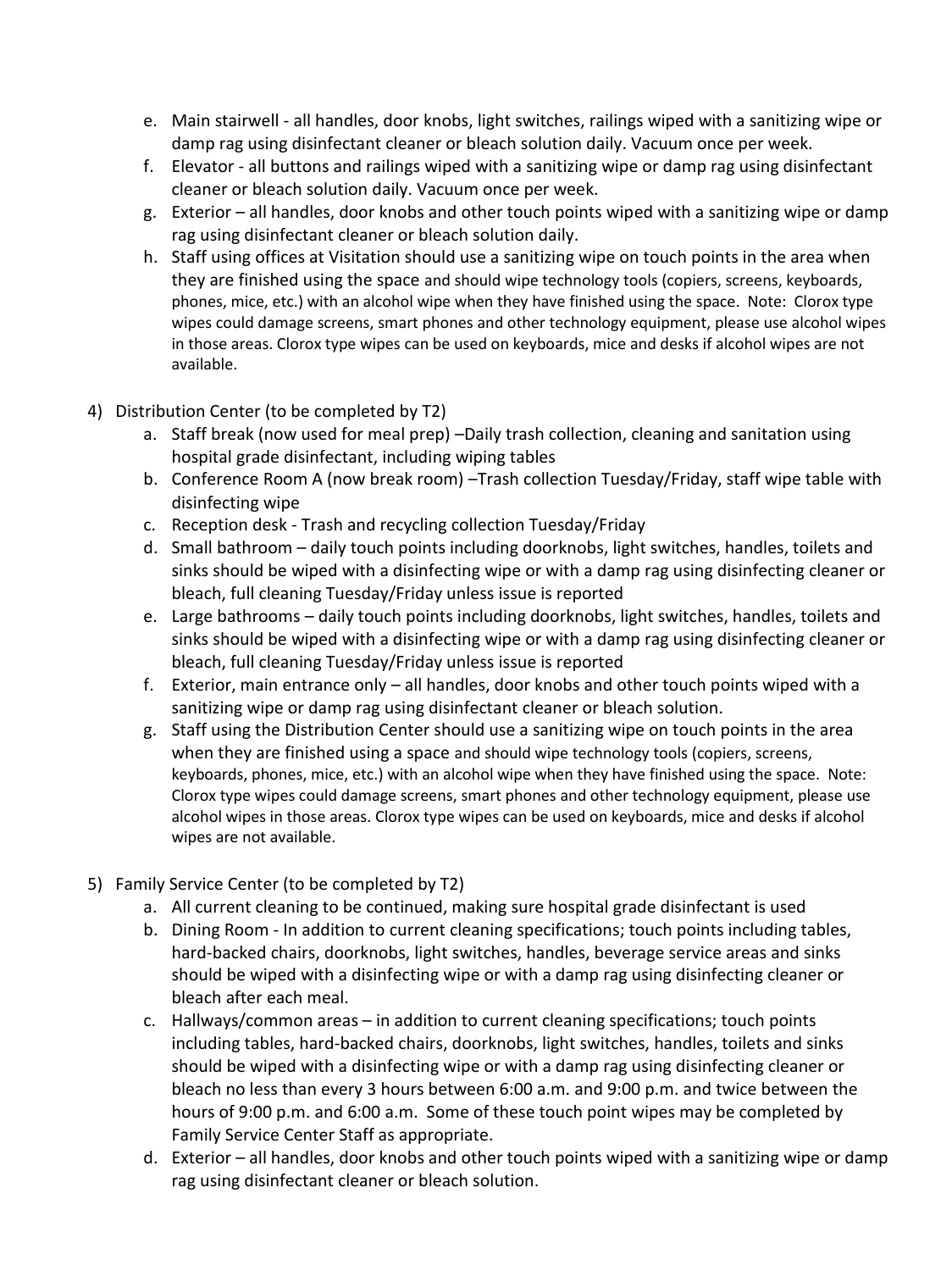- e. Staff using space at the Family Service Center should use a sanitizing wipe on touch points in the area when they are finished using a space and should wipe technology tools (copiers, screens, keyboards, phones, mice, etc.) with an alcohol wipe when they have finished using the space. Note: Clorox type wipes could damage screens, smart phones and other technology equipment, please use alcohol wipes in those areas. Clorox type wipes can be used on keyboards, mice and desks if alcohol wipes are not available.
- 6) Northside (to be completed by T2)
	- a. All current cleaning to be continued, making sure hospital grade disinfectant is used for all touch points
	- b. Hallways/common areas in addition to current cleaning specifications; touch points including tables, hard-backed chairs, doorknobs, light switches, handles, toilets and sinks should be wiped with a disinfecting wipe or with a damp rag using disinfecting cleaner or bleach no less than every 3 hours during open hours. Some of these touch point wipes may be completed by NCDC Staff as appropriate.
	- c. Exterior all handles, door knobs and other touch points wiped with a sanitizing wipe or damp rag using disinfectant cleaner or bleach solution.
	- d. Staff using the office or support spaces should use a sanitizing wipe on touch points in the area when they are finished using a space and should wipe technology tools (copiers, screens, keyboards, phones, mice, etc.) with an alcohol wipe when they have finished using the space. Note: Clorox type wipes could damage screens, smart phones and other technology equipment, please use alcohol wipes in those areas. Clorox type wipes can be used on keyboards, mice and desks if alcohol wipes are not available.
- 7) St. Joseph's Home for Children (to be completed by T2)
	- a. Main building All current cleaning to be continued, making sure hospital grade disinfectant is used for all touch points
	- b. DART offices/maintenance building no cleaning, toilets flushed once/week by maintenance staff
	- c. Hallways/common areas in addition to current cleaning specifications; touch points including tables, hard-backed chairs, doorknobs, light switches, handles, toilets and sinks should be wiped with a disinfecting wipe or with a damp rag using disinfecting cleaner or bleach no less than every 3 hours between 6:00 a.m. and 9:00 p.m. and twice between the hours of 9:00 p.m. and 6:00 a.m. Some of these touch point wipes may be completed by SJHC Staff as appropriate.
	- d. Exterior all handles, door knobs and other touch points wiped with a sanitizing wipe or damp rag using disinfectant cleaner or bleach solution.
	- e. Staff using the office or support spaces should use a sanitizing wipe on touch points in the area when they are finished using a space and should wipe technology tools (copiers, screens, keyboards, phones, mice, etc.) with an alcohol wipe when they have finished using the space. Note: Clorox type wipes could damage screens, smart phones and other technology equipment, please use alcohol wipes in those areas. Clorox type wipes can be used on keyboards, mice and desks if alcohol wipes are not available.
- 8) Glenwood, Evergreen, Higher Ground Minneapolis Housing, Exodus, St. Anthony/St. Paul, St. Chris, Higher Ground St. Paul, Dorothy Day Residence (to be completed by T2)
	- a. All current cleaning to be continued, making sure hospital grade disinfectant is used for all touch points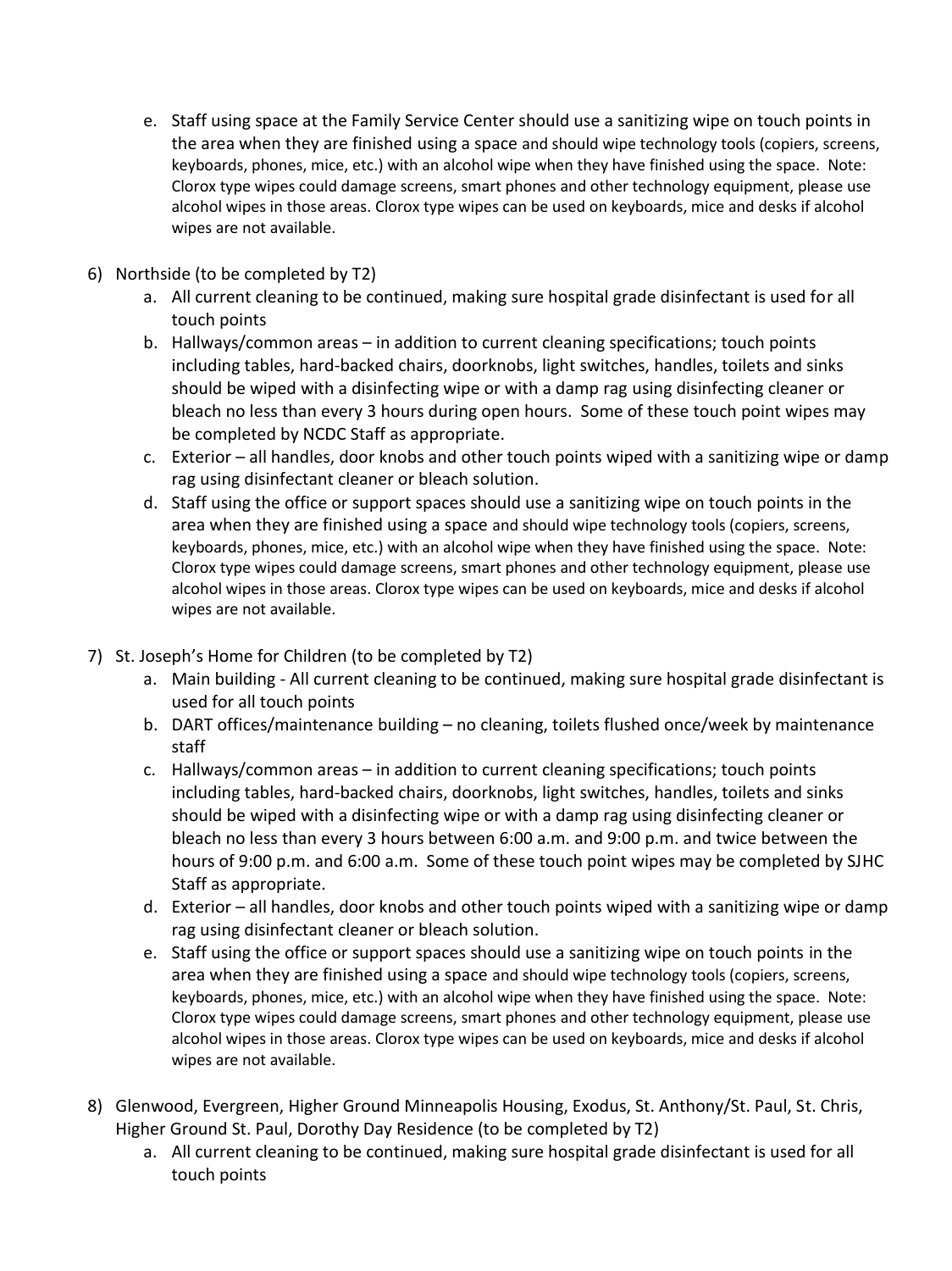- b. Hallways/common areas in addition to current cleaning specifications; touch points including tables, hard-backed chairs, doorknobs, light switches, remotes, laundry equipment, handles, and sinks should be wiped with a disinfecting wipe or with a damp rag using disinfecting cleaner or bleach no less than every 3 hours between 6:00 a.m. and 9:00 p.m. and twice between the hours of 9:00 p.m. and 6:00 a.m. Some of these touch point wipes may be completed by Housing Staff as appropriate.
- c. Shared Kitchens/Bathrooms in addition to current cleaning specifications; full cleaning and disinfecting will take place two additional times between 6:00 a.m. and 9:00 p.m. with special attention to touch points including tables, hard-backed chairs, doorknobs, light switches, handles, remotes, toilet handles and sinks
- d. Exterior all handles, door knobs and other touch points wiped with a sanitizing wipe or damp rag using disinfectant cleaner or bleach solution.
- e. Staff using the office or support spaces should use a sanitizing wipe on touch points in the area when they are finished using a space and should wipe technology tools (copiers, screens, keyboards, phones, mice, etc.) with an alcohol wipe when they have finished using the space. Note: Clorox type wipes could damage screens, smart phones and other technology equipment, please use alcohol wipes in those areas. Clorox type wipes can be used on keyboards, mice and desks if alcohol wipes are not available.
- 9) Minneapolis Opportunity Center, St. Paul Opportunity Center
	- a. All current cleaning to be continued, making sure hospital grade disinfectant is used for all touch points
	- b. Hallways/common areas/classrooms/client meeting spaces in addition to current cleaning specifications; touch points including tables, hard-backed chairs, doorknobs, light switches, remotes, laundry equipment, handles, and sinks should be wiped with a disinfecting wipe or with a damp rag using disinfecting cleaner or bleach no less than every 3 hours between 6:00 a.m. and 9:00 p.m. and twice during open hours. Some of these touch point wipes may be completed by staff as appropriate.
	- c. Public Bathrooms in addition to current cleaning specifications; additional full cleaning and disinfecting will take place one additional time during open hours by T2 with special attention to touch points including tables, hard-backed chairs, doorknobs, light switches, handles, remotes, toilet handles and sinks and counters will be wiped and floor swept one time in the morning and one time in the afternoon by Facilities.
	- d. Exterior all handles, door knobs and other touch points wiped with a sanitizing wipe or damp rag using disinfectant cleaner or bleach solution no less than every 3 hours during open hours.
	- e. Staff break room in addition to current cleaning specifications; touch points including tables, hard-backed chairs, doorknobs, light switches, remotes, handles, and sinks should be wiped with a disinfecting wipe or with a damp rag using disinfecting cleaner or bleach one additional time during open hours.
	- f. Staff Bathrooms in addition to current cleaning specifications; additional full cleaning and disinfecting will take place one additional time during open hours by T2 with special attention to touch points including tables, hard-backed chairs, doorknobs, light switches, handles, remotes, toilet handles and sinks
	- g. Staff using the office or support spaces should use a sanitizing wipe on touch points in the area when they are finished using a space including wiping conference tables, remotes, cords, chair arms and hotel station keyboard and mouse and should wipe technology tools (copiers, screens, keyboards, phones, mice, etc.) with an alcohol wipe when they have finished using the space. Note: Clorox type wipes could damage screens, smart phones and other technology equipment,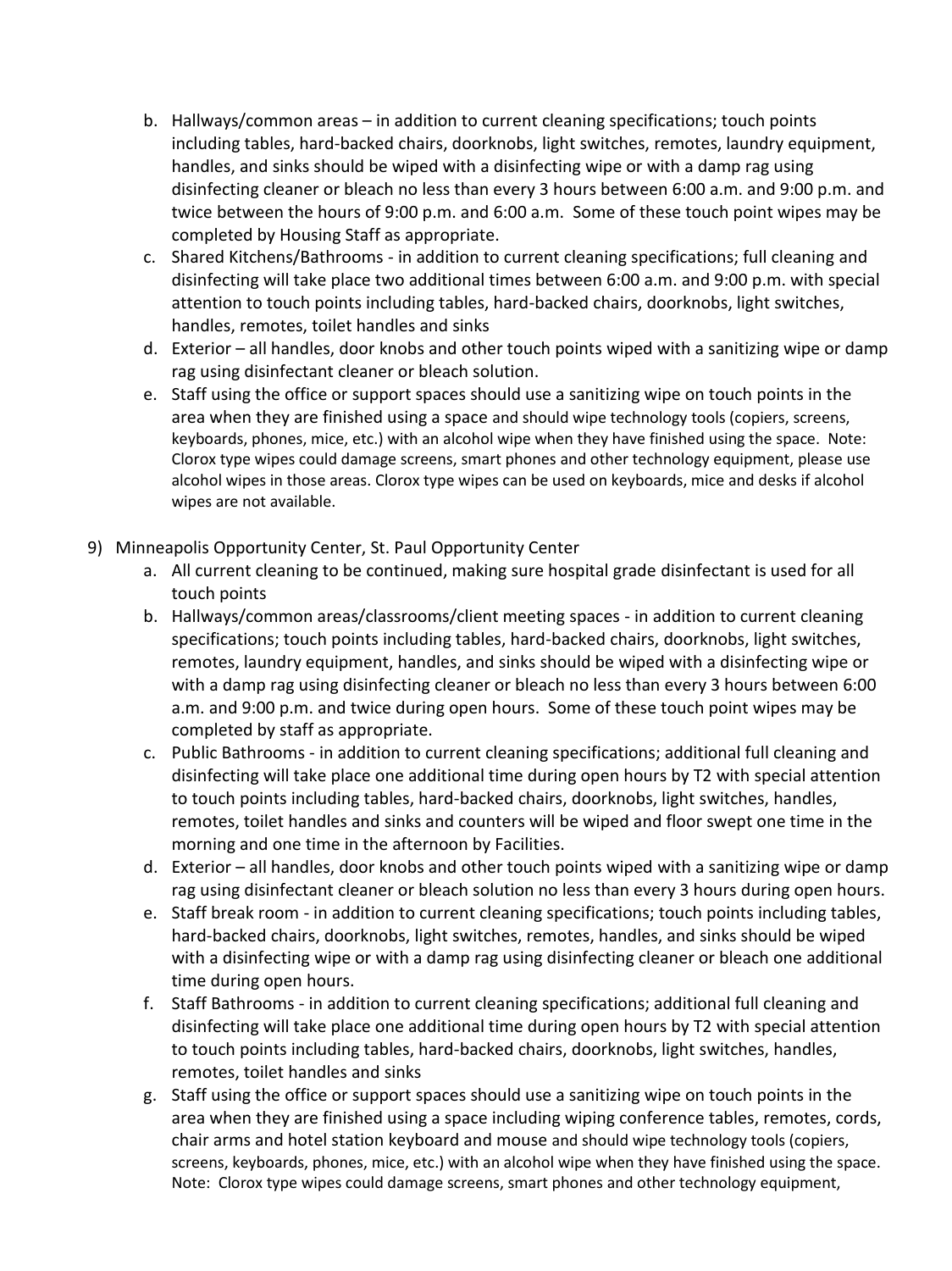please use alcohol wipes in those areas. Clorox type wipes can be used on keyboards, mice and desks if alcohol wipes are not available.

- 10) Higher Ground Minneapolis Shelter, Higher Ground St. Paul Shelter including Pay for Stays
	- a. All current cleaning to be continued, making sure hospital grade disinfectant is used for all touch points
	- b. Hallways/common areas/client meeting spaces in addition to current cleaning specifications; touch points including tables, hard-backed chairs, doorknobs, light switches, remotes, laundry equipment, handles, and sinks should be wiped with a disinfecting wipe or with a damp rag using disinfecting cleaner or bleach twice during open hours. Some of these touch point wipes may be completed by staff as appropriate.
	- c. Public Bathrooms in addition to current cleaning specifications; additional full cleaning and disinfecting will take place one additional time during open hours by T2 with special attention to touch points including tables, hard-backed chairs, doorknobs, light switches, handles, remotes, toilet handles and sinks
		- i. PFS Bathrooms because pay for stay areas are open 24 hours a day; in addition to current cleaning specifications; additional full cleaning and disinfecting will take place one additional time during the day and one additional time overnight for a total of three cleanings
	- d. Exterior all handles, door knobs and other touch points wiped with a sanitizing wipe or damp rag using disinfectant cleaner or bleach solution no less than every 3 hours during open hours. Some of these touch point wipes may be completed by staff as appropriate.
	- e. Staff break room in addition to current cleaning specifications; touch points including tables, hard-backed chairs, doorknobs, light switches, remotes, handles, and sinks should be wiped with a disinfecting wipe or with a damp rag using disinfecting cleaner or bleach one additional time during open hours.
	- f. Staff Bathrooms in addition to current cleaning specifications; additional full cleaning and disinfecting will take place one additional time during open hours by T2 with special attention to touch points including tables, hard-backed chairs, doorknobs, light switches, handles, remotes, toilet handles and sinks
	- g. Staff using the office or support spaces should use a sanitizing wipe on touch points in the area when they are finished using a space including wiping conference tables, remotes, cords, chair arms and hotel station keyboard and mouse and should wipe technology tools (copiers, screens, keyboards, phones, mice, etc.) with an alcohol wipe when they have finished using the space. Note: Clorox type wipes could damage screens, smart phones and other technology equipment, please use alcohol wipes in those areas. Clorox type wipes can be used on keyboards, mice and desks if alcohol wipes are not available.